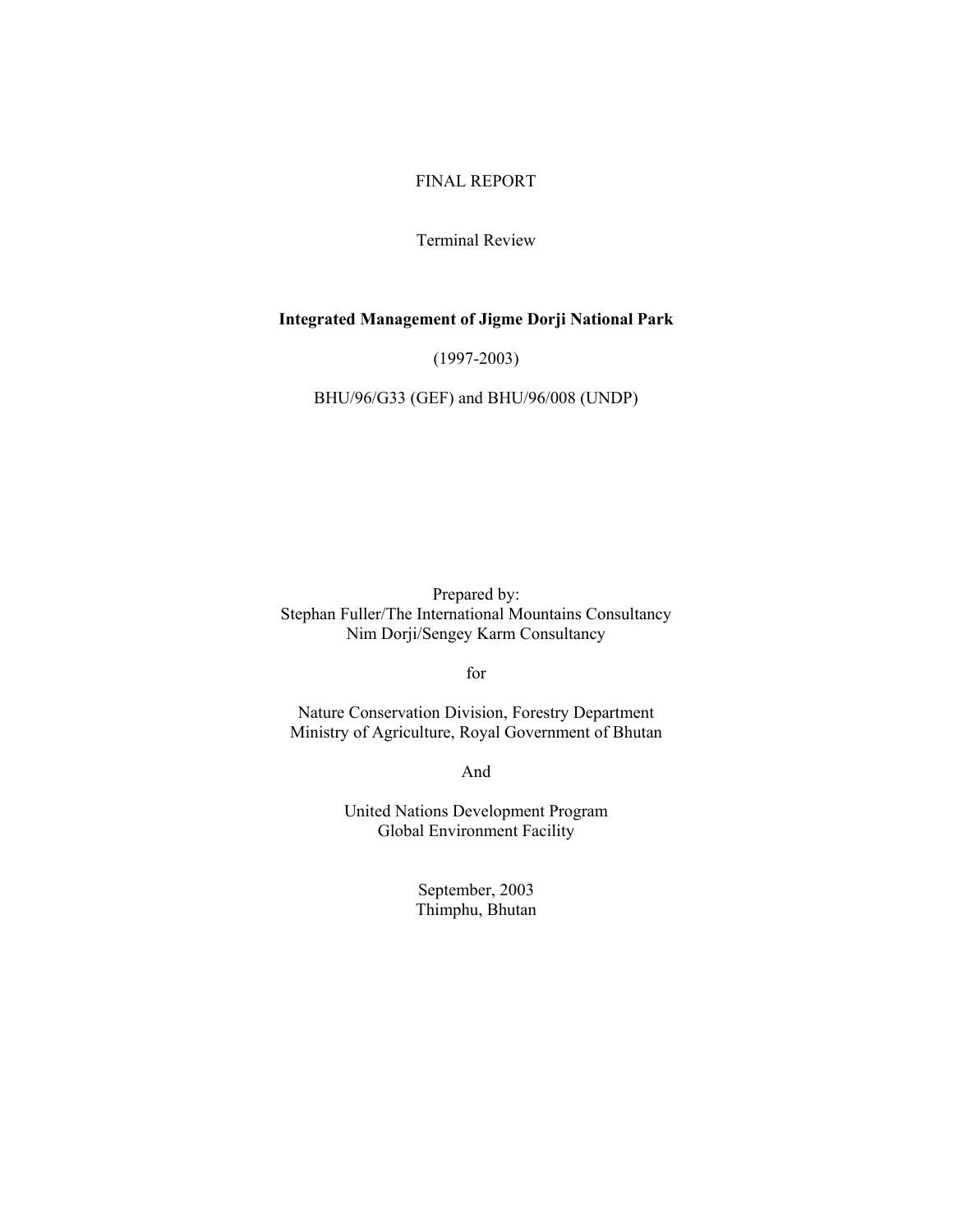**Throughout the centuries the Bhutanese have treasured their natural environment and have looked upon it as the source of all life. This traditional reference for nature has delivered us into the twentieth century which our environment still richly intact. We wish to continue living in harmony with nature and to pass on this rich heritage to our future generations.**

His Majesty King Jigme Singye Wangchuck, 1996

#### **FORWARD**

From our observations during only a few short weeks in Bhutan it is abundantly clear that the commitment of the Royal Government of Bhutan to biodiversity conservation is of the highest order. It is not merely a "paper park" commitment – it exists on the ground throughout the country and it is being implemented by committed staff throughout the protected areas system.

In their own words the Biodiversity Action Plan (2003) outlines an exceptionally comprehensive action plan – which is a "gift to the world". Setting aside nearly 30% of the land and natural resources of the country to protect plant and animal species exceeds the level of any comparable area on earth – including a major portion of the eastern Himalayas, a global "hotspot" of biodiversity. Jigme Dorji National Park is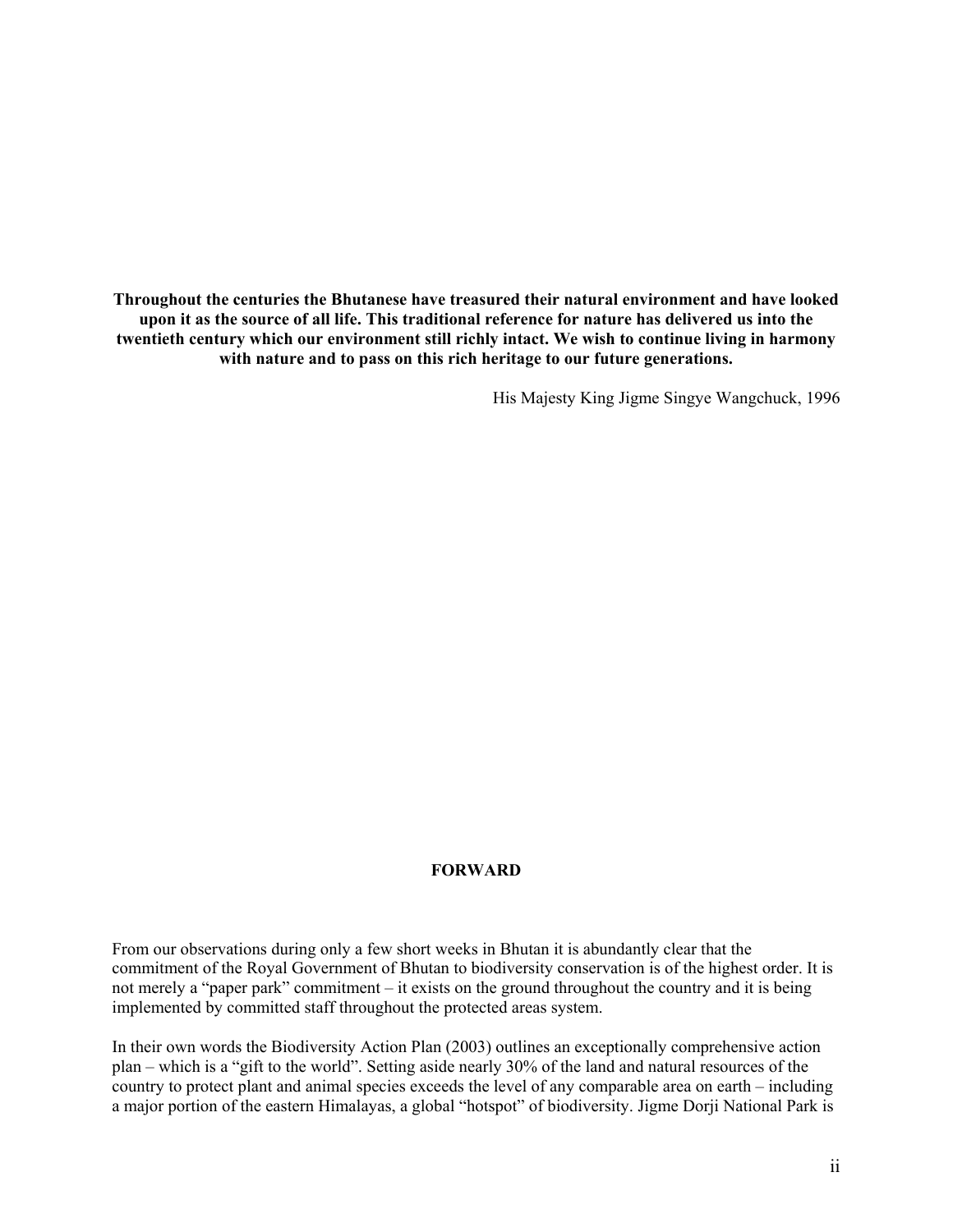a 4300sq.km jewel in the crown of the national park system – and it is designed to mediate a relationship among its human population, international visitors and the natural world. With global assistance from the GEF this mediation has had the opportunity to grow into a successful world-class conservation goodnews story.

Through the offices of UNDP and others much of the world has come to know of the Bhutanese concept of "Gross National Happiness" – in effect, an important expansion of the Human Development Index and an extraordinary improvement over conventional economic indicators. This concept is clearly also at the basis of the consensus among park managers, civil administrators and local leaders to decentralize decision –making, provide new alternative livelihoods, to reduce poverty and to improve levels of education, literacy and health care. These in turn are core activities in the ongoing effort to reduce the stress that the human population places on the biodiversity of the Himalayas. Success at one effort leads to a fundamentally more equitable Bhutanese society that continues in greater harmony with nature – a fundamental tenet.

It has been a fundamental pleasure and blessing for the consultants to have been able to contribute to the search for this balance.

Stephan Fuller Thimpu, Bhutan September, 2003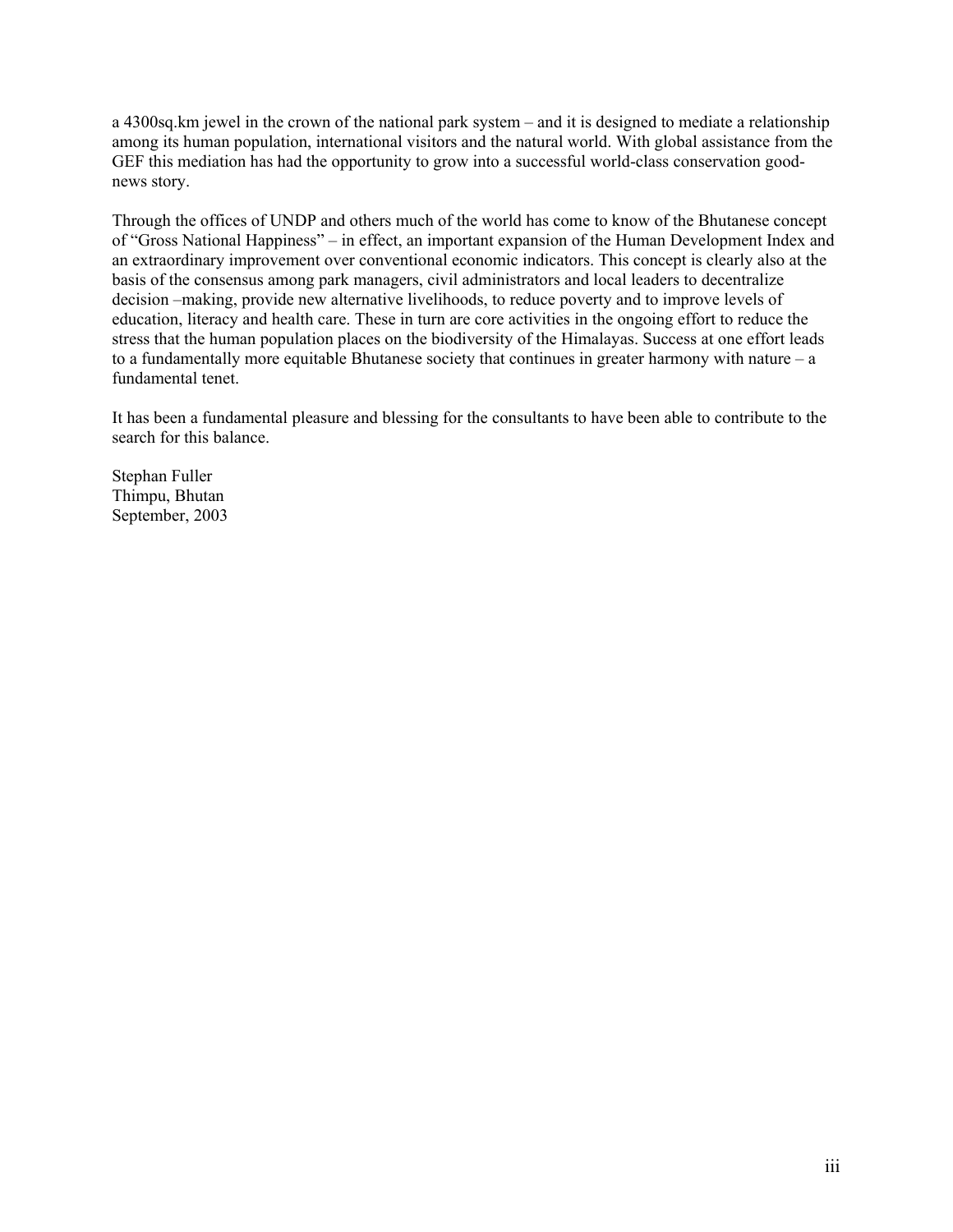### **ACKNOWLEDGEMENTS**

The Terminal Evaluation Mission is indebted to many people and would like to acknowledge the support and contributions made in successfully bringing out the report. We would like to express our deepest appreciation to the Honorable Secretary, Ministry of Agriculture for his frank discussion and guidance to the team. The Mission would also like to thank Ugyen Thinlay, Director, Department of Forests, Dasho Sherub Gyeltshen, Dzongdag, Thimphu and Chadho Tenzin, Senior Programme Officer, WWF, Thimphu for their views and suggestions. Our long discussion at the Nature Conservation Division with Dr. Sangay Wangchuk, has been in many ways very useful in directing us in our evaluation process. We owe our indebtedness to him for all the assistance received by the team.

We would also like to thank the officials of the United Nations Development Programme, Thimphu, in particular Mrs. Renata L. Dessallien, Resident Representative and Ms. Deidre Boyd, Deputy Representative for their valuable guidance and support. Our thanks also goes to Seeta Giri, Jigme Tobgay and Dorji Om for their very useful briefing and guidance on the programme. Mr. Tobgay accompanied the Team up to Gasa to continue the orientation.

In the field, we owe our thanks to Dasho Chencho Tshering, Dzongdag Gasa for making his time available to us for discussion. The mission greatly appreciates the help rendered by Tshering Phuntsho, Park Manager and his crew for their unfailing support and companionship. Had it not been for them, the mission would not have achieved its objective. Our heart holds dear for Tenzin Phuntsho (ICDP) and Kinlay Wangchuk (REMO) who made our life very comfortable. We would also like to extend our thanks to Jangchuk and Zeko, porter who helped us to cook delicious meals and transportation.

Our sincere thanks also go to the staff at Warden Posts at Gasa and Laya for sharing the field experiences and views which proved very useful in understanding the realities of the field conditions. We appreciate the cooperation received from the Gup, Laya and the Tshogpa for arranging the meetings, which was very useful.

Nim Dorji Thimphu Bhutan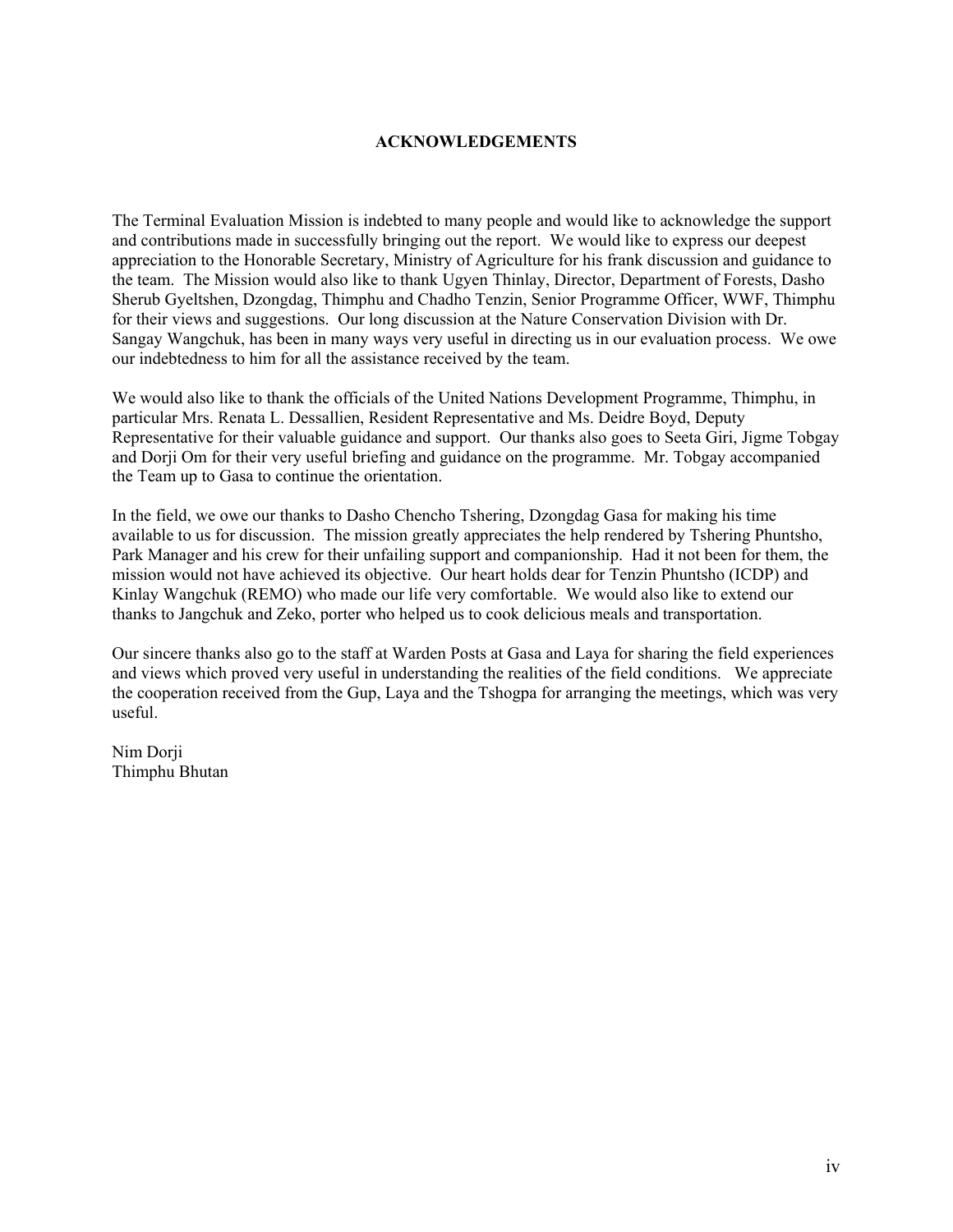## **ACRONYMS and BHUTANESE WORDS**

| <b>BDFC</b>   | <b>Bhutan Development Finance Corporation</b>           |
|---------------|---------------------------------------------------------|
| <b>BTF</b>    | <b>Bhutan Trust Fund</b>                                |
| <b>CBNRM</b>  | <b>Community Based Natural Resources Management</b>     |
| <b>DFS</b>    | Department of Forests Services                          |
| <b>DYT</b>    | Dzongkhag Yargay Tshogchung                             |
| EU            | European Union                                          |
| FAO           | Food and Agriculture Organization                       |
| <b>FYP</b>    | Five Year Plan                                          |
| <b>GEF</b>    | Global Environment Facility                             |
| <b>GPS</b>    | Global Positioning System                               |
| <b>GYT</b>    | Geog Yargay Tshogchung                                  |
| <b>ICDP</b>   | Integrated Conservation and Development Programme       |
| <b>ICIMOD</b> | International Centre for Mountain Development Programme |
| <b>IHDP</b>   | Integrated Horticultural Development Programme          |
| <b>JDNP</b>   | Jigme Dorji National Park                               |
| MoA           | Ministry of Agriculture                                 |
| MTI           | Ministry of Trade and Industry                          |
| <b>MTR</b>    | Mid-Term Review                                         |
| <b>NCD</b>    | <b>Nature Conservation Division</b>                     |
| <b>NITM</b>   | National Institute of Traditional Medicines             |
| <b>NRTI</b>   | Natural Resources Training Institute                    |
| NU            | Ngultrum                                                |
| PAC           | Project Advisory Committee                              |
| PAG           | Project Advisory Group                                  |
| <b>PLA</b>    | Participatory Learning and Action                       |
| <b>PPD</b>    | Policy and Planning Division                            |
| <b>PRA</b>    | Participatory Rural Appraisal                           |
| <b>REMO</b>   | Research and Monitoring                                 |
| <b>RGOB</b>   | Royal Government of Bhutan                              |
| <b>RNR RC</b> | Renewable Natural Resources Research Centre             |
| <b>RNR</b>    | Renewable Natural Resource                              |
| <b>RRA</b>    | Rapid Rural Appraisal                                   |
| <b>RSPN</b>   | Royal Society for Protection of Nature                  |
| <b>SDS</b>    | Sustainable Development Support                         |
| <b>TPR</b>    | <b>Tripartite Review</b>                                |
| <b>TRAC</b>   | <b>UNDP Country Programme Fund</b>                      |
| <b>UNDP</b>   | United Nation Development Programme                     |
|               |                                                         |

## **Bhutanese Words**

| Chhimi    | Elected peoples representative to the national assembly |
|-----------|---------------------------------------------------------|
| Dungpa    | Sub-divisional Administrator                            |
| Dzongdag  | District Commissioner                                   |
| Dzongrab  | <b>Assistant Dzongdag</b>                               |
| Dzongkha  | National language of Bhutan                             |
| Dzongkhag | District                                                |
| Geog      | Block                                                   |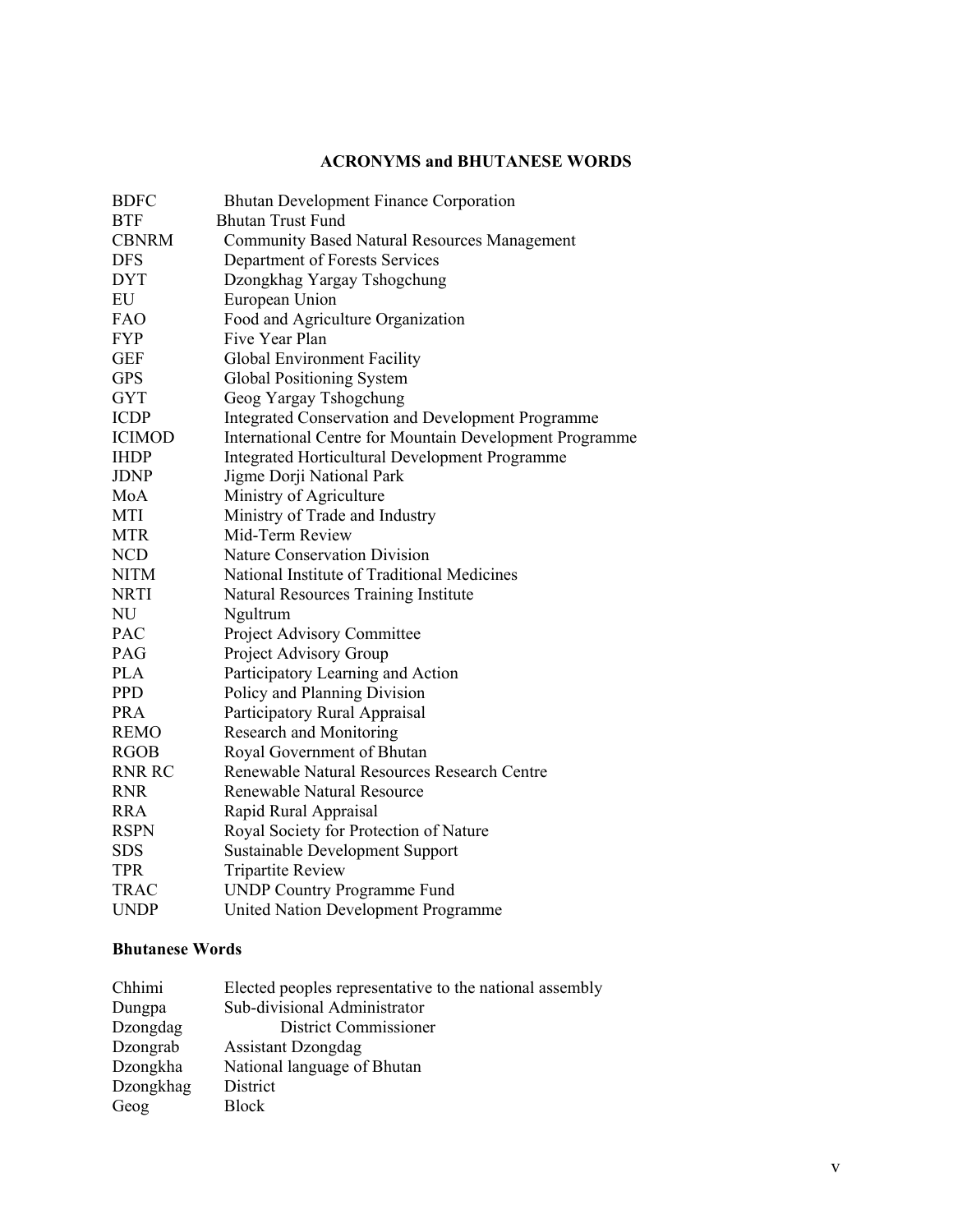Gup Elected head of block<br>Mang Ap Village headman<br>Risup Community Forest Gu Mang Ap Village headman Risup Community Forest Guard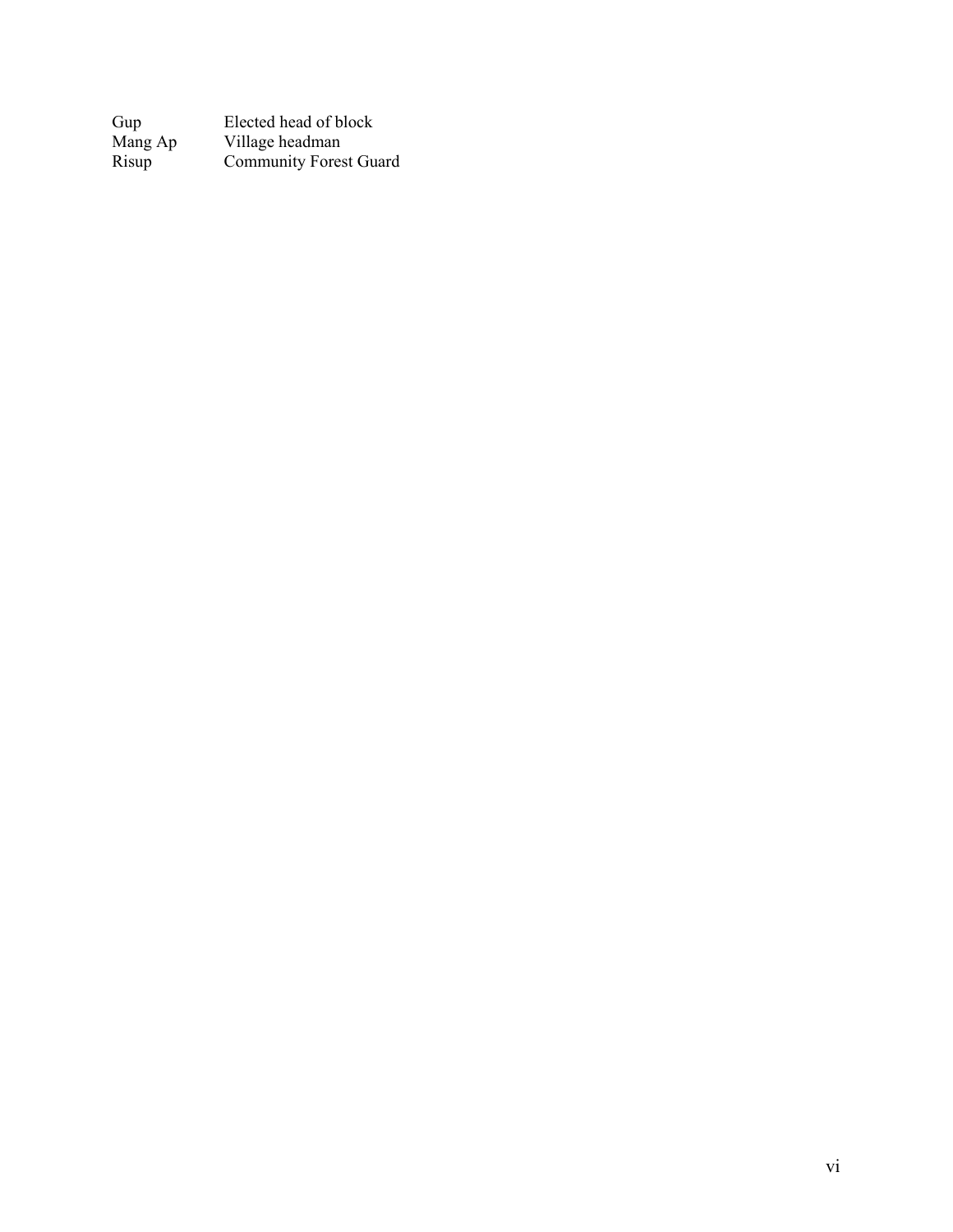## **TABLE OF CONTENTS**

| Forward<br><b>Acknowledgements</b><br><b>Acronyms</b><br><b>Table of Contents</b><br><b>Executive Summary</b>                                                                                                                                                                                                                                                                                                                                                                                                                                                                                                                             |    |    |
|-------------------------------------------------------------------------------------------------------------------------------------------------------------------------------------------------------------------------------------------------------------------------------------------------------------------------------------------------------------------------------------------------------------------------------------------------------------------------------------------------------------------------------------------------------------------------------------------------------------------------------------------|----|----|
| 1. Introduction                                                                                                                                                                                                                                                                                                                                                                                                                                                                                                                                                                                                                           |    |    |
| 1.1 Purpose of the Evaluation<br>1.2 Methodology                                                                                                                                                                                                                                                                                                                                                                                                                                                                                                                                                                                          |    |    |
| 2.0 The Project and the Development Context                                                                                                                                                                                                                                                                                                                                                                                                                                                                                                                                                                                               |    |    |
| <b>3.0 Findings and Conclusions</b>                                                                                                                                                                                                                                                                                                                                                                                                                                                                                                                                                                                                       |    |    |
| 3.1 Project Formulation                                                                                                                                                                                                                                                                                                                                                                                                                                                                                                                                                                                                                   |    | 5  |
| <b>Implementation Approach</b><br>٠<br>Country Ownership<br>$\bullet$<br><b>Stakeholder Participation</b><br>٠<br><b>Replication Process</b><br>$\bullet$<br>Cost-Effectiveness<br>$\bullet$<br><b>UNDP Comparative Advantage</b><br>$\bullet$<br>Linkages between the project and other interventions in the sector<br>$\bullet$<br>Indicators<br>$\bullet$<br><b>Management Arrangements</b><br>٠<br>3.2 Implementation<br><b>Financial Planning</b><br>٠<br>Monitoring and Evaluation<br>٠<br><b>Execution and Implementation Modalities</b><br>٠<br>Management by UNDP Country Offices<br>٠<br>Coordination and Operation Issues<br>٠ |    | 8  |
| 3.3 Results                                                                                                                                                                                                                                                                                                                                                                                                                                                                                                                                                                                                                               |    | 10 |
| Attainment of Objectives                                                                                                                                                                                                                                                                                                                                                                                                                                                                                                                                                                                                                  |    |    |
| Component 1<br>$\circ$<br>Component 2<br>$\circ$                                                                                                                                                                                                                                                                                                                                                                                                                                                                                                                                                                                          |    |    |
| Project Sustainability<br>Contribution to the Upgrading of the National Staff                                                                                                                                                                                                                                                                                                                                                                                                                                                                                                                                                             |    |    |
| <b>4.0 Recommendations</b>                                                                                                                                                                                                                                                                                                                                                                                                                                                                                                                                                                                                                | 20 |    |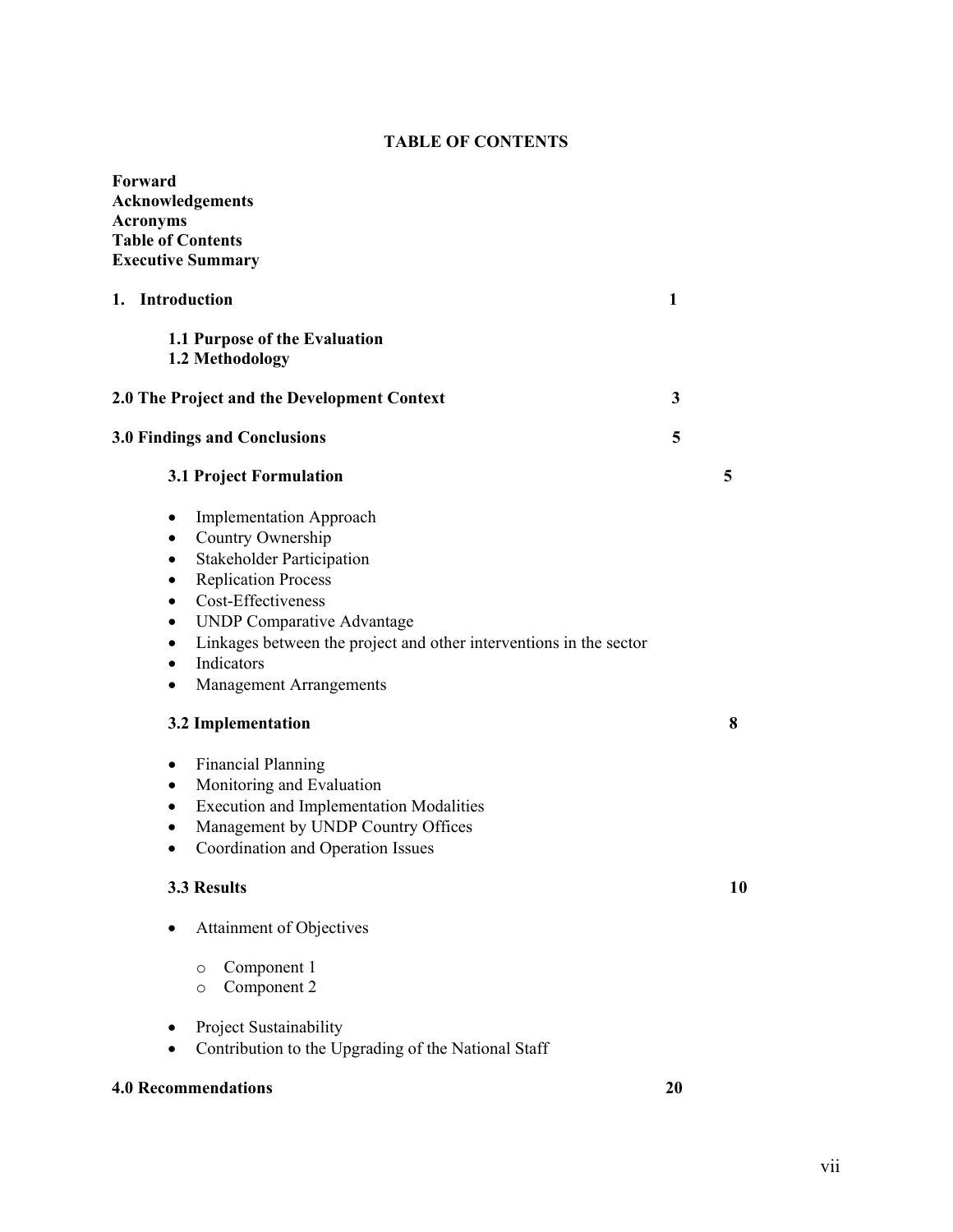- 1. Implement an NCD Institutional Strengthening Project
- 2. Implement a More Focused Approach to JDNP Phase II
- 3. Develop Mountain Sustainable Development Guidelines
- 4. Training and Capacity Development
- 5. Strengthened ICDP Implementation
- 6. Strengthened Community Participation and Awareness
- 7. Strengthened REMO with a new priority on species status
- 8. Strengthened Infrastructure Planning and Implementation
- 9. Tourism/Ecotourism Planning and Implementation
- 10. JDNP Zoning
- 11. Integration of Dzongkhag and JDNP Planning
- 12. Alternative Approaches to Sustainable use of Wild Species
- 13. Wildlife Predation and Compensation
- 14. Strategic Staffing Increases
- 15. Gender Equity Issues
- 16. Quality of Working Life
- 17. Replication and Partnerships within the Protected Areas System
- 18. Strategic Partnerships within and outside Bhutan
- 19. Maintaining Relationships with UNDP and GEF
- 20. Monitoring and Evaluation

### **5.0 Lessons Learned 35**

| <b>6.0 Conclusions</b>        | 36 |
|-------------------------------|----|
| 7.0 Annexes                   | 38 |
| <b>7.1 Terms of Reference</b> |    |

- **7.2 JDNP Logframe 7.3 Project Expenditures**
- **7.4 Persons Interviewed**
- **7.5 Documents Reviewed**
- **7.6 JDNP Map**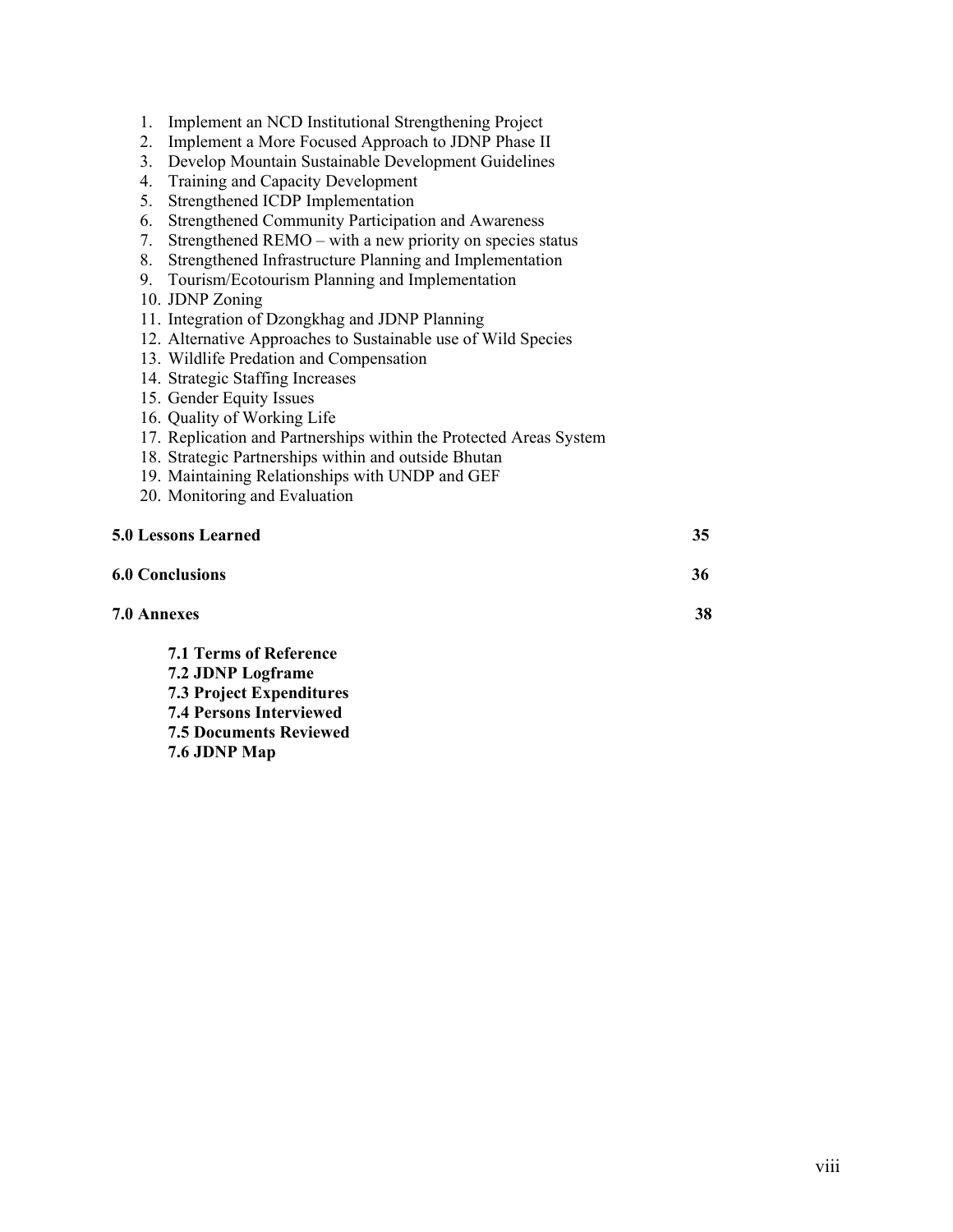### **Executive Summary**

The landscapes of Bhutan are an internationally recognized biodiversity "hotspot" of considerable global significance. As such, Bhutan qualified for important investments by the Global Environment Facility (GEF) and the project in Jigme Dorji National Park was one of the early GEF initiatives in the Himalayas. The project was facilitated by UNDP which also invested additional funds in recognition of the human development objectives which were complementary to the biodiversity conservation programming.

This evaluation has determined that the GEF and UNDP investments were utilized largely as the project was originally designed. Component 1 was successfully implemented, while Component 2 was less successful. The mid-term review resulted in some adjustments to the original design and the project was extended for an additional year to allow some of the funds from Component 2 to be used for the successful element of Component 1. The reasons for the programming changes and deferments were all properly explained and justified and have been included in Section 3 of this report. Therefore it is concluded that the GEF project objectives, as amended were successfully achieved in this work.

## **Overall Conclusions**

- **Component 1 was successfully implemented in most cases, while Component 2 was less successfully implemented – and the reasons for the latter are legitimate and well explained. Many lessons may be learned for future projects from these experiences.**
- **The rugged field conditions and logistical difficulties in the eastern Himalayas could not be fully anticipated during the GEF Project design phase. The short field seasons, the need to divert staff to anti-poaching patrols and the involvement of the staff in infrastructure projects also contributed to the delays in some aspects of Component 2.**
- **Staffing and training limitations continued to limit the ability of JDNP to implement all of the originally proposed GEF and UNDP Project activities. This caused by a lack of suitable recruits, difficult working conditions and more recently by a staffing limitation from central government. There will need to be strategic additions to the staff complement at JDNP in future.**
- **The original GEF Project was ambitiously conceived, specifically with respect to Component 2 and not all was achieved. The formulation team hoped to be able to be progressive as possible in investigating people-park interactions – which remain as admirable goals that will take more time to fully implement.**
- **The Mid-Term Review in 2000 did not completely acknowledge nor adjust for the emerging difficulties, however the subsequent adaptation of the project priorities from 2001-2003 (including the year-long extension) were appropriate. The flexibility has been excellent.**
- **The concentration of JDNP on the completion of infrastructure, completion of ICDPs, building the REMO programme and staff training and upgrading is an appropriate focusing of effort which would be appropriate to continue into Phase II, with a slow increase in activities as staffing, resources and partnerships permit.**
- **A strategic plan for the next 5-year period is essential.**

**It should be emphasized that UNDP and the Royal Government of Bhutan (in particular the Nature Conservation Division of the Ministry of Agriculture) demonstrated considerable (and appropriate) administrative flexibility throughout the completion of this project. In**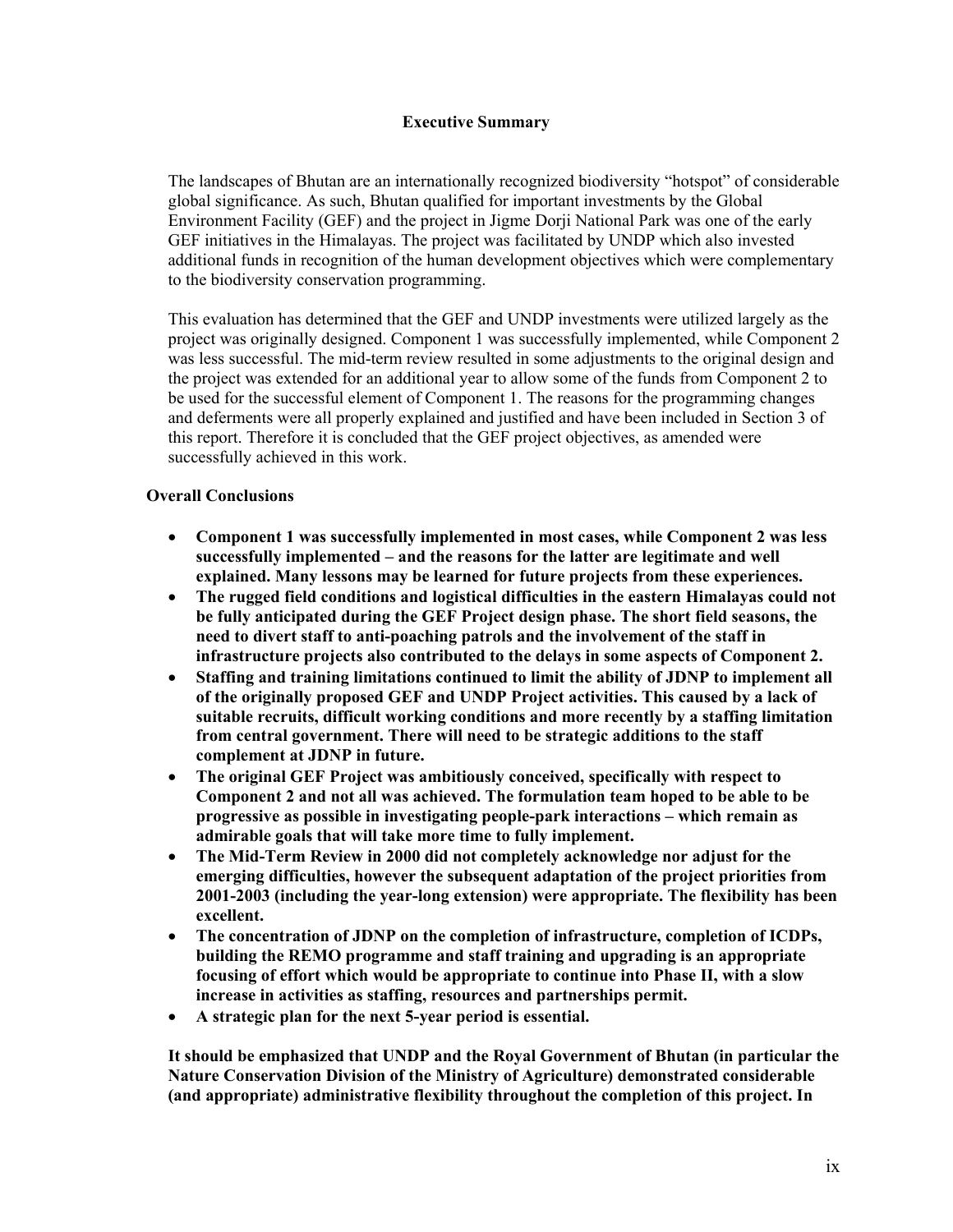**instances when a specific task could not be completed as originally conceived the activity was often modified to meet temporal and physical realities. Additional activities were also added from time to time using resources from outside sources to complement the original project objectives.**

As an additional result it is clear that the project has demonstrated significant benefits to the target human populations within the protected areas (in addition to the overall biodiversity conservation objectives). The trail construction activity in particular has dramatically improved the quality of human life. Additional projects such as the construction of livestock, forestry and agricultural extension activities (along with experimental vegetable and medicinal plant demonstrations), and the construction of community schools have contributed extra benefits.

The broader objectives of the UNDP were appropriately advanced by the project. The JDNP project has successfully implemented a variety of social development projects, such as the provision of basic services in remote villages. These activities are directly in line with UNDP objectives related to sustainable livelihoods, poverty reduction and economic development, as well as the advancement of good governance. In doing so, the park activities that serve to help people then directly reduce the human population stress on the natural environment.

The question remains however – "Have the GEF and UNDP interventions achieved the longer term biodiversity conservation objectives that are the basis for the Convention on Biological Diversity and the GEF?"

Well, in reality we do not yet know the answer to this question! The first phase of JDNP has indeed made significant progress towards the establishment of a well-functioning National Park. And Bhutan has an admirable road map in place for conserving its overall biological legacy of which JDNP is a pilot project and significant overall element. However the status and population dynamics and trends of many of the keystone species that JDNP protects is not yet well understood. This understanding may take many more years to achieve!

What we do know is that the overall forest cover of Bhutan is increasing, that natural habitats are fully protected in well over 30% of the country (and probably more) and that vast areas of parks such as JDNP are almost unaltered by human activity. Thus it is very likely that the biodiversity values remain essentially intact.

Clearly there is both the time and commitment to continue the complex work of measuring the success of biodiversity conservation programming in Bhutan.

**Stephan Fuller/Nim Dorji Thimphu, Bhutan September 2003**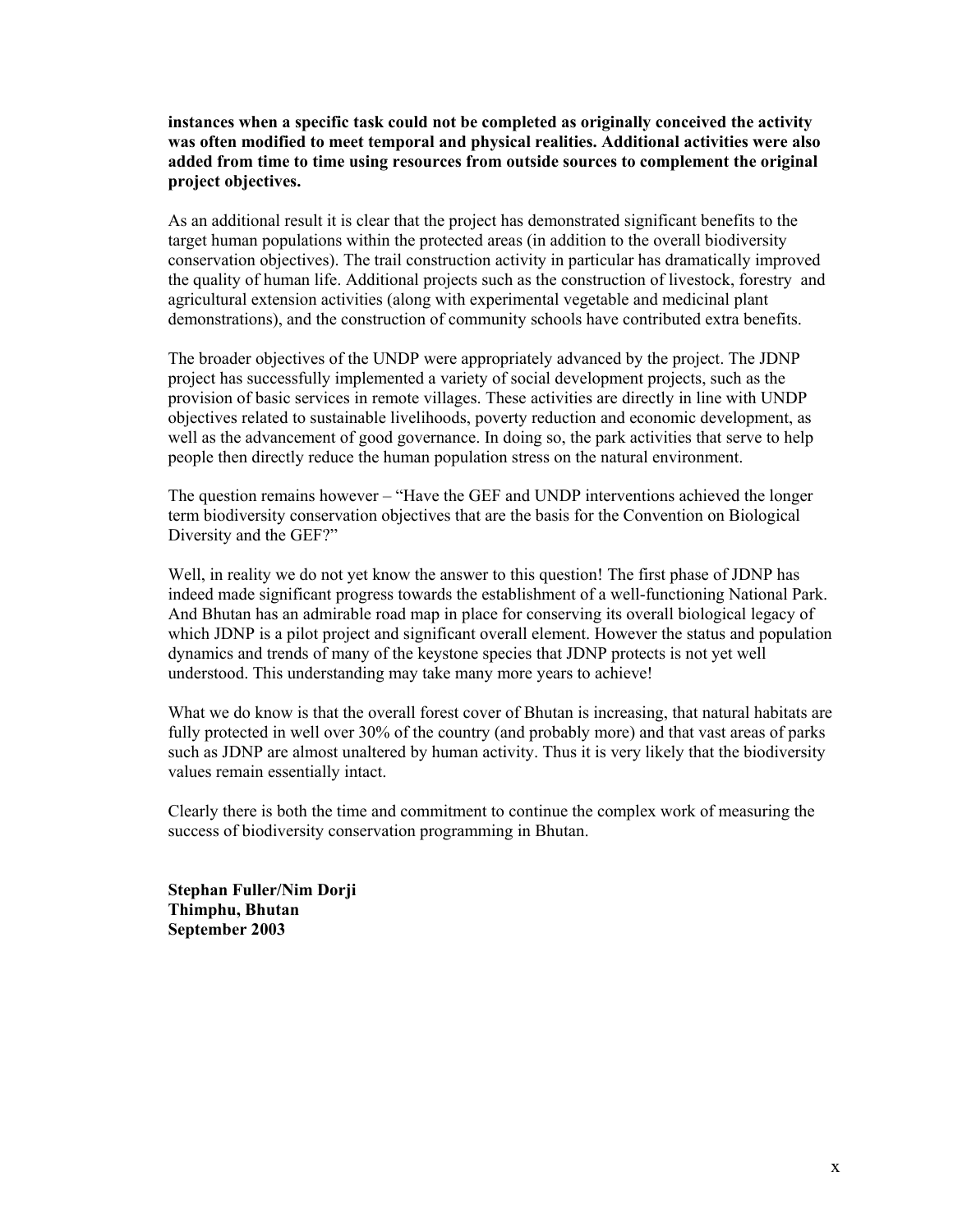# **1.0 Introduction**

## **1.1 Purpose of the Evaluation**

Jigme Dorji National Park (JDNP) is the largest of the nine protected areas which all-together occupy 26% of the country's land area. JDNP is also the most important protected area in the country and stand out prominently within one of the world's ten global biodiversity "hotspots," the Eastern Himalaya mountains. In 1974, the park was gazetted as the Jigme Dorji Wildlife Sanctuary and occupies the north-western part of Bhutan extending over an area of 4,349 sq. km. In 1993, it was then upgraded to Jigme Dorji National Park. The Park became operational in 1995 with initial funds made available from the Bhutan Trust Fund for Environmental Conservation (BTF).

Jigme Dorji Wangchuk Park is biologically one of the richest protected areas on the sub-continent. With altitudes ranging from 1400 m to over 7000 m, the Park contains eight of the eleven classified vegetation types found in Bhutan. It range from riverine vegetation, temperate broadleaf forest along the steep gorges to temperate evergreen forest, pine forests, mixed conifer forests, sub-alpine grasslands, alpine meadows and glaciated ice, rock and scree found in the higher elevations. It provide habitats for diverse and a striking array of flora and fauna, several of which have commercial, medicinal, traditional and genetic significance. It host at least 31 species of mammals, more than 300 bird species, and 1434 plant species, including number of endangered species.

The Park is also a home to an estimated 6500 people who live out of semi-nomadic yak herding, raising of other livestock, agriculture, harvesting of wild medicinal and incense plants, use of forests products, and barter trade. With the recent increase in traffic comprised mainly of tourists and visitors to Tsachu (estimated in the range of 3000-4000 a year, the inhabitants have begun earning cash money through hiring of their horses, mules, yaks for portering services.

The Integrated Jigme Dorji National Park Project was initially planned for implementation over a period of five years with financial support received from the Royal Government of Bhutan, the Global Environment Facility (GEF), and the United Nations Development Programme (UNDP). The project was signed in August 1997 and operationalized in September 1997 through October 2003 including one year extension. The total project support was Nu. 87.5 million (US\$2.50 million) of which Nu.52.5 million (US\$1.5 million) came from GEF; Nu.21.million (US\$0.270 m) came from UNDP country programme (TRAC) funds and Nu. 14 million (US\$0.38 m from RGOB. The implementation period corresponded with the RGOB's Eighth Five Year Development cycle but the one year extension spilled over into the first year of the Ninth Five Year Plan.

### • **Mid-term Evaluation, Logical Framework Analysis and Project Reports**

An independent external mid-term evaluation was carried out on the project between March and April 2000. The team comprised of Stephen Fuller, Evaluation Specialist (Team Leader) through UNDP and Nim Dorji, national consultant specialized in RNR activities. Together, they made an extensive tour of the Jigme Dorji National Park. Their findings and recommendations have been reported in a 30-page report titled "Mid-term Review – Integrated Management of Jigme Dorji National Park".

The Mid-Term Evaluation was a key document and benchmark for this review and in the interests of brevity much of its detailed review of events from 1997 – 2000 is not repeated here.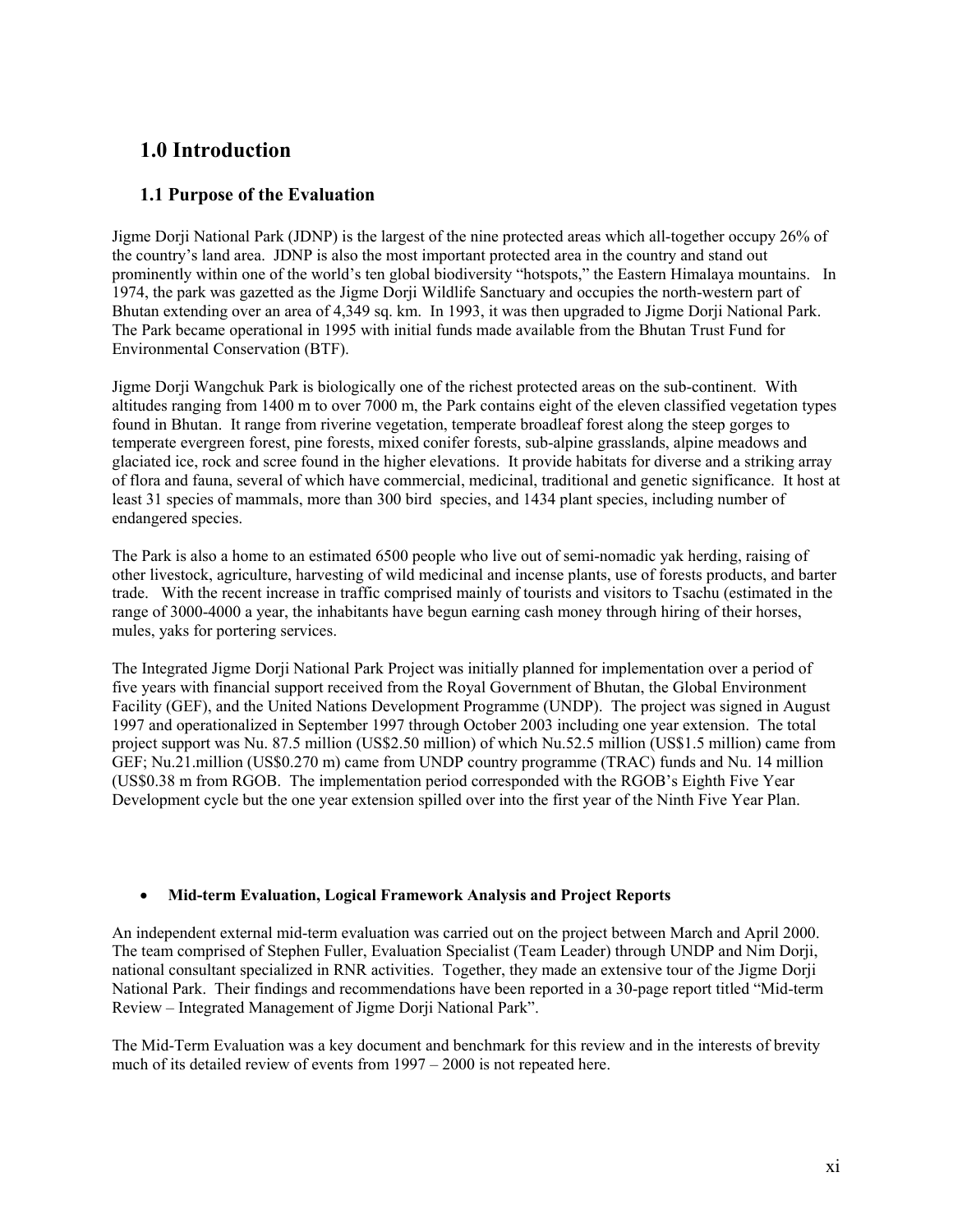Following the mid-term review a revised Logical Framework Analysis was prepared which became the guiding project management tool for the final 2 years of the project and the organizing tool for the subsequent quarterly and annual reporting. The findings and results of this evaluation structured around this – and outlined in Section 3 below.

## • **Terminal Evaluation of JDNP**

It has been mandatory for all UNDP/GEF supported projects with long term implementation periods to undertake terminal evaluations three months before the project is terminated. The objectives are to measure outcomes, demonstrate effectiveness and relevance of interventions and strategies. TE is also expected to document lessons learned, assess impact and recommend interventions for the future.

With the JDNP project phase 1 drawing to a close by October 2003, an independent external Terminal Evaluation has been arranged to take place between 19 August to 12 September 2003. The Terminal Evaluation Mission consisted of two independent consultants Stephan Fuller (Team Leader) from the International Mountains Consultancy based in Canada and Nim Dorji from Sengey Karm Consultancy Services, Thimphu.

Stephan Fuller arrived on 19 August 2003 with one day delay due to flight disruptions from Kathmandu. Soon on his arrival in Thimphu, both the members met Mrs. Seeta Giri at UNDP to receive briefing on the programmes ahead. The team along with JDNP staff met the Joint Director of the Nature Conservation Division followed by meetings with the Resident Representative along with other officials at UNDP office.

On 20 August, with postponement of several meetings on that day, the team met Dasho Dzongdag, Thimphu only. The following day, the team was able to meet the Honourable Secretary, Ministry of Agriculture for discussion, Director, Department of Forests Services.

On 22 August, the team along with the JDNP staff left for Damji and continued its journey till return to Thimphu on 4 September. During the trip, the team visited the JDNP headquarter at Damji for fruitful discussion with all the Park Wardens in the presence of the Park Manager. On the way up to Laya, the team visited the Park Warden Post at Gasa and visited the Dzong for an interesting discussion with Dasho Dzongdag. In Laya, the team visited the Park Warden Post where series of discussions were held. The first meeting was held with the staff of the Warden post, 3 RNR Extension staff and the Assistant Head Teacher of Laya Community School. On the following day halt in Laya, the team met separately with the Gup, the Tshogpa and five others from the community. The afternoon was spent visiting a community grazing land located above Laya community.

On the way back to Thimphu, the team visited the Damji Community School and the Goen Shari Community school, both supported by JDNP.

Following the return to Thimphu several additional meetings were held. A debriefing took place at UNDP and on Wednesday, September 4 a presentation was made to the Project Steering Committee. A draft report was then circulated and comments received. Final editing occurred at Stephan Fuller's office in Canada.

### **1.2 Methodology**

The methodology was simple and straightforward and included 4 components

- Document review
- Formal Interviews with project staff
- Extended field visits to project site over a 13 day period
- Informal interview with project beneficiaries in the field
- Continuous informal dialogue with project staff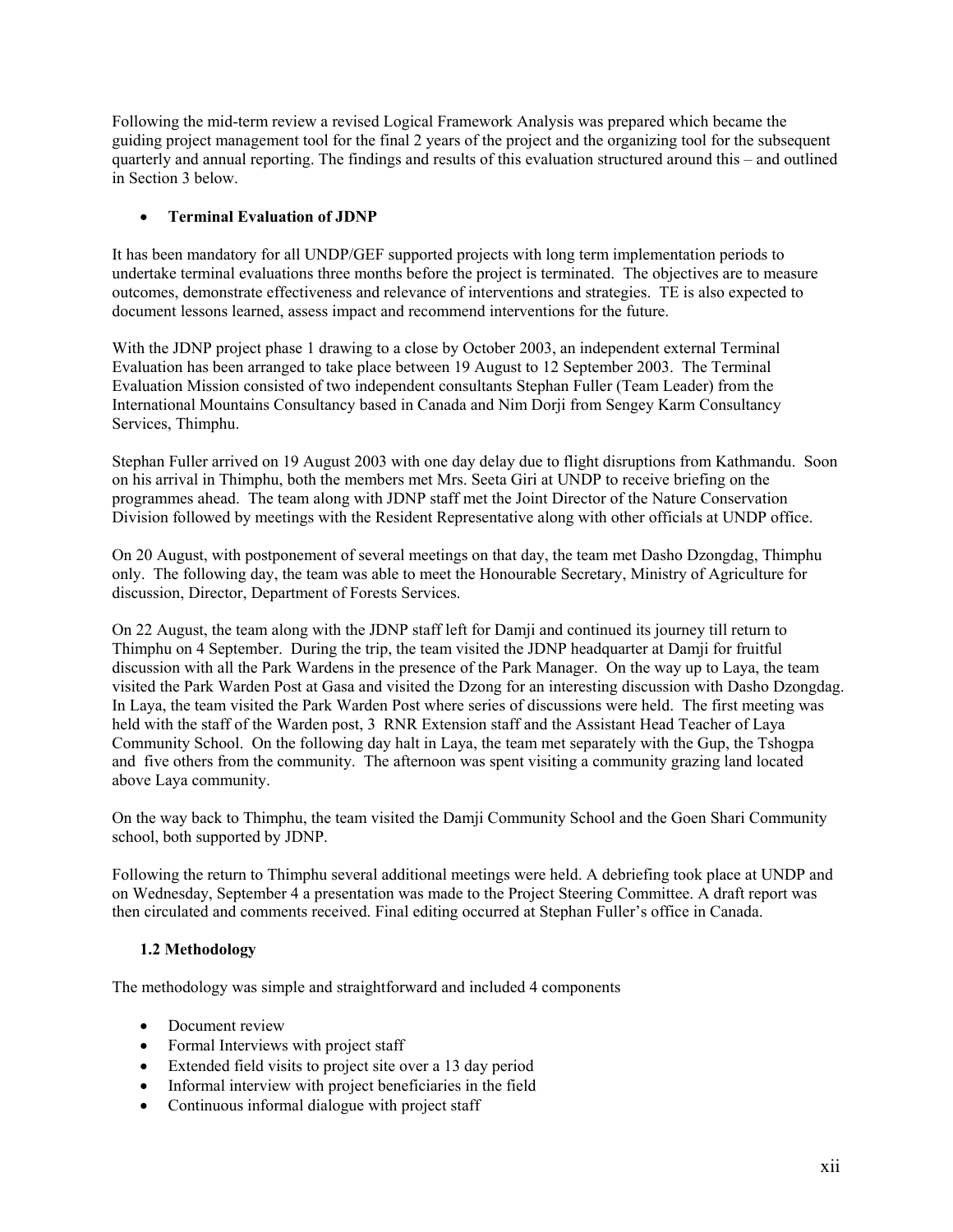The formal interview process was undertaken in a round table setting over a 2 day period at the Park Headquarters in Damji, a day with the Dzongkhag staff in Gasa and during 2 days of meetings in Laya. In essence these meetings included a detailed and iterative review of every activity in the Logical Framework Analysis that was constructed following the Mid Term Review in 2000. This resulted in the material that comprises Chapter 3 (Results). This was followed by a less formal Issues Analysis that formed the basis for a series of informal "trailside" discussions. These led in turn to the material that comprises Chapter 4 (Recommendations). Detailed written notes of each meeting and discussions were kept and then collated and re-analyzed upon the return to Thimphu. Fact checking and additional document review also occurred.

The recommendations contained in this report were revised following the Project Steering Committee workshop on Sept 4<sup>th</sup>, 2003 and additional meetings with UNDP and NCD.

The report format itself was prescribed in the Terms of Reference.

# **2.0 The Project and the Development Context**

JDNP is one of three priority protected areas being strengthened. Two major documents – the Nature Conservation Action Plan and the Eighth Five Year Development Plan (July 1997-02) served instrumental in the implementation of protected area systems and their management.

The Forests and Nature Conservation Act 1995 creates a legal framework for the establishment and management of protected areas including social forestry and species conservation. The Act provided foundation for the implementation of community social forestry programmes within JDNP. The new regulations were promulgated in 2003.

The Forestry Master Plan (1991) provides an overall background for a general programme framework for the management of national parks and protected areas. Sustainable forests harvest, the community forestry programme and non-wood forests products were other important component of the Master Plan. The Forestry Policy Strategy document, an equally important document placed high importance in the proper conservation and sustainable use of Bhutan's rich bio-diversity.

The Royal Government developed its own strategies for the protected areas within the context of the Convention on Biological Diversity and the Biodiversity Action Plan II (2002) that stress the need to improve the management of protected areas. The Royal Government adopted a concept of integrated conservation and development in the park. Accordingly, community development plans were developed within the Park in line with the RGOB's overall decentralization policies and strategies to achieve balanced development. It aligned well with the GEF priorities for bio-diversity conservation, and the UNDP's priorities in Bhutan, which focus on sustainable livelihoods, governance, and environmental conservation. Thus UNDP and GEF provided the necessary financial and technical supports.

### **The Project Concept and Design**

In 1996, the Nature Conservation Section with assistance from the World Wildlife Fund (WWF) prepared a five-year Conservation Management Plan for Jigme Dorji National Park. Details were collected thorough ecological and social studies carried prior to the plan preparation. Then there was the management plan workshop in April 1996 involving representatives of the 13 geogs. The plan, which then incorporated the ideas of the four Dzongkhags into the ICDP plan received approval from the Royal Government in February in 1997. The National Environment Commission, which has the mandate for protection of the environment in general took the responsibility for monitoring of the protected areas, to ensure compliance with environmental guidelines and approved management plan.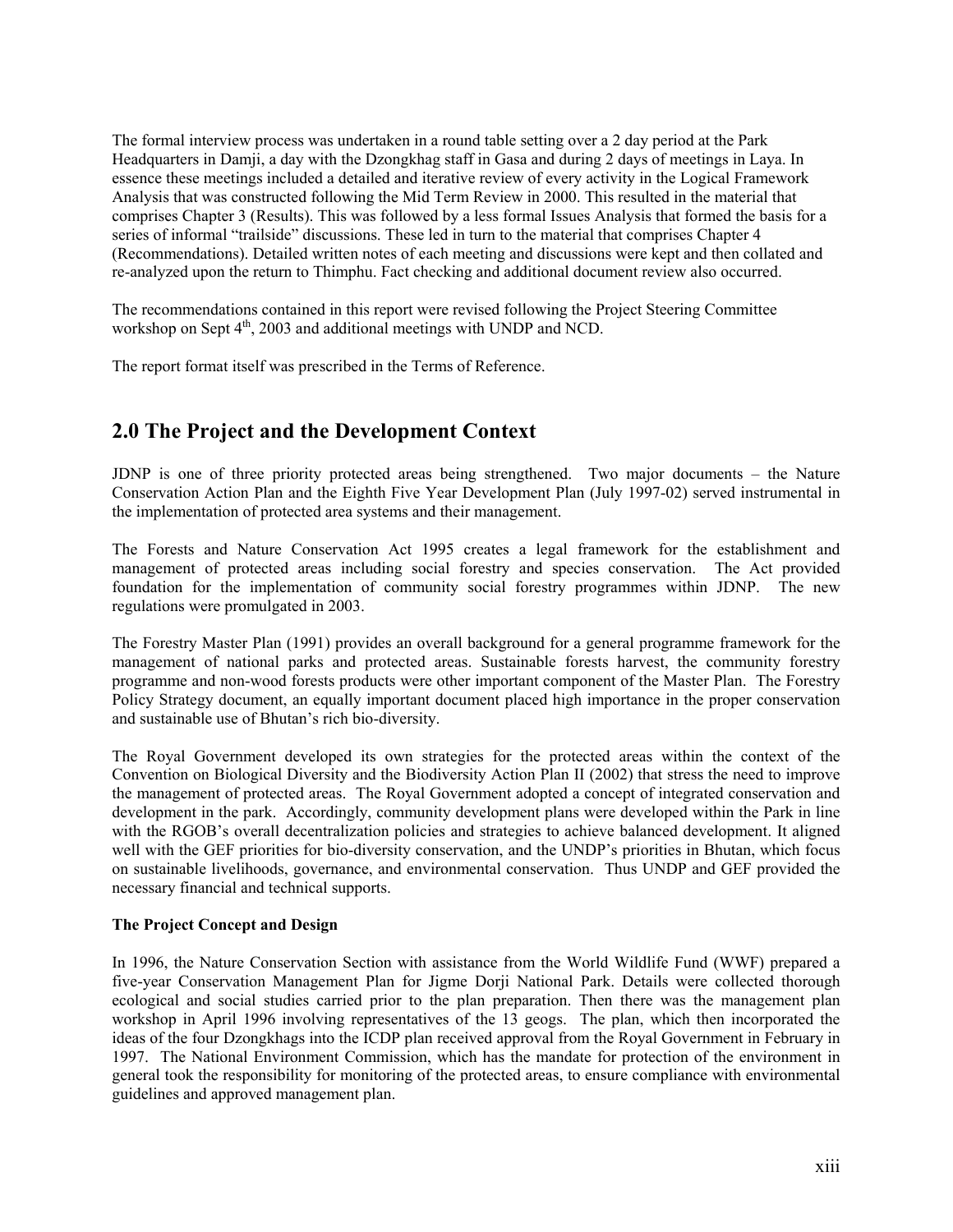Subsequently, the project document was prepared and submitted to UNDP and GEF for funding. GEF support was requested for a one-time full-scale intervention to prevent further degradation and loss of biodiversity. The project was signed in August 1997.

With US \$1.5 million commitment from GEF and another US \$0.270 million from UNDP country programme (TRAC fund), the project became operational. RGOB contribution was in kind which amounted to US \$0.380 million to cover cost of local staff salaries and other recurrent maintenance costs. The project became operational in September 1997.

The JDNP overall long-term development objective is:

"To promote the conservation of the major eco-systems and their biodiversity with the involvement of the local communities. This will ensure that their livelihoods are further enhanced through proper management and sustainable utilization of the natural resources existing in the Park area."

The project comprised of two components with following immediate objectives:

The objective of component 1 is:

Fully established Jigme Dorji National Park as an operational, "on the ground" entity".

The achievement of the objective by end of the project period was expected to result in the following outcomes:

- i) Fully staffed Park administration and management structure
- ii) All Park staff including geog partners trained in park management, monitoring, empowerment, enforcement, and survey methodologies;
- iii) Park management strengthened by demarcating Park boundaries where necessary, demarcate designated "use" zones within the Park, and strengthening Park infrastructure;
- iv) Community Based Natural Resources Management Plans (CBNRMPs) for 9 geogs and 1 community within the Park developed;
- v) Tourism Management Programme developed with attendant guidelines to enable sustainable tourism in the Park;
- vi) Developed baseline data on natural resources and land use information on which to base management decision.

With the Geog-level Community Natural Resources Management Plans developed, Component 2 was planned to take off with the following objective:

Development and implementation of sustainable economic activities based on an integrated conservation and development approach in JDNP.

The achievement of objectives under component 2 envisaged the following results to be accomplished:

- i) Sustainable livestock herding and natural resources use promoted;
- ii) Local communities empowered to develop and implement alternative income generating activities;
- iii) Sustainable forests management and alternative energy sources promoted;
- iv) Awareness raised among local population regarding biodiversity significance and sustainable development methodologies.

The project design, thus, has major elements of protected area management. The key elements are:

• Park Management;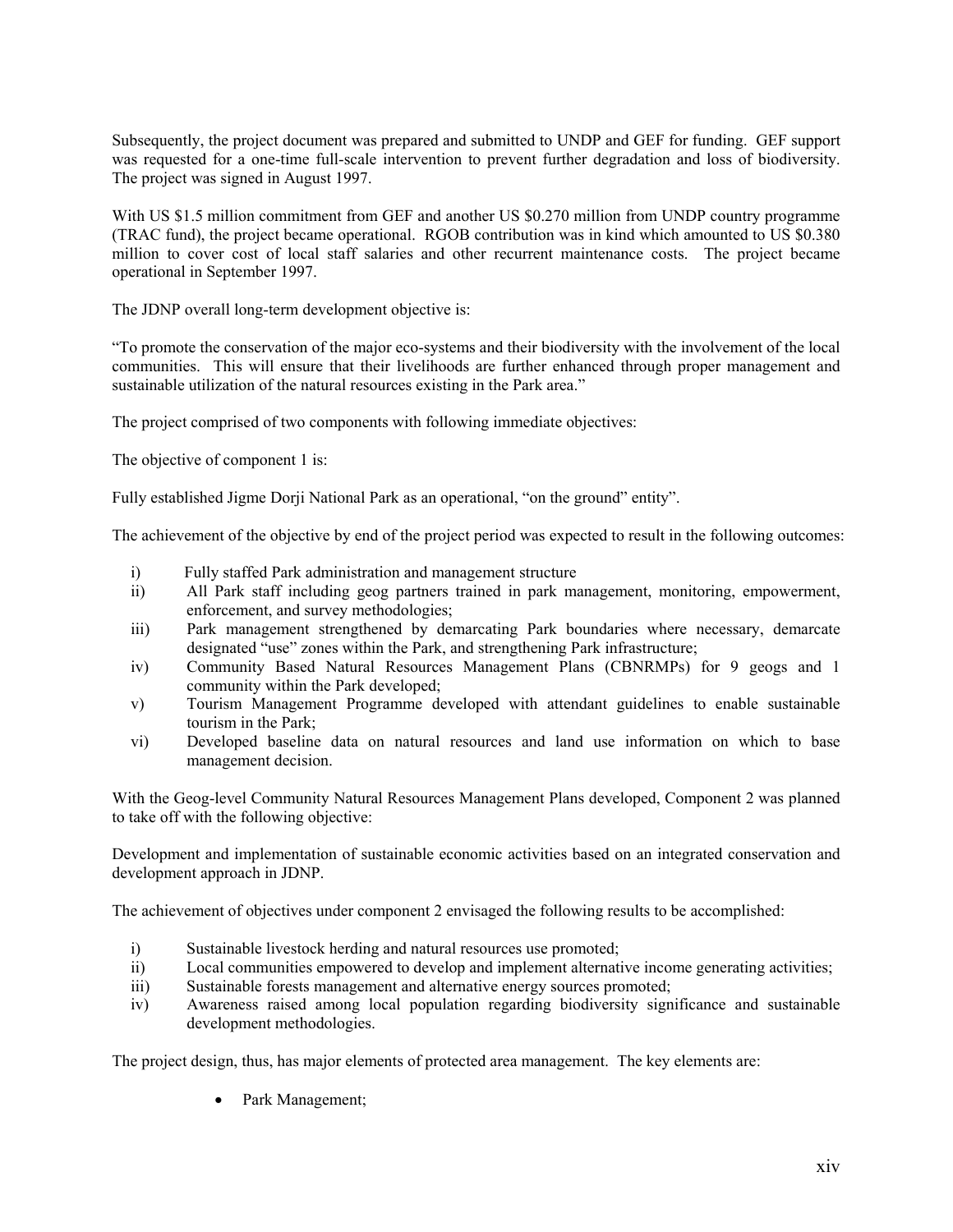- Biodiversity conservation;
- Community development; and
- Eco-tourism management.

Other elements such as training, research and monitoring supported the above key elements and cuts through all.

The project supported most of the elements in the Conservation Management Plans and implemented by the JDNP staff. The project design incorporated elements of a project logical framework (which has been added later), an indicative work programme, a detailed listing of inputs and detailed budget. Further, the project document also incorporated an incremental cost analysis, justifying GEF funding for global environmental benefits to be accrued in addition to the sustainable national baseline situation and local benefits. While GEF primarily supported activities under Component 1, UNDP TRAC covered funds required under Component 2.

It is important to emphasize that the GEF project was designed to be congruent with the agency objectives and longer-term human development objectives of UNDP. The JDNP is an IUCN Category V protected area – meaning that it integrates human population and the productive landscape with the conservation objectives of the natural landscape. In planning a JDNP management regime which places somewhat equal value on the social development objectives alongside the more conventional prescriptions for protection of the natural world, the UNDP objectives are being advanced. In essence, measures which reduce human poverty also serve to reduce the population pressures and stresses placed on the natural world. There is no contradiction.

The project design considered RGOB's absorptive capacity, and placed emphasis on capacity building to be able to implement the activities envisaged in the management plan. Had there been project logical framework prepared at the beginning, it would have made the project design stronger.

The Mid-term Review Mission restructured the existing project elements according to the current GEF Project Planning Matrix and an LFA was developed in 2000 (Annex 2). The LFA was used as the principal evaluation framework for this Terminal Evaluation.

# **3.0 Findings and Conclusions**

The initial portion of the evaluation of the GEF Project addresses a prescribed list of topics which are monitored worldwide by the GEF Secretariat. These include the following:

### **Project Formulation Assessment**

- Implementation Approach
- Country Ownership
- Stakeholder Participation
- Replication Process
- Cost-Effectiveness
- UNDP Comparative Advantage
- Linkages between the project and other interventions in the sector
- Indicators
- Management Arrangements

### **Project Implementation Assessment**

• Financial Planning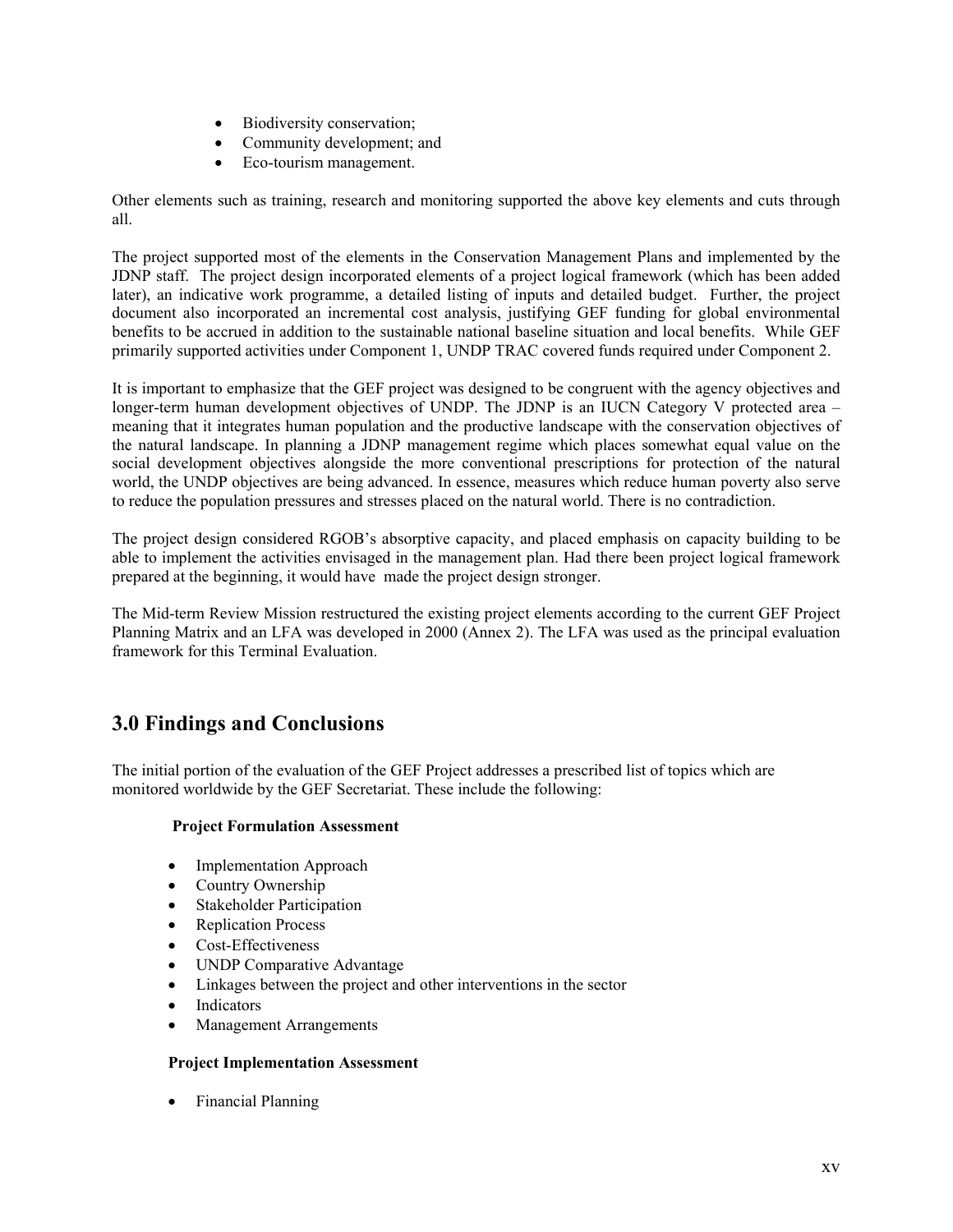- Monitoring and Evaluation
- Execution and Implementation Modalities
- Management by UNDP Country Offices
- Coordination and Operation Issues

#### **Project Results Assessment**

- Attainment of Objectives
- Project Sustainability
- Contribution to the Upgrading of the National Staff

In each of these sections a nominal evaluation grade of Poor-Fair-Good-Excellent is provided. But in comparative terms the grade is entirely qualitative and is provided for indicative purposes only. If it is based on quantitative data this is described. However the narrative that accompanies the assessment is far more important as it will indicate the reasons, if known, for any problems that arose during project implementation.

#### **3.1 Project Formulation**

#### • **Implementation Approach - GOOD**

The implementation approach has been good. The Nature Conservation Division under the Department of Forests, MoA has its headquarter in Thimphu is the executing body for all parks and sanctuaries in the country. JDNP received its financial support from the Global Environmental Facility and the UNDP Country Programme (TRAC) channeled through the Ministry of Finance to the Project.

While the project emphasized strengthening staff capability in planning and reporting systems, 2 UN volunteers and a Eco-tourism consultant were deployed to backstop the project management.

Besides the project uses other mechanisms to facilitate its administration through:

- monthly warden meetings
- periodic Project Advisory Group meetings
- annual Project Advisory Committee meetings
- Annual Tripartite Review Meeting
- Mid-term evaluation
- Terminal Evaluation of the project

Field implementation was little slow initially because of the emphasis given to strengthening staff capacity and staff build-up. Besides, the limited staff have been frequently kept busy attending to official visitors, attending regular park meetings and submission of reports. Despite all these, field implementation gradually picked up its momentum over the time.

In August 1999, financial powers were brought to the JDNP headquarter making the finance more accessible and transparent. UNDP also issued a directive along with guidelines to prepare detail financial reporting workplan and made it mandatory since early 2000. Further the JDNP finance has also been subjected to annual auditing for updates.

### • **Country Ownership - GOOD**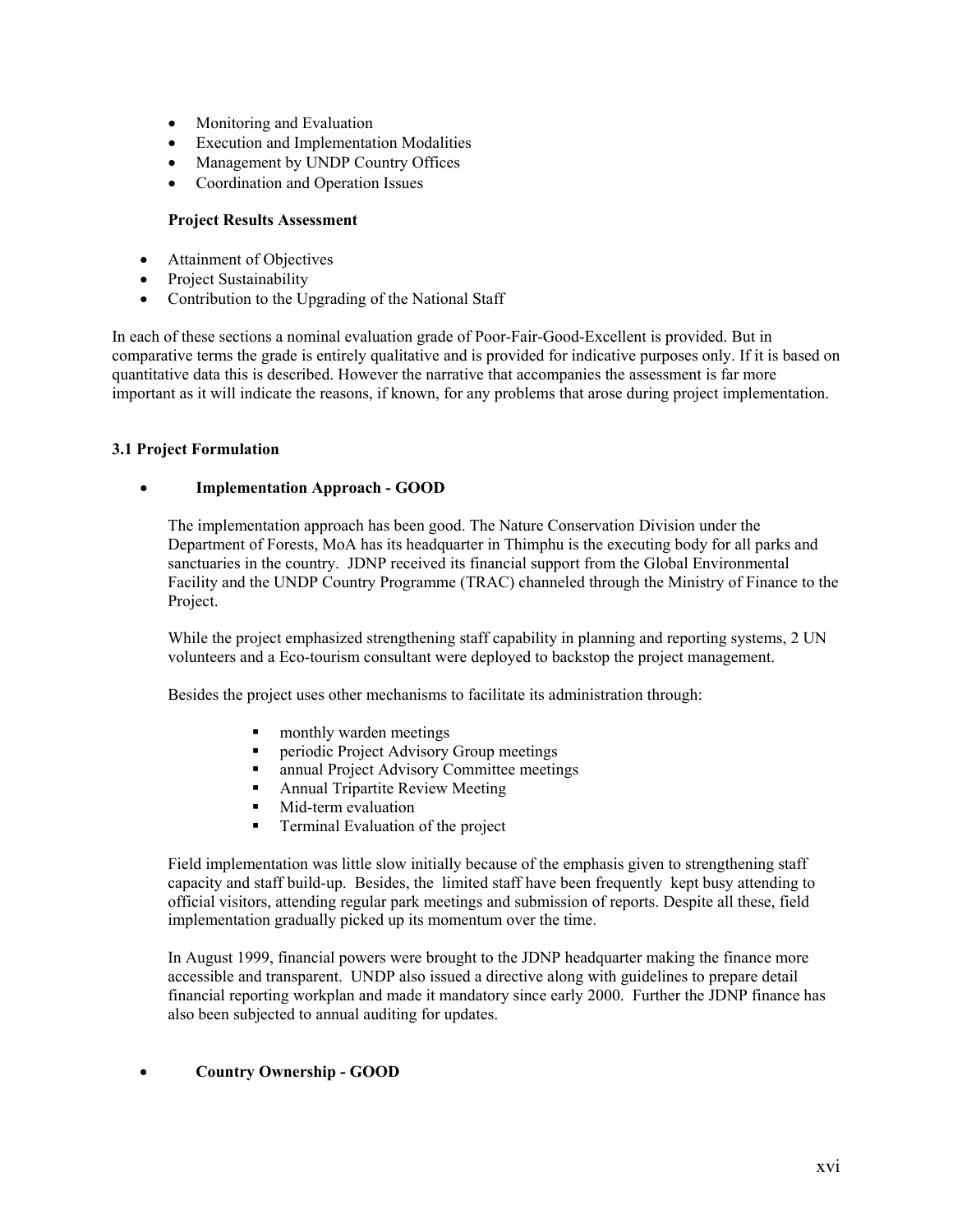The Royal Government of Bhutan has its full ownership of the JDNP project. First it has been nationally executed through the NCD with its Park Headquarter based in Damji. Secondly, the RGOB continues to pay all its staff salaries, allowances and other recurrent expenditures although the GEF and the UNDP country programme (TRAC) provided for the capital investment.

JDNP's integrated conservation programme is participatory where park residents contributed to its conservation and development plans (ICDP). Therefore, there is already a sense of responsibility and ownership over the conservation and developmental activities.

### • **Stakeholder Participation - FAIR**

Stakeholder participation has been fair and holds considerable potential for greater public participation in conservation activities. However there is a perception that the slow pace of activities could cause some frustration at the Geog level.

Although slow initially, the JDNP park has been successful in developing all 10 ICDP plans through participation of the stakeholders such as park residents and the Dzongkhag administration. Participatory approaches are usually little more expensive and sometimes demands more resource input which might not directly contribute to conservation programme.

## • **Replication Process - FAIR**

There have not been large scale concrete results produced and available for replication, but similar replica of JDNP management system have been used in the establishment of Jigme Singye National Park and Sakten Wild Life Sanctuary. Lessons learned from the implementation of JDNP and now available in the form of mid-term evaluation and terminal evaluation report will be useful for future direction of JDNP and other relevant conservation projects. For instances, JDNPs delegation of more specialized environmental campaign to RSPN is a good example which can be replicated in framing other park managements. The ICDP Warden, Bomdeling was trained at JDNP headquarter over a period of one month. Further, GIS infrastructures including staff capacity developed at the GIS unit of NEC, Thimphu covers all other parks in the nation.

### • **Cost-Effectiveness - UNKNOWN**

The GEF definition of cost-effectiveness suggests that a comparison should be made between the JDNP project approach and either of:

- A similar project in another country
- An alternative approach with the same objectives within Bhutan

Neither comparison can be made in reality (at this time). There is so little existing baseline information on the species that may be considered as the principal indicators of the maintenance of global biodiversity (within the incremental benefit definition) that a quantitative calculation is impossible. With additional research over the long-term on species status and population dynamics (both plant and animal) then this assessment could be possible. However it should be understood that the evaluation team believes that the vast area, remoteness and limited human intervention in JDNP ensure that there is adequate time to undertake the longitudinal research necessary to assess the incremental benefit to global biodiversity.

## • **UNDP Comparative Advantage - GOOD**

While GEF funds can be accessed through UNDP, World Bank and UNEP none of these except the office of the UNDP was available in Bhutan at the time of JDNP project formulation. It has proven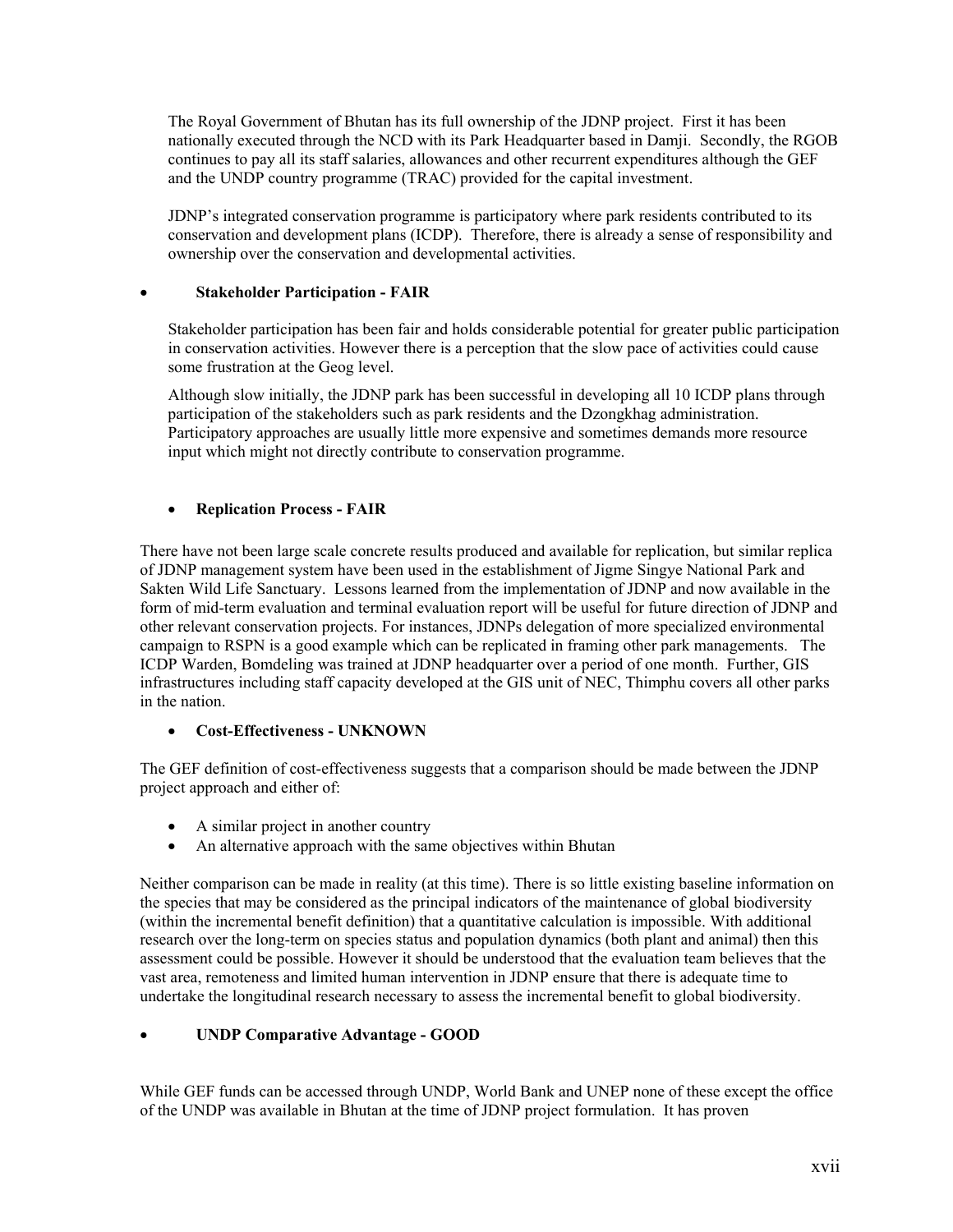advantageous for the Royal Government and for JDNP in particular because it facilitated communication with UNDP and GEF much easier in terms of financing arrangements and technical assistance. The JDNP project has enjoyed an excellent relationship with UNDP/GEF office in Thimphu. Besides the Environment/GEF program, UNDP has several other programs including a significant emphasis on sustainable livelihoods and on poverty alleviation.

## • **Linkages between the project and other interventions in the sector - GOOD**

The JDNP good linkages with key organizations have proved to be of considerable advantage. The cooperation received was excellent and as a result of which the project was able to achieve many things. Its good linkages with Dzongkhag administration, the RNR RCs and the RNR Sector Heads and agents, the Royal Institute of Management through its collaborative efforts have been able to produce geog ICDP plans available for implementation. Further they also received excellent cooperation from the Institute of Traditional Medicines and RSPN for research on traditional medicines and environmental campaign respectively. Its collaboration with Department of Tourism and WWF helped in the implementation of atleast two workshops and production of Eco-tourism Development Strategy although it was not related to JDNP alone. The Integrated Horticultural Development Project funded by UNDP and the National Mushroom Centre has helped to inventory of mushrooms and its potential for cultivation. The JDNP's good relationship with UNDP and GEF cannot be underestimated for their contribution to the success of the project.

## • **Indicators - FAIR**

This has been one of the weaknesses of the project design, which did not incorporate Log Framework Approach (LFA) specifying indicators, means of verification and results. It was only at a later stage after the MTR that a LFA has been added to the project design. The Terminal Evaluation mission has attempted to redesign and improve upon its presentation.

It is essential that every project formulation design in future should have a LFA so that it is possible to measure the success of the project.

## **3.2 Implementation**

`

### • **Financial Planning**

Financial planning activities have been fully consistent with the accounting and control standards established by UNDP and GEF as well as the Royal Government of Bhutan. Independent annual audits have been conducted by the Royal Audit Authority.

Annex 3 contains a summary of project expenditure current to June 2003. A final audit by the Royal Government of Bhutan remains to be completed in December 2003.

### • **Monitoring and Evaluation**

There has been constant monitoring of the activities by field staff based in the park, and further supported by JDNP management staff and who visit the Park at least once a month. Quarterly wardens meetings are undertaken as part of ongoing management activities. Quarterly and annual monitoring reports are filed with UNDP and GEF. UNDP staff has also been visiting the Park every six months.

Project Implementation Review (PIR) has been a regular exercise carried out annually by UNDP and park staff. There was also an independent Mid-term Evaluation (MTE) in May 2000 and a Tripartite Review Meeting (TRM) which is again an annual feature conducted by UNDP and NCD.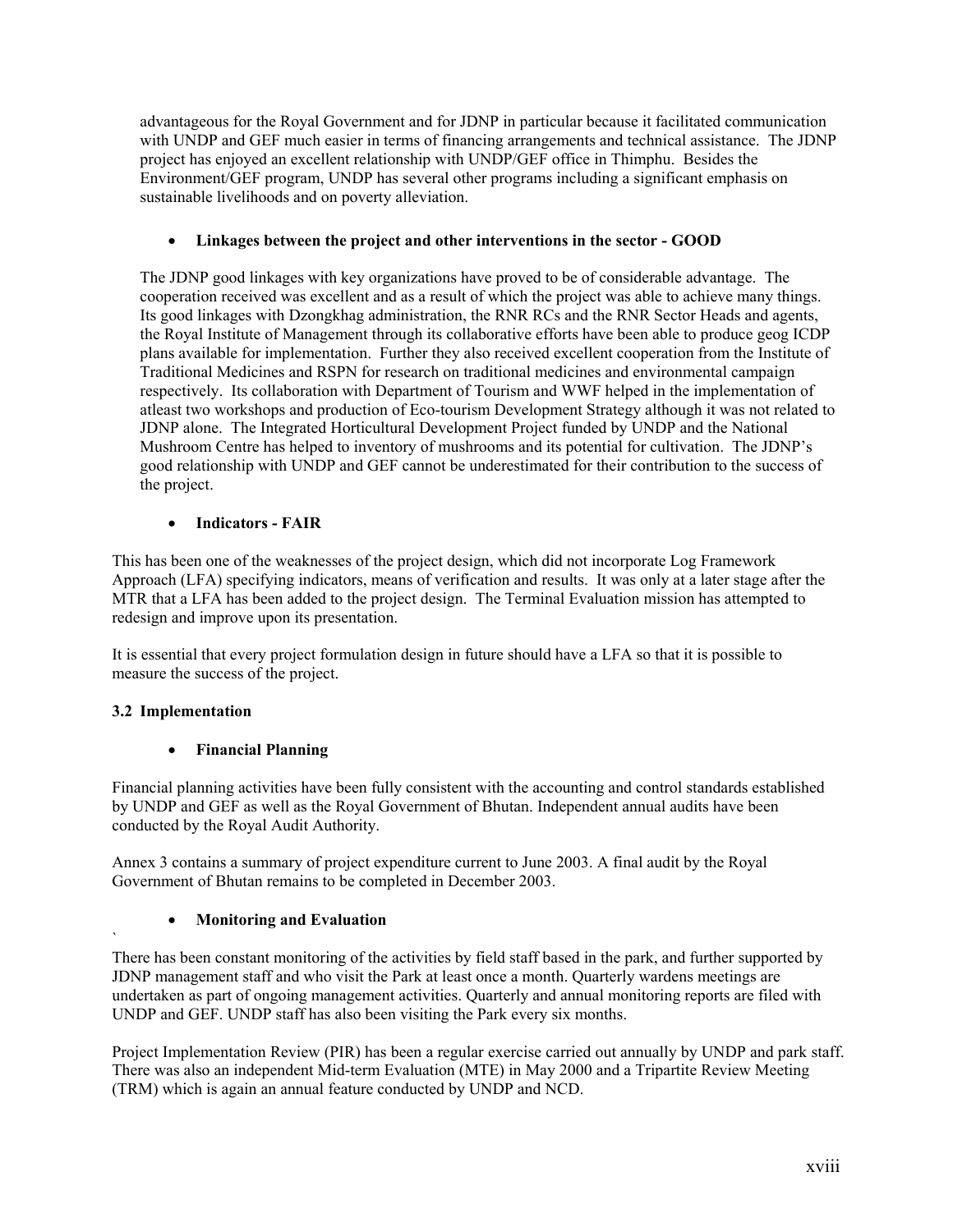## • **Execution and Implementation Modalities – GOOD**

All informants indicated that the strong relationship among a relatively small group of actors during the implementation of the project ensured expediency and efficiency during implementation. Although there was some delay in constructing and establishing the Park Headquarters and transferring the staff into a fully operational office, it took place in an efficient manner. There have been resultant problems in communications among UNDP, NCD and JNDP due to the fact there are still no phone lines to Damji. But with the completion of the road within 1 or 2 years and the VHS phone lines installed and operational by end of this year, then this issue will have been substantially resolved.

## • **Management by UNDP Country Offices - EXCELLENT**

All informants indicated that the management activities of the UNDP country office in Bhutan were excellent. With the UNDP office itself being located in Thimphu this facilitated easy access for the Park staff on all matters related to the park, especially with respect to access to funds channeled through the Department of Aid and Debt Management. Secondly, the park staff benefited from visits by the UNDP officials for advice and necessary guidance which served a morale boost for staff in the field.

## • **Coordination and Operation Issues - GOOD**

All informants indicated that the co-ordination and operational matters have been well handled.

## • **Project Sustainability - FAIR**

Full project financial and resource sustainability has not been achieved during the first six years of management planning and implementation at JDNP. However, the Royal Government of Bhutan provides the basic operating and staffing costs and this is a singular achievement for a new National Park.

Projects such as the preparation and implementation of the next Five Year Management Plan require outside project assistance (which will be forthcoming from SDS). Continuing capital costs will be also borne by this project and possibly from the Bhutan Trust Fund and other donors. Specialized research activities related to wildlife population status and dynamics as well as human use of grasslands will also require additional external support and partnerships.

It is important to qualify these remarks by clearly stating that continuing external support needs are not in themselves an indication of a lack of sustainability – parks and protected areas that are important contributors to national and global biodiversity conservation may always require an external subsidy. The concept of parks being entirely financially self-sustaining is not relevant in the case of a large wilderness area with relatively little human use.

### • **Contribution to the Upgrading of the National Staff**

There has been significant and continuous annual training available for the JDNP staff. The opportunities to undertake training have been determined annually using a participatory process (which in itself is somewhat of an innovation). The principal methods have ranged from long-term educational opportunities to short term study tours.

There have also been inputs made to strengthen the monitoring capability through training and workshops. In 2000, a total of six wardens and Deputy Wardens plus three park guards were trained in wildlife management, survey and monitoring techniques at the University of Philippines, Los Banos. (sponsored by The Bhutan Trust Fund) There has also been a snow leopard survey training held for the Park staff in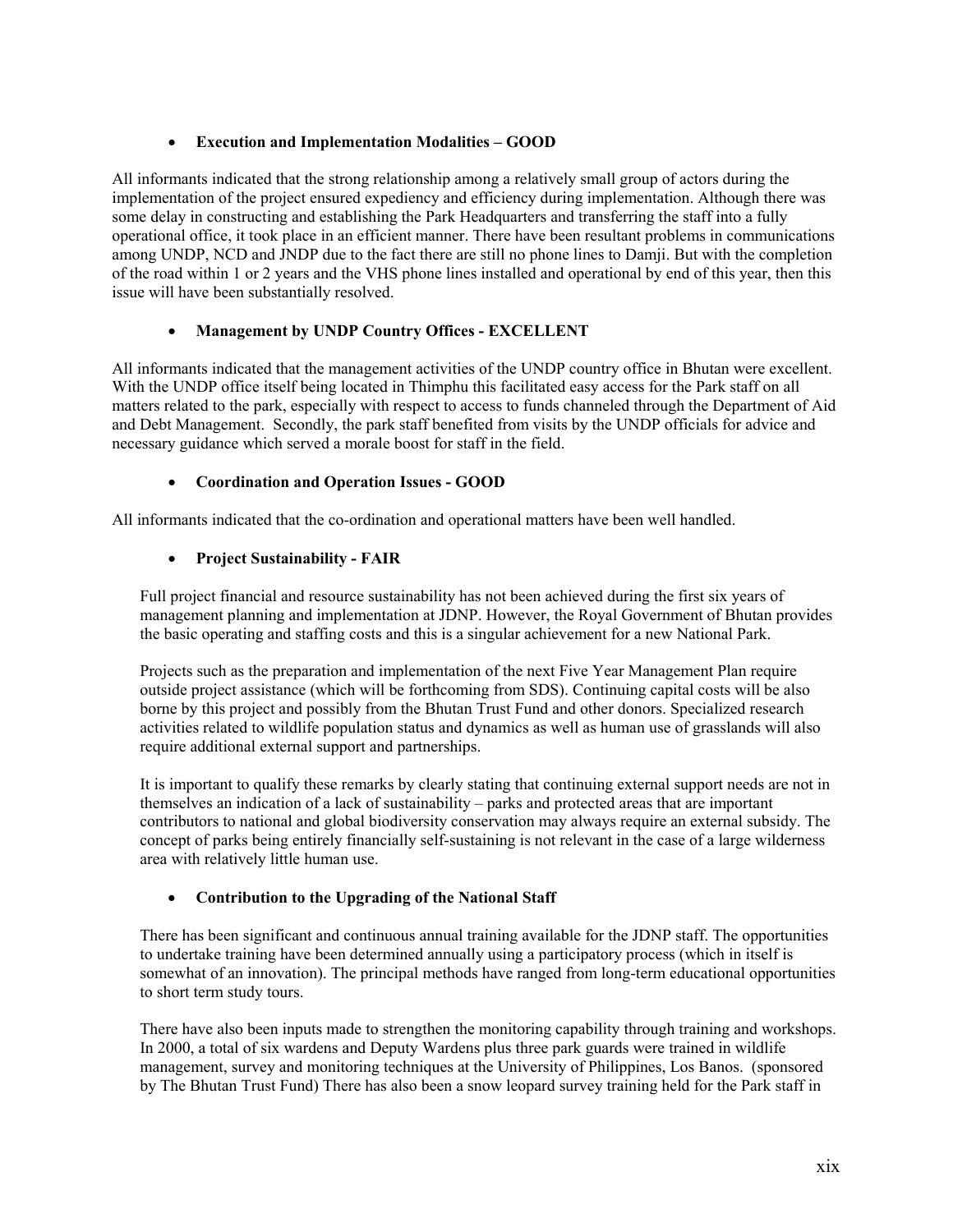Laya from 8-20 April 2000 conducted by the International Snow Leopard Trust. A Blue sheep field survey was also been carried out in the same year.

In 2001, a warden and a park guard were trained in wildlife management, survey and monitoring techniques at the University of Philippines, Los Banos under WWF and Park scholarship. Under the same scholarship, the Park Manager, JDNP attended an intensive course in Biodiversity monitoring and adaptive management in May/June organized by the Smithsonian Institute.

In 2003, the Warden from Lingshi and the Warden REMO based at the HQ were trained in wildlife management, survey and monitoring techniques at the Wildlife Institute of India. Their sponsorship have also been provided by the Bhutan Trust Fund and the Park.

Other miscellaneous workshops and short course have been attended on an ad hoc basis.

However it is important to re-iterate that an annual training plan development (undertaken with the MOA HRD unit and with the senior management of NCD) does not represent a fully developed long-term training and capacity development program. An internal capacity for on-going staff training and development, specific to the protected areas system still needs to be developed. A recommendation to this effect is included below.

#### **3.3 Results**

Following the JDNP mid-term review in May 2000, the original GEF objectives and outputs (formulated in 1995/96) were recast in the form of the now common Logical Framework Analysis (LFA). There were no significant changes in the overall objectives but by 2001 it became clear that there would be some significant under-expenditures in some areas, primarily in Component 2. Decisions were then taken by the Project Advisory Group that resulted in the extension of the project for another year (July 2002-October 2003). The funds were re-allocated to those areas (often infrastructure) needing additional budget support. This flexibility is considered to be both appropriate and acceptable.

The following inventory and analysis of the project objectives and activities is based on the 2001 Logical Framework Analysis and it emphasizes the activities that have taken place since the Mid-Term Review

#### • **Attainment of Objectives**

There were two principal components included in the Logical Framework Analysis. Each component had several objectives and specific activities. The LFA is included in Annex 2

A brief analysis of each activity follows.

#### **Component 1: Fully developed and implemented JDNP**

**Objective 1**: Fully Staffed Administration and Management Structure

**Activity 1.1**: Hire a full complement of 50 trained staff for JDNP.

**Result:** By mid-2003, there were 32 full time staff, 4 retired army personnel working as park guards plus 9 village (part-time) forest guards or Risups in place.

**Conclusion/Explanation:** The project had only 17 park staff in 1997. Today at the end of the project phase 1, it has doubled its strength to 45. Recruitment of additional trained staff has been difficult due in part to limitations in the number of staff graduating from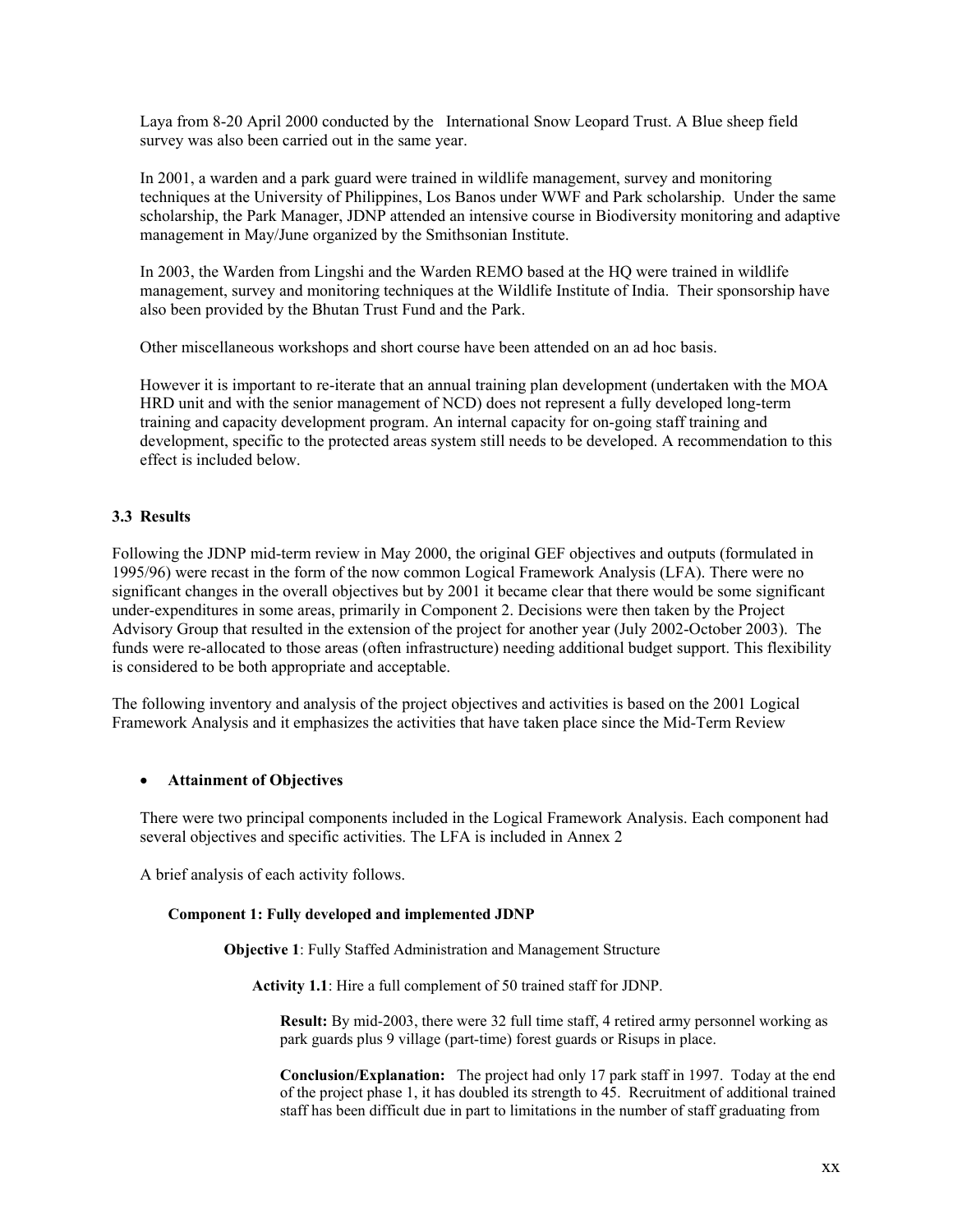the respective training institutes. In 2001 the civil service placed a limitation of 32 fulltime staff on each park in Bhutan. As the initial estimate of 50 was based on a preliminary understanding of the number that may be needed it was a target that has been adjusted as the park implementation proceeds. However the staff complement has not been able to undertake all the GEF project activities it will be necessary to seek amendments to the staff limits in order to fully staff the most basic warden and park guard positions in the future.

**Objective 2**: All JDNP and Geog partners trained in park management, monitoring empowerment, enforcement and survey methodologies.

**Activity 2.1:** Hire UN Volunteers for park management and social forestry.

**Result:** Successfully completed by the mid-term review

**Conclusion/Explanation:** N/A

**Activity 2.2:** Community forestry and development extension training for 14 wardens and Geog partners.

**Result:** Successfully completed by the mid-term review.

**Conclusion/Explanation: N/A**

**Activity 2.3**: Sustainable development workshop for the Dzongkhag leaders in the park.

**Result:** Successfully completed

**Conclusion/Explanation:** However with staff changes occurring frequently at the senior levels within Dzonkhag administrations it will be necessary to replicate such training activities on a regular basis

**Activity 2.4:** PA management training for senior park staff at a regional center of excellence.

**Result:** Successfully completed

**Conclusion/Explanation:** This will also need to be periodically repeated.

**Activity 2.5:** Wildlife management training for JDNP wardens and REMO Director

**Result:** Successfully completed.

**Conclusion/Explanation:** This will also need to be periodically repeated.

**Activity 2.6**: ICDP regional study tours for a total of 47 park staff including Geog partners.

**Result:** Successfully completed.

**Conclusion/Explanation:** This will also need to be periodically repeated

**Activity 2.7:** Equip park staff and facilities with basic communications, office and field equipment.

**Result:** This has been largely completed but it is an ongoing process that continues as the various park facilities are completed and or upgraded.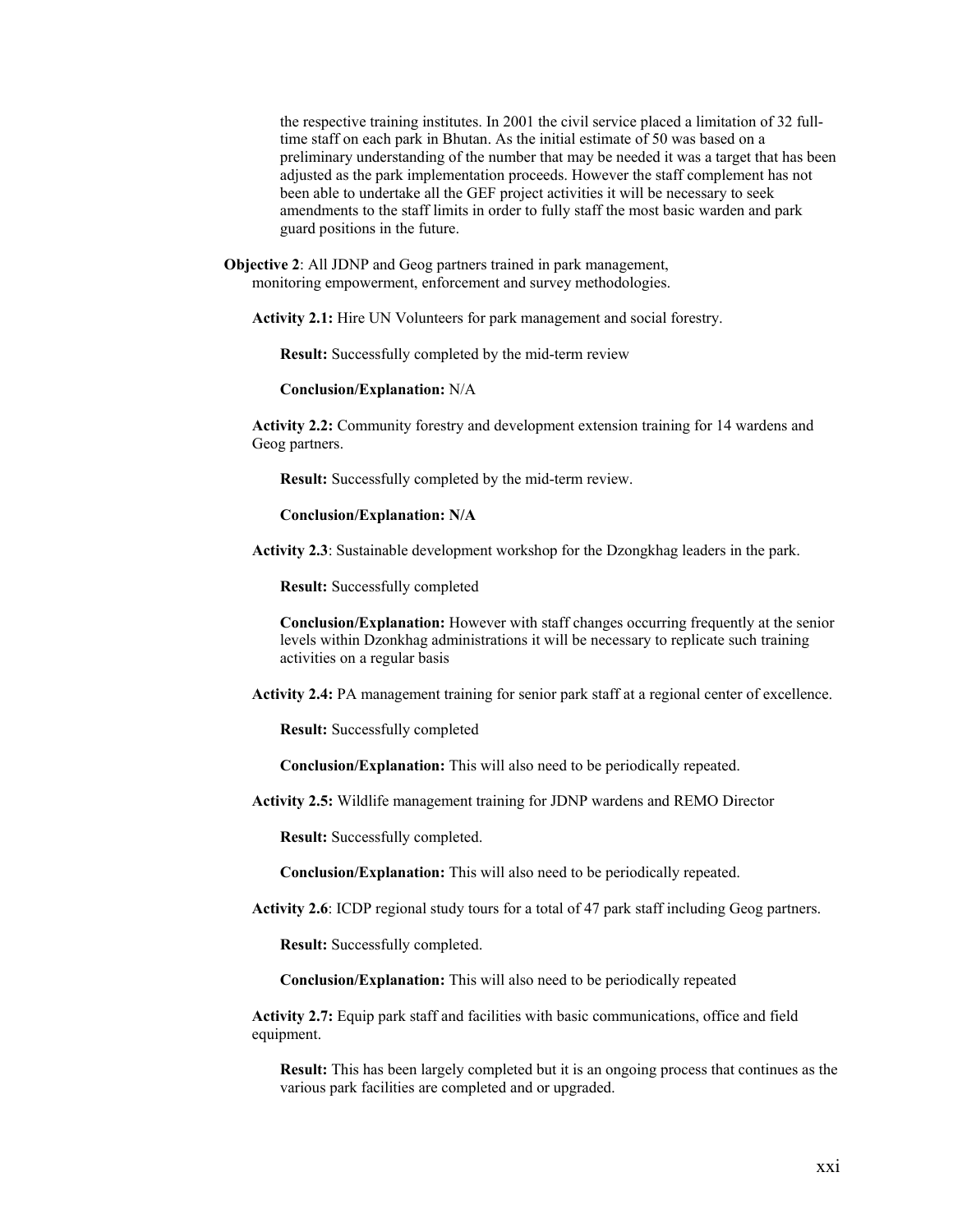**Conclusion/Explanation:** Provision of field equipment is not complete and items such as proper firearms, adequate camera equipment, communications sets as well as the ongoing re-equipping of individual staff with adequate personal equipment will need attention.

The park will rely on the next project in order to continue this process and a capital equipment replacement programme as well. Eventually this will need to be incorporated into the core park budget

**Objective 3**: Park Boundary Demarcation and Zoning and Strengthening park infrastructure

**Activity 3.1:** GPS field missions to demarcate the southern boundary of the park.

**Result:** Successfully completed during 2002/2003

**Conclusion/Explanation:** This work was delayed by staffing limitations and other planning and operational priorities

**Activity 3.2:** Demarcation of the internal park zonation system.

**Result:** Not completed

**Conclusion/Explanation:** There has been a complicated set of reasons for the deferral of this activity. However it includes the staffing limitations and other operational workload as well as the fact that the park has a de facto zoning in place due to the extreme ruggedness of terrain and the limited human use of the landscape. In addition it was considered very advisable to incorporate the zoning activities close to villages into the work on Integrated Conservation and Development Plans (ICDPs) given that the traditional land uses are a politically sensitive subject.

However it remains very important for the long term conservation objectives of the park that village area zoning become an important priority for the next phase of the management planning activity.

**Activity 3.3:** Build 8 warden/guard posts.

**Result:** 7 are completed.

**Conclusion/Explanation:** Time and budget constraints resulted in the deferral of the last phase of this activity until the next phase of the park is approved and budgeted. The final warden post construction activities at Rimchu are now scheduled.

**Activity 3.4:** Build 2 interpretation centers.

**Result:** Completed.

**Conclusion/Explanation:** N/A

**Activity 3.5:** Build 9 traditional and 2 suspension bridges.

**Result:** Completed.

**Conclusion/Explanation:** N/A

**Activity 3.6:** Build 200km of trails.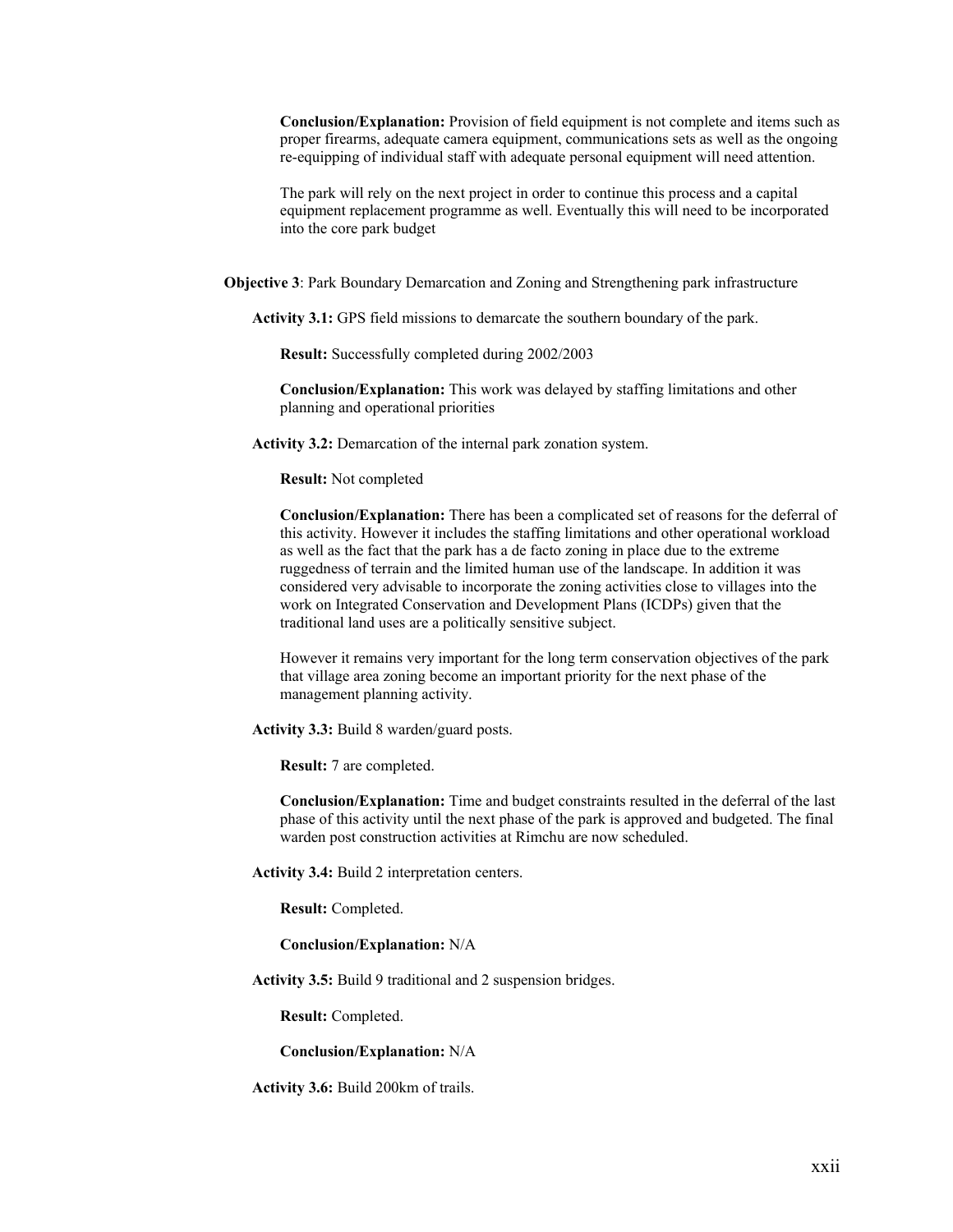**Result:** Completed. The building and improvement of trails has not only been beneficial to the public but for the park patrolling, too.)

**Conclusion/Explanation:** N/A

**Objective 4**: Geog CBNRMPs prepared (revised to 10 ICDPs, not 13)

**Activity 4.1:** Study tours for various ICDP committee members to model protected areas in the region.

**Result:** Completed

**Conclusion/Explanation: N/A**

**Activity 4.2:** Short-term training for Risups in park-people interactions.

**Result:** Completed

**Conclusion/Explanation: N/A**

**Activity 4.3:** Geog ICDP planning committees formed and planning process initiated in 4 per year.

**Result:** Completed

**Conclusion/Explanation:** The terminology for ICDPs replaced the original CNRMPs following the work of the UNV prior to the mid-term review. Although the completion of all 10 ICDPs took longer than expected the NCD and park staff are now fully trained in this work. The ICDPs are now the focal point of the relationship between the park and the respective communities – and much of the politically sensitive and other difficult GEF project tasks have been allocated to the ICDP unit to undertake inside the context of this relationship. This is an acceptable approach and should simplify the implementation of some other park management responsibilities such as zoning, local management planning and resolution of grazing management and people-wildlife interaction problems.

**Activity 4.4:** Workshop processes undertaken to develop and finalize ICDPs.

**Result:** Completed

**Conclusion/Explanation:**

**Objective 5:** Produce a full Tourism Management Plan

**Activity 5.1:** Policies, procedures and guidelines for a sustainable Tourism Management Programme (TMP) will be developed.

**Result:** Eco-tourism Plan for JDNP exists but not as originally designed.

**Conclusion/Explanation:** The basic tourism plan for the park has been developed. The park staffs have also contributed to several national level planning studies. The intention now is to work further on the plan to fit within the national tourism policies and strategies.

**Activity 5.2:** Workshops held with all tourism stakeholders to finalize the TMP.

**Result:** Not Completed as originally designed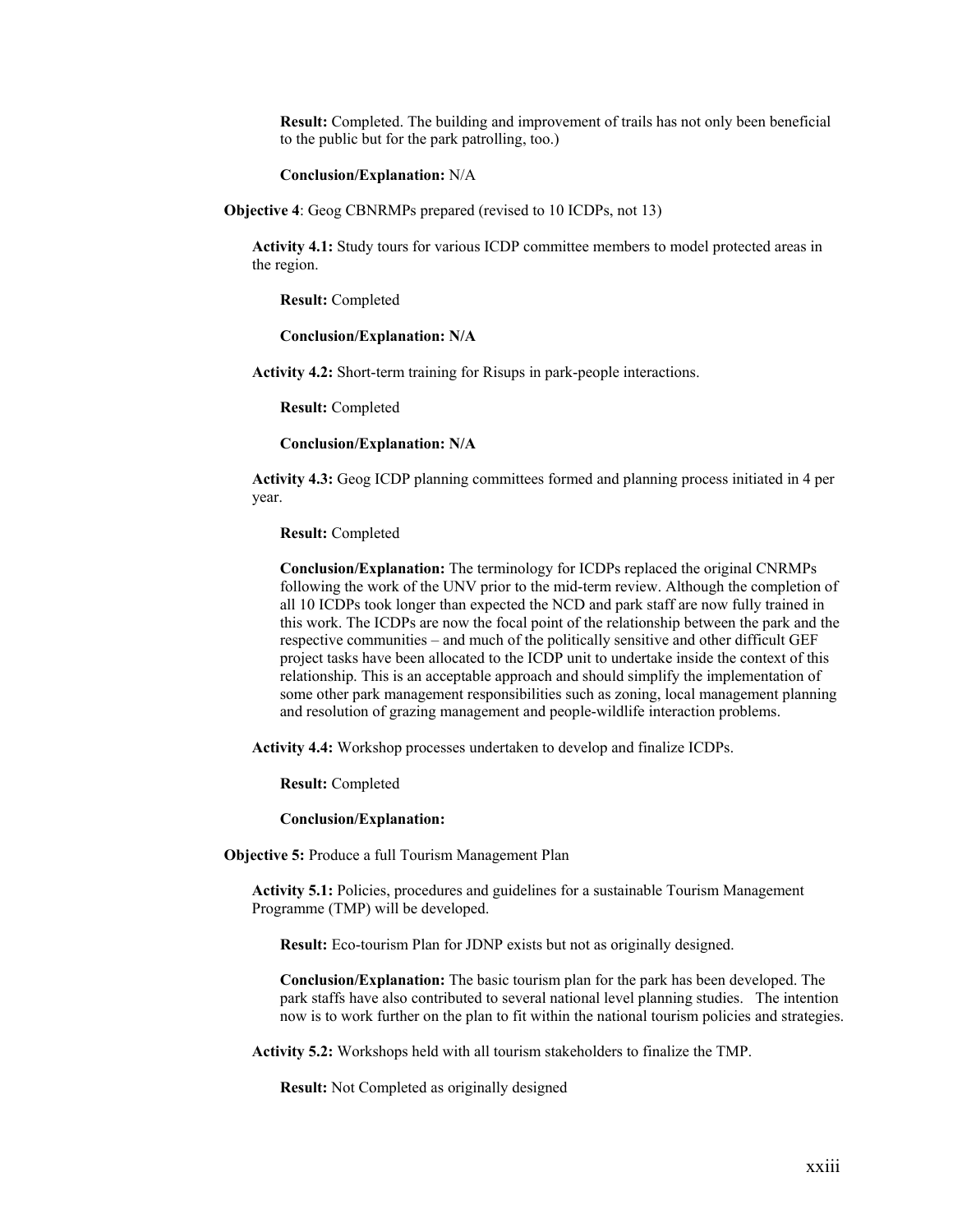**Conclusion/Explanation:** see 5.1

**Activity 5.3**: establish 10 improved campgrounds along major trails.

**Result:** 3 small campgrounds have been improved

**Conclusion/Explanation:** Staff limitations and delays in completing much of the major park infrastructure slowed down work on the TMP and hence there has been little point in building more campgrounds. However, the 3 campgrounds are being used by tourists during the season and managed by the community schools.

**Objective 6**: Baseline natural resource and land-use information

**Activity 6.1:** Conduct Rapid (Bi-Annual) Natural Resource Assessments.

**Result:** Not completed as originally designed

**Conclusion/Explanation:** This very ambitious initiative has not been able to be completed as designed. Staff limitations, tough field conditions and short seasons have meant that while some species research has been possible it has not been as systematic as was originally designed.

**Activity 6.2:** Conduct management-oriented research on species distribution and population dynamics for priority species representative of the 8 major habitat types.

**Result:** Not completed as originally designed

**Conclusion/Explanation:** Staff limitations have hampered much of this work. There simply has not been the time, nor resources to undertake a comprehensive management oriented research program – much data has simply not been able to be collected in a timely manner.

**Activity 6.3:** Train 1 park staff as a GIS technician.

**Result:** An early decision was taken to centralize the GIS functions at the NCD headquarters in Thimphu. Two technical staffs have been hired and trained and basic GIS functions are now in place – although at the time of this review one staff was on educational leave and the other was away for personal reasons so a detailed discussions of the GIS unit did not take place at the staff level.

**Conclusion/Explanation:** The decision to centralize the GIS system was taken by the Project Review Group in order to provide an enhanced service from within NCD for all of the parks. Hence the JDNP mapping exercise has slowed

**Activity 6.4:** Build the GIS database and develop 1:50,000 scale maps of the entire park.

**Result:** Not completed, although mapping projects are continuing when staff are available

#### **Conclusion/Explanation:**

**Component 2:** Development and implementation of sustainable economic activities based on an integrated conservation and development approach in JDNP.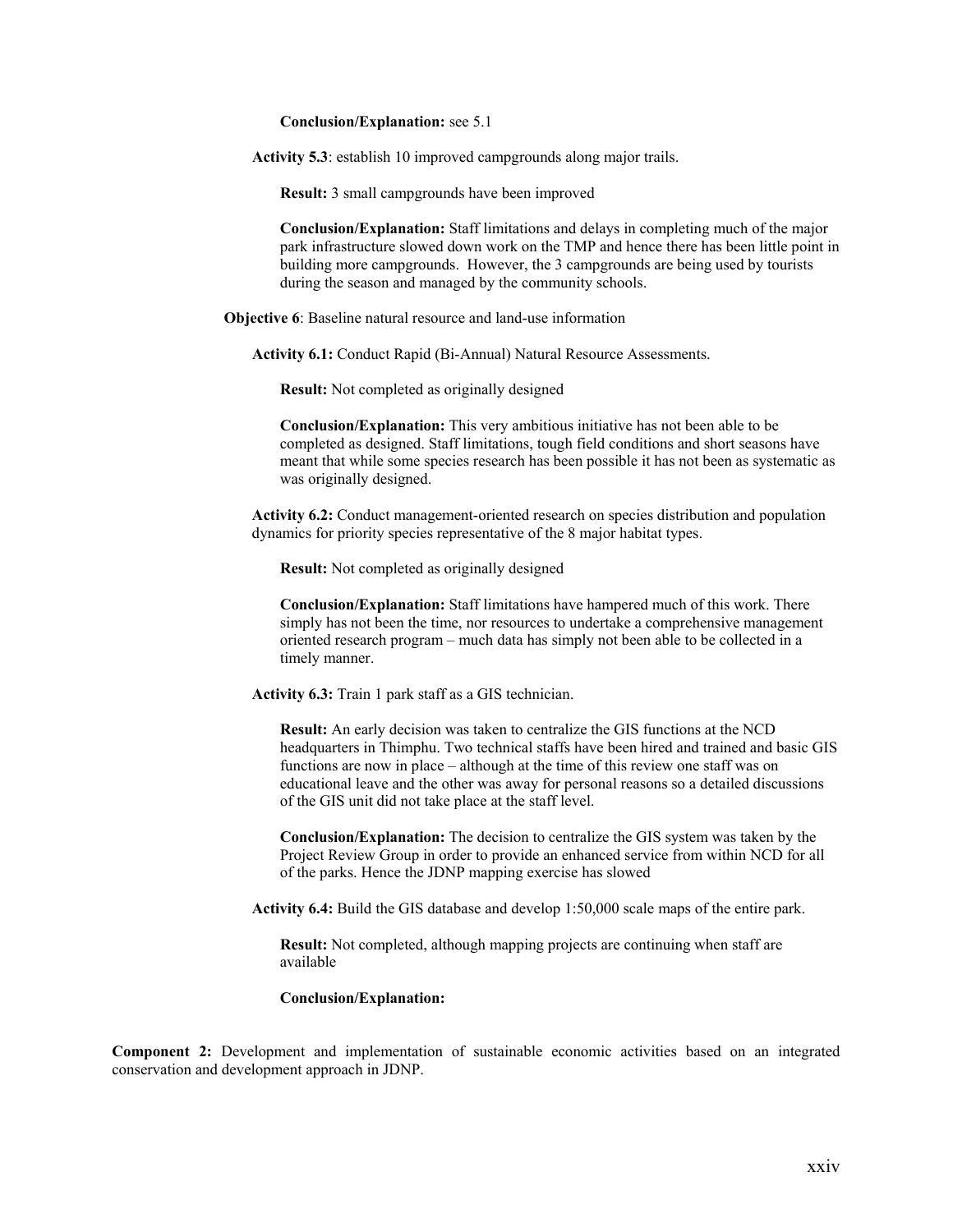**Objective 1:** To promote sustainable livestock herding and natural resource use

**Activity 1.1:** Identify formal and informal user groups.

**Result:** A complete stakeholder analysis was undertaken (sequentially) during the development of the 10 ICDPs.

#### **Conclusion/Explanation:**

**Activity 1.2:** Verify existing grazing permits issued by local authorities.

**Result:** Not completed.

**Conclusion/Explanation:** The workload and political sensitivity of this task was underestimated during the design of the GEF project. There is a very high possibility of alienating the monk bodies, local villagers and Dzongkhag administration if this task is undertaken in a haphazard or poorly organized manner. JDNP have not had staff to work on this project (which should be dedicated to the project). The partner organization Renewable Natural Resource Research Center estimated the work (including 1.3) could take up to 15 years to complete.

**Activity 1.3:** Survey and map all registered grazing land in order to assess stocking rates using GIS.

**Result:** Not undertaken.

**Conclusion/Explanation:** This activity has not been undertaken for both practical and political reasons. In essence the continuing staffing limitations have not allowed the activity to take place. Also, due to the emphasis placed on completion of ICDPs and building community alliances it was determined to be ill-advised to undertake this activity outside of the ICDP context.

**Activity 1.4:** Extend formal recognition to informal herder groups and develop and implement a new property system that updates the old system to a new taxation system.

**Result:** Not undertaken.

**Conclusion/Explanation:** Same as 1.3

**Activity 1.5:** Implement a fodder production pilot program in tandem with the rehabilitation of degraded slopes and provision of incentives for adopting more sustainable systems.

**Result:** trial project is underway in Soe

#### **Conclusion/Explanation**

**Activity 1.6:** Ongoing educational and awareness programmes related to grasslands and grazing.

**Result:** This work was successfully integrated into the ICDP program, and it continues.

**Conclusion/Explanation:** As with many other activities it was deemed advisable to incorporate most of the effort into the ICDP program to ensure a consistent focal point and message was maintained between the community and the park.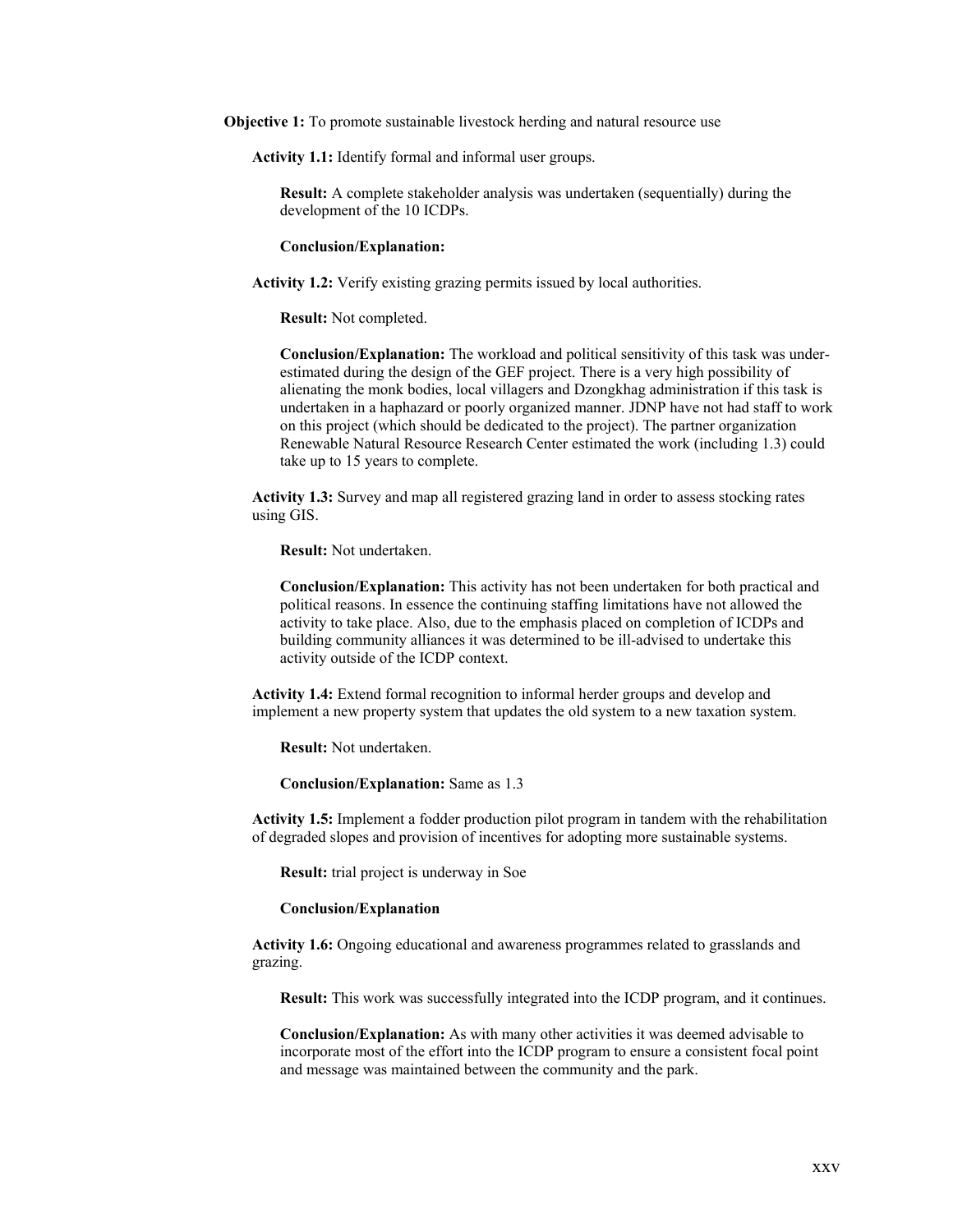**Objective 2:** To empower local communities to develop and implement alternative income generating activities.

**Activity 2.1:** Research habitat and soils requirements for selected high value medicinal plants.

**Result:** A small-scale trial project is underway in Lingshi with technical support from the National Institute of Traditional Medicines (NITM).

**Conclusion/Explanation:** Four species of medicinal herbs has been success-fully cultivated and sold to NITM, Thimphu.

**Activity 2.2:** Implement pilot horticultural programmes for plants.

**Result:** Not undertaken by the park staff but several small-scale programmes underway through the UNDP funded IHDP and other institutions.

**Conclusion/Explanation:** Staffing limitations, operational workload and expertise limitations have constrained this activity. New partnerships for expertise and delegation of some of its responsibilities are needed.

**Activity 2.3:** Devise a new property system for exploitation of plant species.

**Result:** Small scale programmes only**.** 

**Conclusion/Explanation:** Staffing limitations, operational workload and expertise limitations have constrained this activity. New partnerships are needed.

**Activity 2.4:** Promote a sustainable utilization programme for wild medicinal plants.

**Result:** Promotion through the ICDP programme in partnership with NITM.

**Conclusion/Explanation:** Staffing limitations, operational workload and expertise limitations have constrained this activity.

**Activity 2.5:** Promote social forestry through training, provision of seedling and establishment of 8 nurseries.

**Result:** Three small scale seedling nurseries have been established at warden posts on a trial basis.

**Conclusion/Explanation:** Staffing limitations, operational workload and expertise limitations have constrained this activity. New partnerships are needed

**Activity 2.6:** Conduct demonstration programmes on sustainable economic activities related to horticulture, tourism and lumber.

**Result:** Not undertaken to date.

**Conclusion/Explanation:** Staffing limitations, operational workload and expertise limitations have constrained this activity. New partnerships are needed

**Activity 2.7:** Provide micro-credit from the regular BDFC schemes for environmentally sustainable economic development initiatives.

**Result:** Not undertaken to date.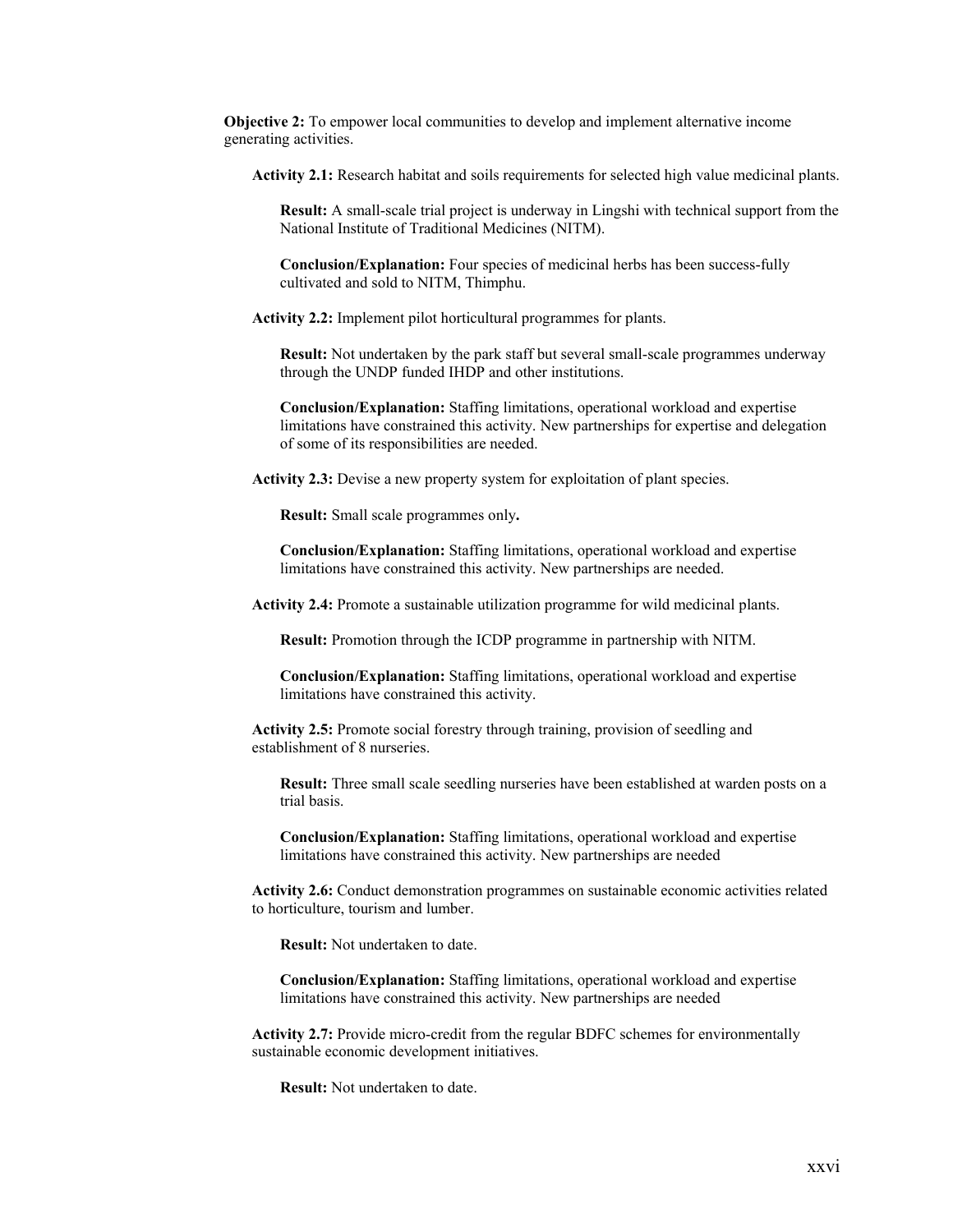**Conclusion/Explanation:** JDNP staffs have limited experience with micro-credit programmes and any future programme here will require collaboration of financial institutions such as BDFC.

**Objective 3:** To maintain existing forest cover and rehabilitate degraded forest cover by addressing root causes of forest loss: lack of fuelwood and alternative energy sources.

**Activity 3.1:** Develop pilot cooking and heating stove demonstrations for fuel efficient technologies – in the alpine zone where wood is scarce.

**Result:** The demonstration stoves were introduced and tried in several homes and communities under Khatoe geogs.

#### **Conclusion/Explanation:**

**Activity 3.2:** Demonstrate pilot water heaters in pilot areas within the park.

**Result:** Four solar water heaters have been planned for installation in various institutions within the park. However, it has not been done so far due to transportation constraints.

**Conclusion/Explanation:** Since it has just been installed, more time is required to exactly determine the results/success of solar as one viable alternative.

**Activity 3.3:** Install one micro-hydro system in Laya and give basic appliance demonstrations/Installation of PICO at Goen Shari Community School for demonstration.

**Result:** Technical feasibility studies later proved that the distribution of houses was too large to support the distribution systems. A substitute proposal for solar lighting systems was introduced but it is not as extensive as the original proposal.

**Conclusion/Explanation:** 103 solar PVs have been distributed and installed within the park area.

**Objective 4:** To raise awareness within the local population regarding biodiversity significance and sustainable development methodologies.

**Activity 4.1:** Produce 10 brochures in Dzongkha and one book in English and Dzongkha.

**Result:** Brochures have been produced but no book has been developed to date. Funds have been utilized to purchase video production equipment and initial work with the Bhutan Broadcasting Service has proven very successful. A film on Takins and an Antipoaching have been completed and aired in national television.

**Conclusion/Explanation:** The use of educational videos for national broadcast has proven quite effective in creating conservation awareness.

**Activity 4.2:** Disseminate information materials on JDNPs biodiversity to park residents and the Bhutanese public.

**Result:** Ongoing public awareness activities have been undertaken within the ICDP process, and through the offices of each Warden station.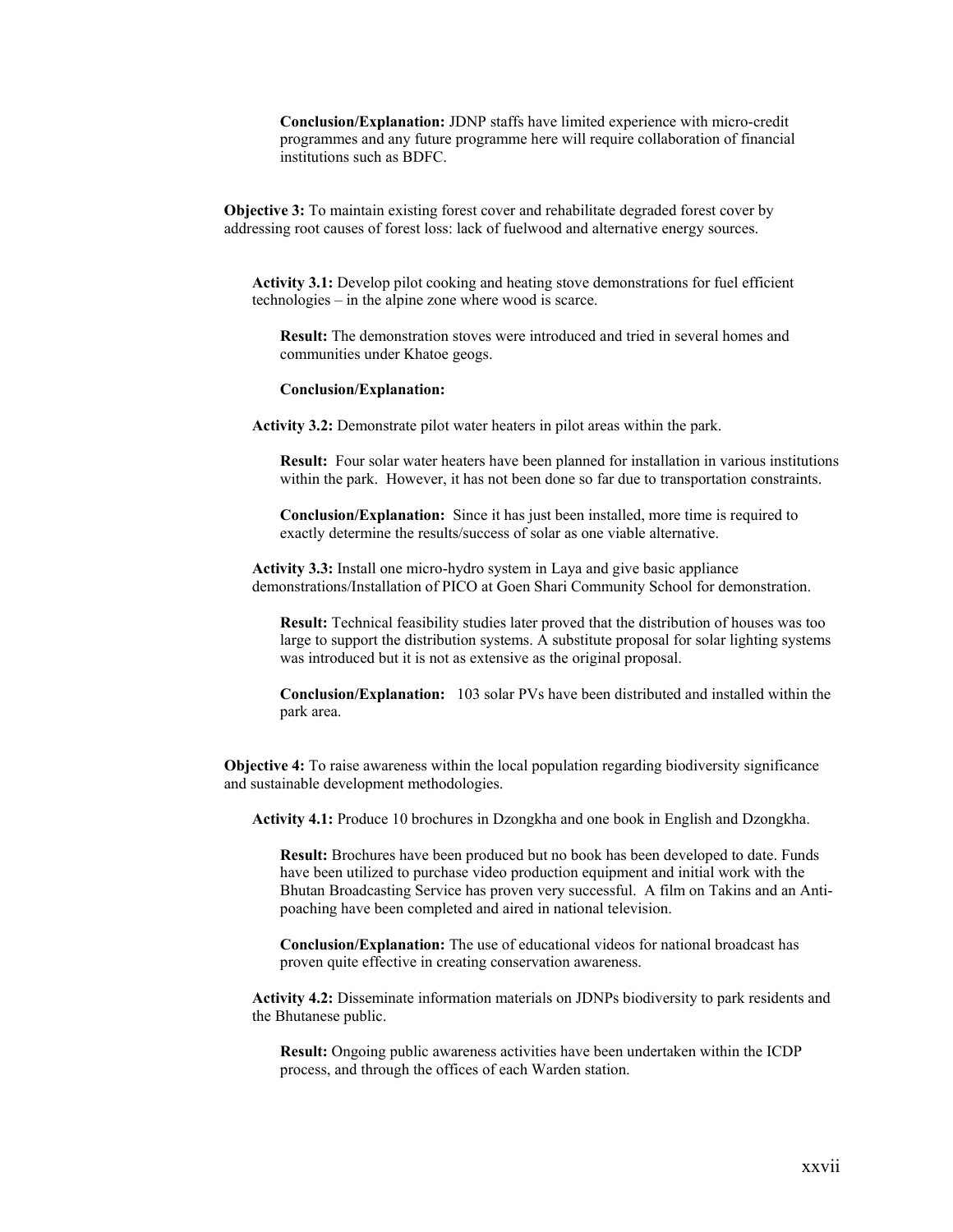**Conclusion/Explanation:** While print media as a communication tool has been able to serve a wider population coverage, the use of educational videos for national broadcast although effective is limited within urban boundaries.

**Activity 4.3:** Develop and distribute sustainable development materials to park residents.

**Result:** This is an ongoing activity implemented through the ICDP development process – and will continue as they are implemented.

**Conclusion/Explanation:** This is the logical unit to continue public education activities within the park

**Activity 4.4:** Implement an awareness-raising programme related to medicinal plant harvesting.

**Result:** This activity was included in the ICDP programme and is an ongoing activity at JDNP.

**Conclusion/Explanation:** This is the logical unit to continue public education activities within the park.

**Objective 5:** GIS for JDNP containing biodiversity and socioeconomic information

**Activity 5.1:** Conduct rapid bi-annual resource assessments of biodiversity and socioeconomic information.

**Result:** This programme has not been initiated as originally conceived. Some speciesspecific activities have taken place as resources and partnerships are available (e.g. WWF). The ICDP programme has successfully collected extensive community socioeconomic baseline information, supplementing the data collected during the preparation of the 1997 initial management plan.

**Conclusion/Explanation:** The original proposal was too ambitious given field conditions, staff limitations, and the cost of completing the work on a bi-annual basis.

**Activity 5.2:** Conduct management-oriented research on priority species.

**Result:** Preliminary work has been undertaken through the REMO unit but not to the level originally anticipated in the project design

**Conclusion/Explanation:** Staff limitations, difficult field conditions and other unplanned activities undertaken were not anticipated in the original project design.

**Overall Conclusions concerning the Implementation of the Logical Framework Activities**

- **Component 1 was successfully implemented in most cases, while Component 2 was less successfully implemented – and the reasons for the latter are legitimate and well explained. Many lessons may be learned for future projects from these experiences.**
- **The rugged field conditions and logistical difficulties in the eastern Himalayas could not be fully anticipated during the GEF Project design phase. The short field seasons, the need to divert staff to anti-poaching patrols and the involvement of the staff in infrastructure projects also contributed to the delays in some aspects of Component 2.**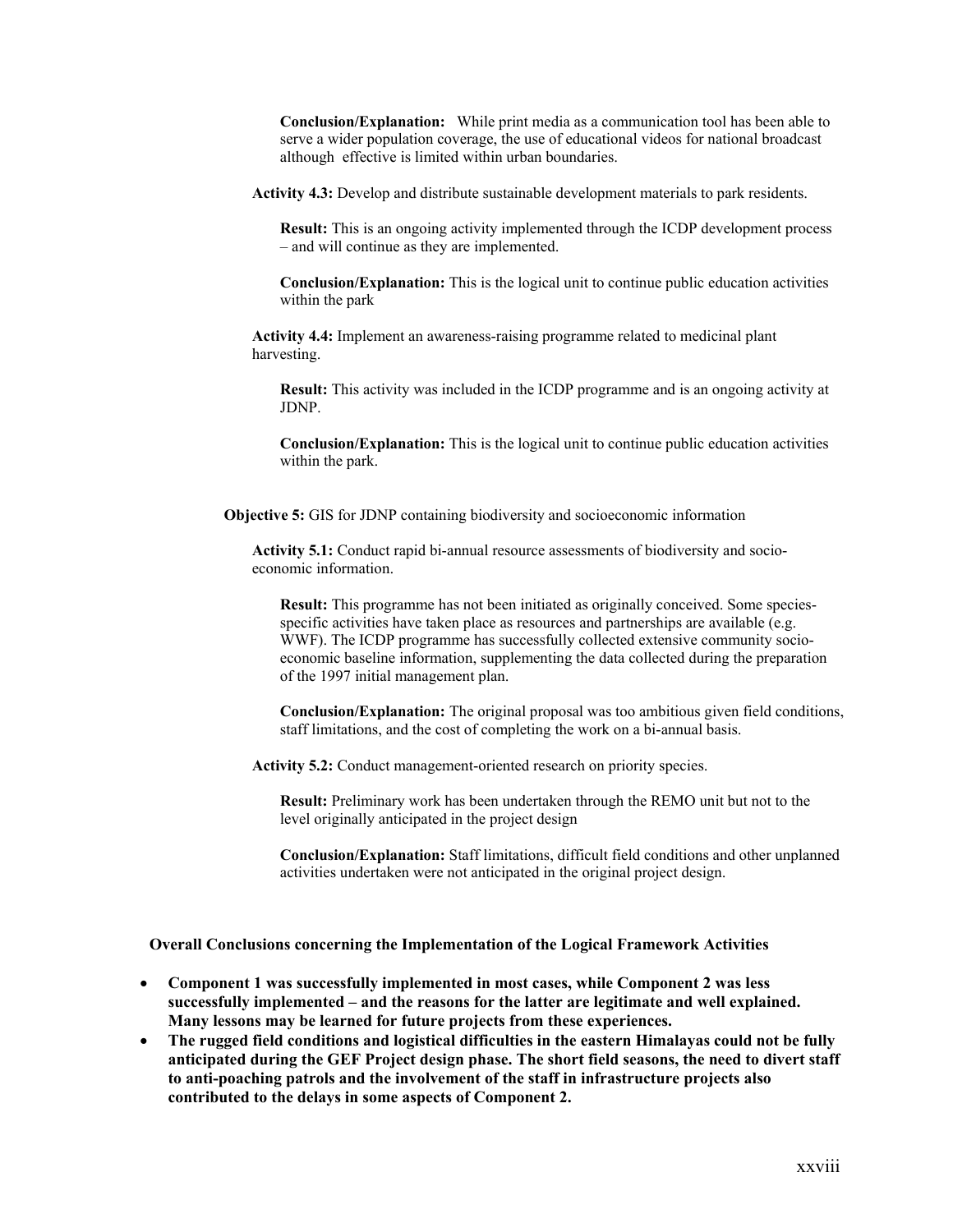- **Staffing and training limitations continued to limit the ability of JDNP to implement all of the originally proposed GEF Project activities. This caused by a lack of suitable recruits, difficult working conditions and more recently by a staffing limitation from central government. There will need to be strategic additions to the staff complement at JDNP**
- **The original GEF Project was ambitiously conceived (in a very short time), specifically with respect to Component 2 and not all was achieved. The political sensitivity of the land use, grazing rights and short working seasons were not well understood. The formulation team hoped to be able to be progressive as possible in investigating people-park interactions – which remain as admirable goals. The mid-term review did not completely acknowledge nor adjust for the emerging difficulties, however the subsequent adaptation of the project priorities (and the year-long extension) was appropriate. The flexibility has been excellent.**
- **The concentration of JDNP on the completion of infrastructure, completion of ICDPs, building the REMO programme and staff training and upgrading is an appropriate focusing of effort which would be appropriate to continue into Phase II, with a slow increase in activities as staffing, resources and partnerships permit.**
- **A strategic plan for the next 5-year period is essential.**

**It should be emphasized that UNDP and the Royal Government of Bhutan (in particular the Nature Conservation Division of the Ministry of Agriculture) demonstrated considerable (and appropriate) administrative flexibility throughout the completion of this project. In instances when a specific task could not be completed as originally conceived the activity was often modified to meet temporal and physical realities.** 

**Additional activities (not originally included in the logframe) were also added from time to time using resources from outside sources to complement the original project objectives. These have been integrated into the list above without an explicit differentiation (for the sake of simplicity in this report).**

**Based on the results of the analysis of the logframe activities and an ongoing and iterative discussion of the challenges and problems facing th e park staff the Evaluation Mission has placed a considerable emphasis on making the recommendations which follow. In each case the rationale for the recommendation is described first followed by a short, self-explanatory statement of the changes which may be incorporate dinto the next phase of the JDNP project.**

## **4.0 Recommendations Section**

### **4.1 Strengthening the Center: Implement an Institutional Strengthening Project for the Nature Conservation Division.**

With the development and adoption of the *Biodiversity Action Plan for Bhutan* (BAP II, 2002) and the follow-up (and more agency-specific) *Vision and Strategy for the Nature Conservation Division* (2003) there is now a comprehensive policy and action framework in place for the protected areas system in Bhutan.

Implementation activities are underway, including the significant JDNP pilot project financed by GEF. Other examples have included park-specific activities funded variously by the Bhutan Trust Fund (BTF), WWF, DANIDA, SNV and a second significant GEF project just underway.

In addition, there has been in place a Dutch-financed, (inside the SDS framework) project for Black Mountains National Park (1998-2002) (which is now renamed Jigme Singye Wanchuck NP), which was formulated largely on a park-specific basis, with an enhanced institutional-strengthening component for NCD. During 2003 a new project – now known as the *Biodiversity Conservation Project Phase II – Community-based*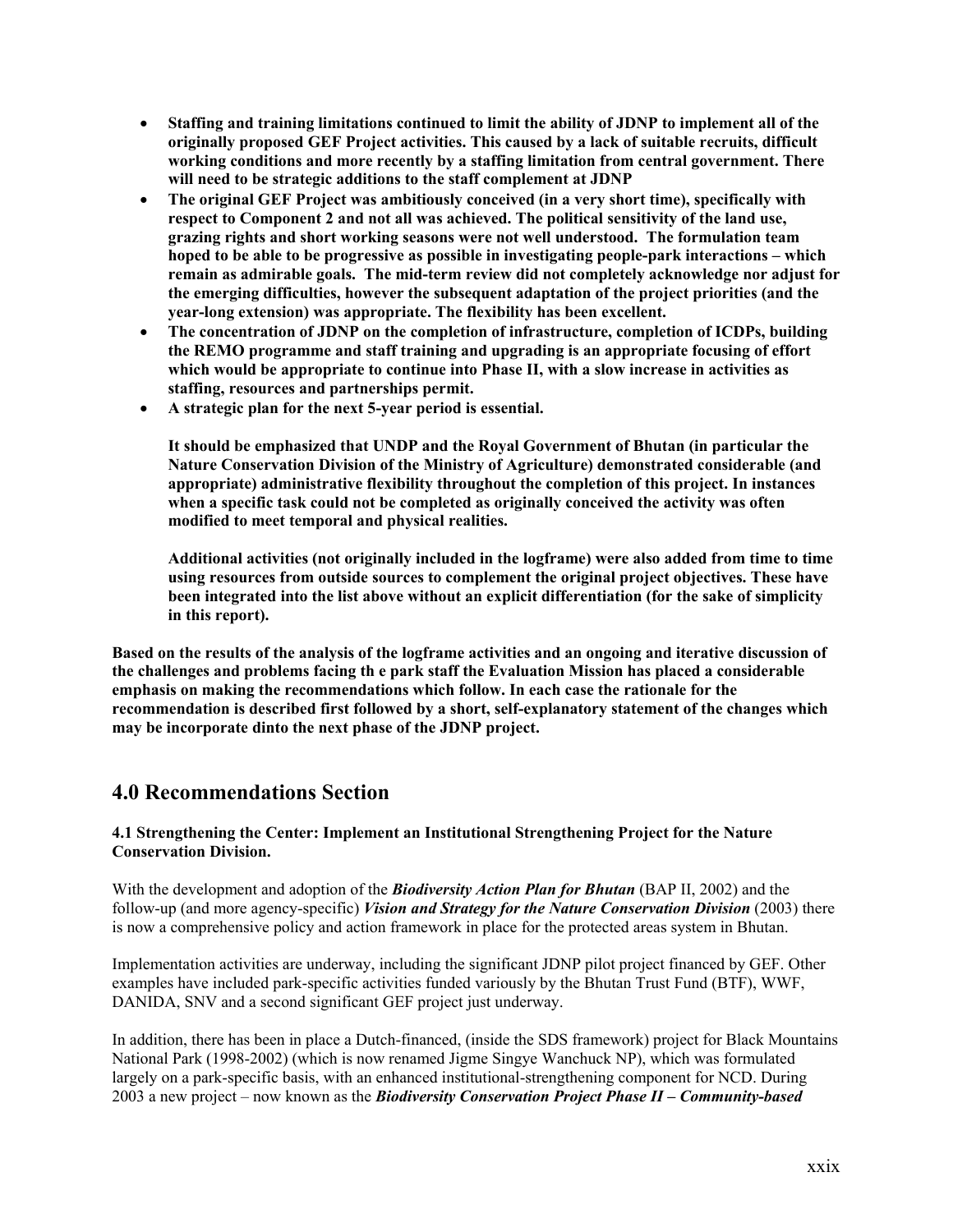*Biodiversity Conservation and management of Endangered Species of Flora and Fauna* (2003-2008) has been developed and is close to final approval.

In the words of NCD:

"so far support to NCD has mainly followed a project-based approach. Donors have focused at supporting concrete parks……as a result of different donors supporting a specific park, different approaches have developed…..while this diversity has been a source of richness, it has also created inequality, and has led to duplication, conflicting approaches and high transaction costs"

So, very appropriately, the new SDS BCP II project has been designed with an increased programmatic emphasis on institutional strengthening specifically at NCD. Three components are envisaged

- Implementation on Integrated Conservation and Development Plans (remembering that there are 10 already prepared in JDNP, ready to go)
- Management Plan Implementation of 3 NPs (including JDNP)
- Assessing the status of endangered species throughout Bhutan (helping to implement BAP II, including in JDNP)

Therefore significant new resources will be available for JDNP for the forthcoming 5 years which suggests there should be no significant gap between the conclusion of the GEF project and the start-up of the SDS project. This is an excellent development from the perspective of JDNP.

However, there are two outstanding concerns.

First, the new initiative retains a partial "project" emphasis when indeed a more programmatic approach has been widely acknowledged as necessary and important (S. Wangchuck, pers. comm.). In our analysis in the previous section, we determined that additional backstopping from NCD to JDNP on a variety of subjects such as training and capacity development, tourism (eco and adventure) planning, strategic planning (particularly with respect to ICDP implementation) and several others will be essential in forthcoming years. NCD acknowledges that it has very limited resources to undertake these tasks – in addition to the growing demands from the other protected areas and corridor projects.

Secondly, there is a growing concern that the continuing emphasis on project funding detracts from the broader vision that is expressed in the BAP II and NCD "Vision and Strategy". Biodiversity conservation in Bhutan must be addressed at a "landscape" level – there needs to be awareness at all levels within all government departments (and their programs) that the BAP II and NCD envisage the country as a "biological conservation complex" and that not just the protected areas and corridors are managed for conservation purposes. The entire landscape must be examined and biodiversity must be managed (in some appropriate manner) wherever it is found to be significant. Ongoing assessment of biological resources must continue as a priority initiative – and that identification of gaps in the protected areas system may result in new and additional conservation programs being established.

Having reviewed all of the above documentation and undertaken many varied discussions with NCD and JDNP staff (among others) – including the world-class *Vision and Strategy for the Nature Conservation Division* (2003) – there is an additional need for core institutional strengthening activities at NCD.

#### **Recommendation 1a: NCD would benefit from an additional 5-year grant from BTF, GEF or another multi- or bilateral donor to fully implement the "Vision and Strategy 2003" document.**

**Recommendation 1b: NCD should continue (as a priority component of 1A) the assessment of biodiversity resources at a landscape level (a "biodiversity conservation complex") and promote the understanding of this perspective throughout the RGoB and abroad.**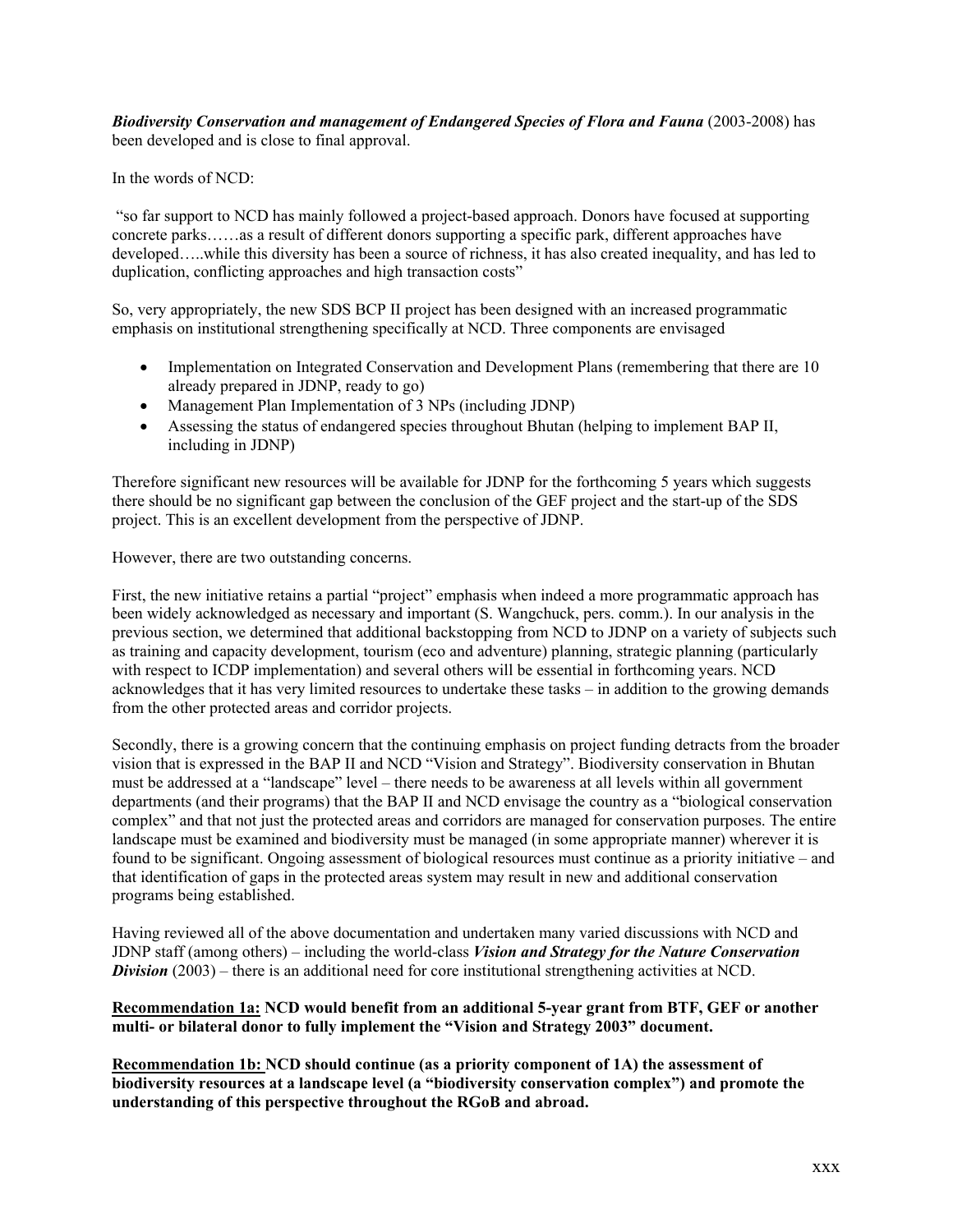### **4.2 Implement a More Focused Approach to JDNP Phase II**

As part of (and in parallel with) the new institutional strengthening initiative for NCD, there will be a Phase II JDNP project financed largely through the NCD SDS Biodiversity Conservation Project II. This will occur reasonably quickly after the completion of the GEF project, which will allow for critical programme continuity, particularly during the slow winter season when park activities are somewhat curtailed.

During the last two years of the GEF project a series of formal and informal decisions have been taken that have narrowed the range of project activities from the longer list that was originally outlined in the GEF project brief and budget (both GEF and UNDP TRAC). These were described in detail in Section 3 of this report but may be summarized as an increasing the focus on the "basics" such as the completion of the park infrastructure development, ICDP implementation, strengthening of REMO activities and human resource development. Other activities related to socio-economic issues outside of the ICDP format have been deferred for a complex set of financing and staffing limitations as well as political and procedural considerations.

Many of the activities that were deferred as a result of the staffing limitations and the initial adjustments to the field realities of JDNP are medium to long-term planning needs so it is legitimate and acceptable to defer them further. The flexibility demonstrated by UNDP/GEF in allowing modifications to the original 5-year project to 6 years have been necessary and critically important developments.

NCD and JDNP managers and staff have developed a Phase II proposal which begins with a reinforcement of the successful elements of the GEF Project and then slowly addresses the less successful elements (partly by mobilizing additional partners and donors to contribute to the longer term research activities and more difficult resource management investigations and tasks.

Some of the high priority elements that should occur early in the next phase of JDNP implementation include:

- Completion of the Management Plan Update for 2003-2008
- Staffing and Quality of Working Life issues
- Internal zoning of the park
- Sequential ICDP Implementation
- REMO Consolidation and Expansion
- Completion of a long-term Training Plan
- Infrastructure Completion

This is not to suggest that the other elements outlined below should be treated as unnecessary, just that a prioritization will be necessary in order to prepare the way to deal with the more complex and vexatious issues.

NCD have also undertaken a "management effectiveness review" using the IUCN-the World Conservation Union international format for comparative management of worldwide protected areas. This provides an important international baseline for the analysis of management planning activities in future years and this could beneficially be repeated every five years.

#### **Recommendation 2a: Phase II of the JDNP park management plan implementation should concentrate on consolidating the successful elements of the GEF Project before extending work into more complex or more difficult tasks.**

**Recommendation 2b: The new draft of the park management plan needs to be completed as quickly as possible.**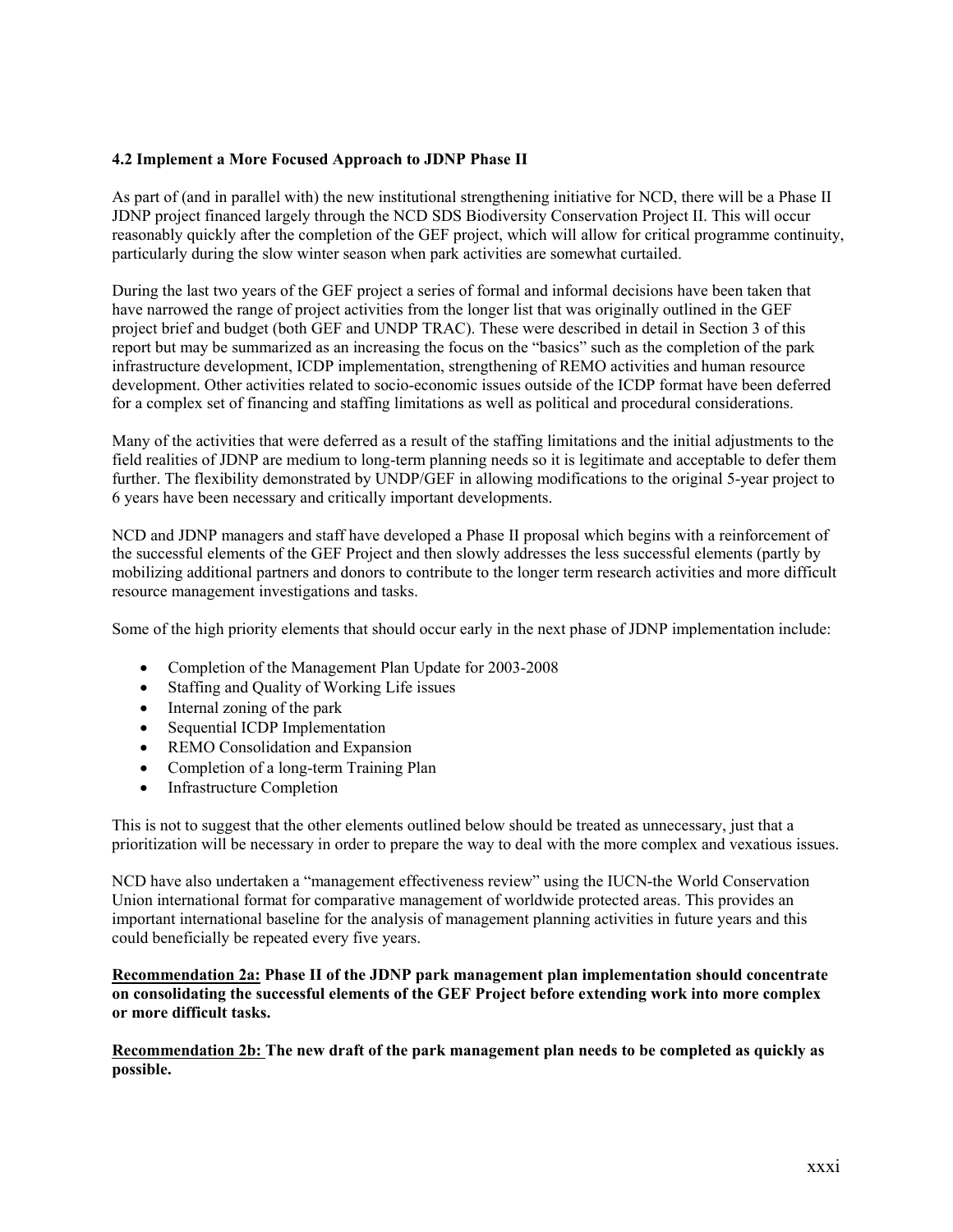**Recommendation 2c. NCD and JDNP should undertake an IUCN-based management effectiveness review every 5 years (and take advantage of the international resources available for these reviews)**

#### **4.3 Guidelines for Sustainable Mountain Development**

The Nature Conservation Division with the assistance of WWF developed the first JDNP management plan for the period 1996-2001. After a short hiatus the park management staff have prepared an update (which remains in draft form at the time of writing). During the same period the first Biodiversity Action Plan (1998) for Bhutan was produced, implemented, evaluated and updated. (BAP II, 2002). As mentioned above the NCD have produced and are now implementing a comprehensive "Vision and Strategy" document. These documents all (to some degree) introduce the policy context needed for the management of the protected areas system and JDNP in particular. They introduce considerable specificity with respect to the activities that will or will not be allowed in various protected areas and (although not yet fully implemented) in specific zones within each National Park.

However many of these policies have not been operationalized. Although the JDNP staff clearly have the local expertise to undertake decision making concerning land and resource use permitting it would still be exceptionally valuable to have more specific guidelines in place to guide the activities of the staff, allow for greater public understanding of park objectives and to have better cooperation among the various agencies and partners who also operate inside the protected areas.

Among the many topics that should be addressed:

- Management guidelines for soil and water conservation
- Management guidelines for the conservation of biological diversity
- Management guidelines for the protection of community social and economic life
- Management guidelines to minimize physical and biological damage
	- o Fire
	- o Pollution and waste disposal
	- o Exotic Species
	- o Pathogen Dispersal
	- o Fuelwood
	- o Hunting
	- o Facilities Construction
	- o Grazing
	- o Sustainable Use of Wild Species
- Protection of Scenic Resources
- Inventory and protection of spiritual and cultural resources
- Management for visitor's health and safety
- Natural Hazard Assessment and Mapping

It would seem appropriate that such an initiative be undertaken by NCD in co-operation with at least one National Park, in this case JDNP – fully acknowledging that to be operational for each protected area there would be changes needed for local conditions. If sufficient resources were available for this initiative then the full project could involve all of the operational National Parks and corridor areas.

**Recommendation 3: A specific project should be undertaken to develop a detailed set of mountain sustainable development guidelines for the Bhutan protected areas system – with a focus on operationalizing the management and zoning policies of each national Park.**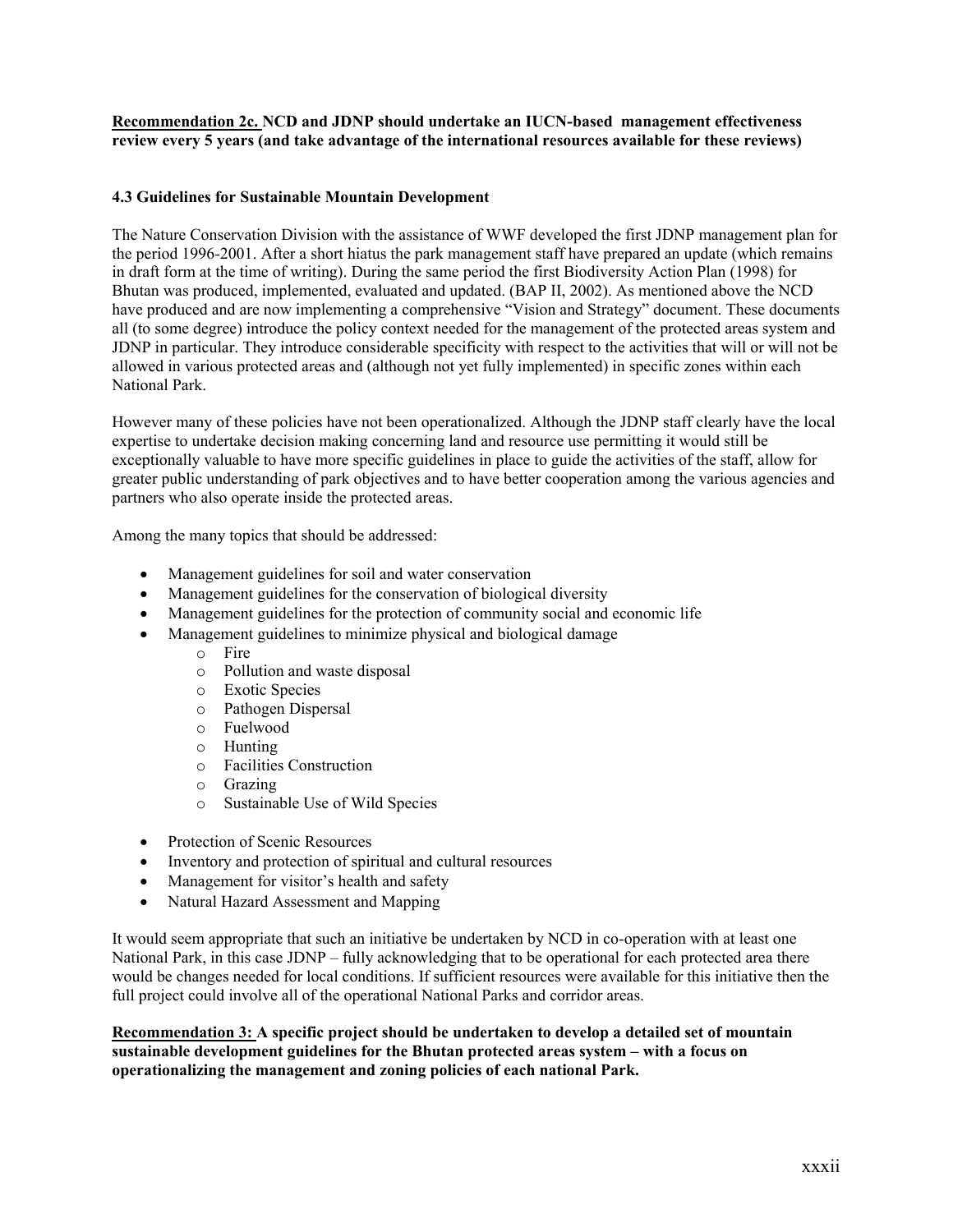#### **4.4 Training and Capacity Development (JDNP and NCD) Program**

There is an important and significant difference for JDNP between having short term (and individualized) training programs and a fully developed Capacity Development Program. As noted above the issues related to staff numbers and training have placed a limitation on the degree of success that has been achieved (particularly Component 2) during the GEF project. This limitation will continue into the next phase of the project.

The MOA HRD team undertakes quite extensive training activities, NCD has an ongoing program for providing professional upgrade and there have been numerous project specific training programs, study tours and related short courses. Almost all respondents expressed satisfaction with the opportunities that were becoming available for advancement – however these opportunities remain dependent on external resources – the internal capacity at JDNP for training is limited. With one or two transfers or resignations several of the most important JDNP programs would be significantly delayed or deferred.

The need for a comprehensive Training Program was a principal recommendation arising from the Mid-Term Review and although in recent years there have been annual training plans (developed in a participatory manner with the staff) the longer-term training has not been developed, nor has there been progress towards a broader Capacity Development Program. In particular, there is a need for a longer term strategic vision for park staff; there needs to an expansion of the basic training that park staff undergo and there needs to be an internal capacity developed for self-training and assessment.

#### **Recommendation 4: A Training Needs Assessment followed by a full-scale Capacity Development program is recommended (ideally in association with Recommendation 1)**

#### **4.5 Strengthened ICDP Implementation**

JDNP has successfully completed all 10 ICDP projects. Originally called the Community-Based Natural Resource Management Plans in the GEF project the ICDP approach was adopted with the assistance and training from a successful UNV. NCD have established a management planning and ICDP section to backstop the work in individual parks (with well trained but with limited staffing at this time). Both the NCD and JDNP staff are now competent to update and implement the ICDPs in the park. Replication into other areas of Bhutan is also possible and is taking place.

However ICDP implementation inside JDNP has not begun and there is a sense of growing concern over delays. .While the participatory processes used in ICDP are ideal development tools the participants can become cynical about the procedures and the results. The good relationship between park and community is likely to suffer with further delays. JDNP needs to avoid this to greatest extent possible.

There is also a prospect that ICDPs will become stale documents while there are delays in implementation. The annual planning activities at the GYT and DYT level will tend not to either utilize or indeed remember the results of the ICDP planning processes. As time proceeds staff changes occur, village priorities change and more immediate individual development priorities take precedence over the results of the ICDP – the results become open to interpretation!

JDNP have also clustered a lot of other (and many deferred) GEF project activities into the ICDP "basket" in order to preserve a consistent focal point in the relationship between each Geog and the park. Now implementation activities are proposed to begin during Phase II of JDNP. This will need to be strategically designed and prioritized to ensure that Geogs with pressing development issues get early attention (e.g. Gasa and Tsachu (hot-springs). It is also essential that the staff allocation is sufficient to ensure that the implementation activities may be undertaken in a timely and efficient manner.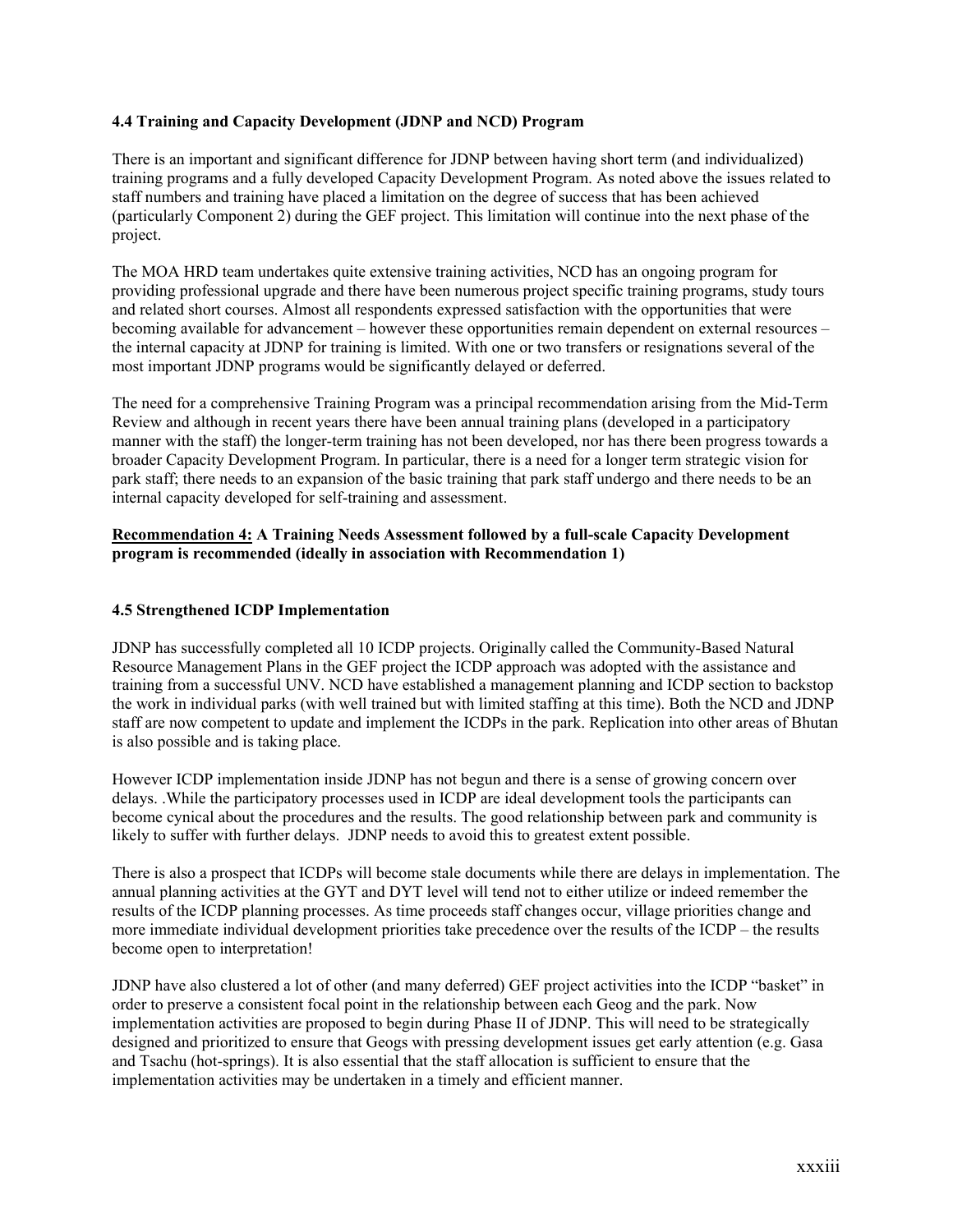#### **Recommendation 5: Implementation of the ICDP programme inside JDNP should remain as a high priority activity of the next project phase.**

#### **4.6 Strengthened Community Participation and Awareness**

Dzongkhag and community participation has been featured as a key element in the development of community based natural resources management (CBNRMP) plans for all the 10 ICDPs falling within the park domain. It was primarily for this reason that integrated conservation and development plan (ICDP) approach has been adopted to help the community residents to take ownership in the preparation of their own plans and implementing it. Indeed the communities themselves were expected to finalize and demarcate the provisional demarcation of six land-use zones within the park.

Therefore the preparation of CBNRMP plans was foreseen as an important tool to make the people understand the linkages between conservation and development and get their cooperation in supporting conservation effort. Secondly, the development of CBNRMP was seen as a pre-condition for component 2 for development and implementation of sustainable economic activities. These two steps were to be implemented successively with the development of CBNRMP preceding the other.

JDNP has put in substantial effort in collaborating with the community residents in the developments of the ICDP plans. The pilot ICDP plan prepared for Laya alone took six months to complete because people have had no earlier experiences besides low participation initially. With now at least 10 ICDP plans developed, most people in the geog are now aware of the decentralization and their participation in the development process.

JDNP has delegated its environment awareness campaign responsibility to the Royal Society for Protection of Nature (RSPN), which was a wise thing to do. While RSPN focus its awareness campaign in schools, it is felt more appropriate and effective if similar campaigns are directly carried for the communities.

#### **Recommendation 6: The emphasis on the highly participatory planning approach in the JDNP should be continued as a high priority policy in the Phase II of the park**

#### **4.7 Strengthened REMO – with a new priority on species status and population dynamics.**

Basic natural resource inventory and assessments were identified as an essential component of JDNP management planning during the earliest conception of the protected areas system. However the initial idea of rapid biannual NR assessments was replaced with a less ambitious appraisal approach in light of the staff and resource limitations. A baseline inventory was completed in 1996 with the assistance of WWF. This has been supplemented since 1996 by a variety of studies (from Takin to Tigers) some of them park-specific and others nation-wide. Complementary information on vegetation classification and land use has been collected from satellite sources and integrated into the basic GIS system. A wide variety of donors and partners have been involved.

JDNP have the inventory activities organized into a Research and Environmental Monitoring Unit which undertakes both passive data collection on species sightings, poaching incidents, wildlife depredation incidents and other information. When time and resources permit then more structured wildlife surveys have taken place. However the REMO staffs have often had to become involved in day to day patrolling and other anti-poaching activities that occupy the operational staff during the summer season.

The SDS BCP II project provides significant new funding to undertake systematic surveys, particularly of endangered species. This needs to be supplemented as frequently as possible with additional resources for wildlife inventory and populations dynamics and trends surveys. This in turn needs to be integrated with the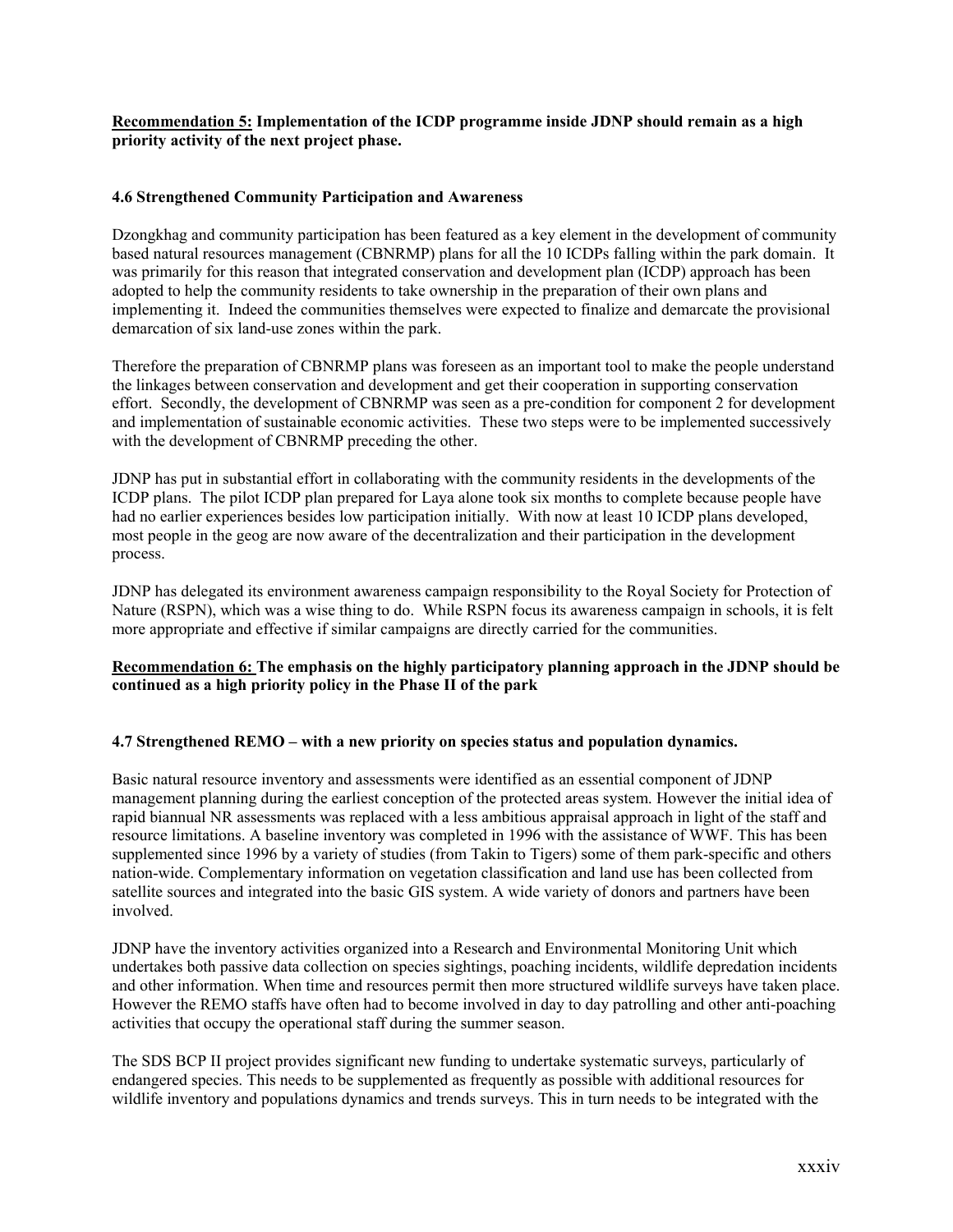socio-economic data (such as grazing information which remains to be collected) and incorporated into the GIS system and applied into management activities.

#### **Recommendation 7: JDNP should continue the original effort to complete the natural resource assessments, with an emphasis on establishing the conservation status and trends of the principal wildlife species in the park.**

#### **4.8 Strengthened Infrastructure Planning and Development**

The period from 2000 to 2003 has seen the completion of the construction of most of the park specific infrastructure that was supported by UNDP and GEF (among others). The Park Headquarters, warden post, guard posts, trails, bridges as well as facilities related to the community schools basic health units, agriculture and forestry extension services. These serve both the conservation objectives of the park and the social development objectives of UNDP – they work in consort to improve the direct conservation of important species as well as to improve human livelihood conditions and thereby reduce the stress on the natural environment.

• Rimchu

There are several additional facilities that remain to be constructed, such as the Rimchu Warden station and park entry point and there have been additional requests for services such as multi-function halls in proximity to schools. These are all within the general precedents that have been within the park and can, in principal, be supported in the Phase II project. It is the responsibility of the park management to prioritize and budget for these.

• Koina

There are also a number of facilities that could be added to or improved at each of the sites that have already been developed. For example at Koina, where an overnight station is already developed, additional work should be done to drain the area, build proper toilet facilities (male and female), provide a horse paddock and provide space for tenting etc. Again the prioritization and budgeting for these should be built into the annual work plan of the JDNP – there is no reason, other than budgetary, not to proceed.

• Muletracks

The Park's input to improvement of several mule tracks in JDNP has proved by far the most significant contribution to park residents and visitors coming into the area. Appreciation for the Park's support to this scheme was tremendous as reflected from their responses. But the Park's responsibility has been limited to the improvement and not its maintenance. The Evaluation Mission while on its way through the park painfully observed major damages inflicted on those beautiful trees along the track by labourers employed through lamsey woola (voluntary labour). Such a practice could accelerate more landslides and damage those precarious tracks.

The lesson from this is that mule tracks are important features under the JDNP's conservation effort and that the project should take over ownership of all of the improvement and maintenance work. This, the mission felt strongly to be adopted in future plans and for replication elsewhere.

**Two significant additional infrastructure issues** also remain to be considered.

First, it is not advisable for JDNP to proceed with development of facilities at new locations until there is a zoning plan in place that is clearly linked to Park's eco-tourism management plan. This applies to new mule track or trail proposals. It is exceptionally important to understand that such facilities have potentially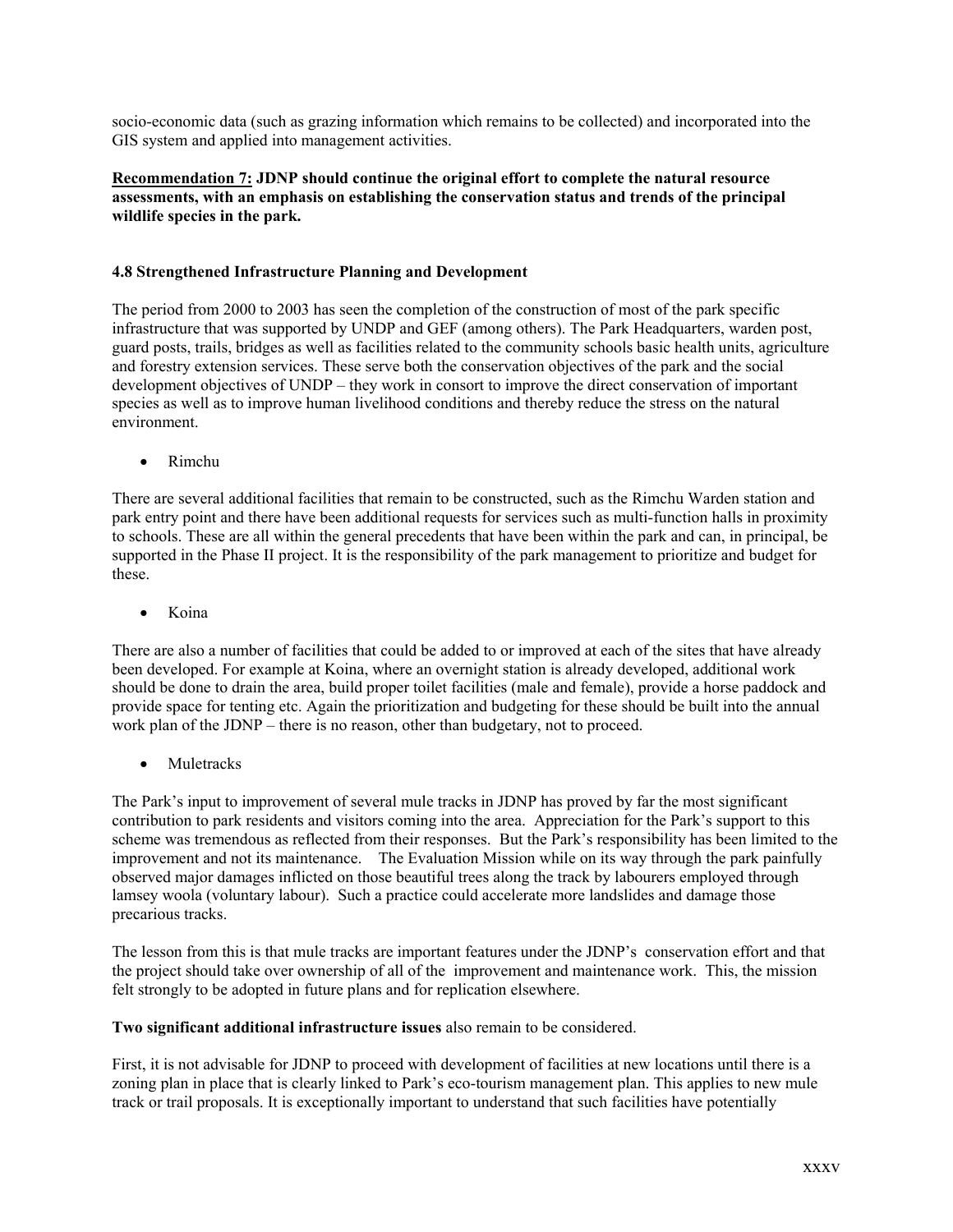significant negative environmental consequences and they should not be developed in an ad hoc or haphazard manner.

Secondly, there are at least two sets of developments already proposed by the Dzongkhag authorities that are outside of the planning structure of JDNP at the present time. These are:

- The road to Damji and possibly beyond to Gasa.
- Related tourist facilities at the Tsachu hot springs.

The road to Damji has already been approved and is under construction and it will provide access to the Park headquarters. Beyond this location both the route and length of the road should receive very careful planning consideration. (Note: while the road in itself has minimal direct physical impact – it is in effect a wide trail, suitable for  $4WD$  vehicle use – it is the human use impacts and implications that need to be debated).

The various proposals for the hot springs development are much more problematic than the road and deserve even more intense planning consideration. The hot springs are very small and do not lend themselves to further extensive human use. To date no carrying capacity analysis has been undertaken and it essential that this occurs before any development decisions are taken. No access planning has occurred and it should including a no-road option. Natural hazards analysis needs to be completed for both land slide potential and flood frequency prediction.

As well as these specific examples, the general issue of the dual initiation of development proposals by both the park and the Dzongkhag administrations, which may not always be well co-ordinated, needs early resolution. (see 4.11 below)

**Recommendation 8a: JDNP should not proceed with any new facilities (Rimchu excepted) at new locations until there is a zoning plan in place that is clearly linked to a tourism/eco-tourism plan for the park.**

**Recommendation 8b: The construction and maintenance of mule tracks should all be coordinated by JDNP (through a pre-planned annual working plan)**

**Recommendation 8c: Beyond Damji both the route and length of the road should receive very careful planning consideration in the context of JDNP objectives, before approval by the government.**

**Recommendation 8d: The Tsachu Hotsprings development proposals must receive special planning consideration at an early date, including an evaluation of carrying capacity, access considerations, human use management, and natural hazards assessment.**

#### **4.9 Tourism/Ecotourism Planning and Implementation**

Eco-tourism in a strict sense is something quite new to Bhutan although of course the tourism management system (that includes some ecotourism activities) is very well developed and integrated into national economic planning. With the establishment of the protected areas system there have been a variety of national level planning workshops and studies related to developing and marketing new tourism products and a national level strategy has been developed. Although a park-specific plan was originally proposed as part of the GEF project, the national level planning has not yet been translated into a JDNP-specific approach.

NCD are in the process of developing a new dialogue with the Ministry of Tourism, TAB and others to expand both awareness and programming prospects for ecotourism. Some specific new tourism products (home visits, wildlife viewing ad community-based enterprise) are being proposed for use in a variety of national parks.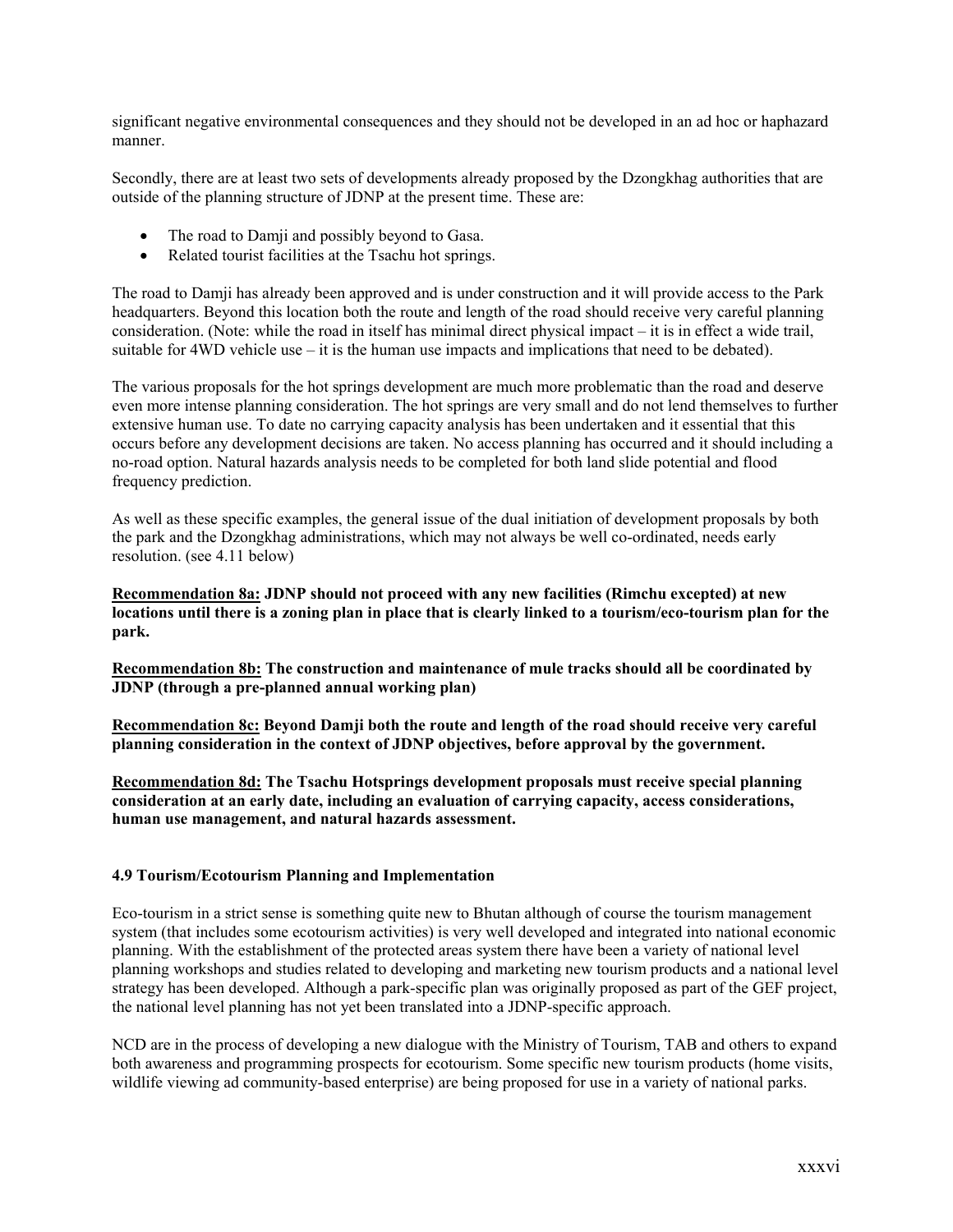There are a variety of additional products that could also be developed including a variety of adventure travel activities (base-camp based activities such as mountaineering, kayaking and river rafting)

JDNP has a vast potential for additional tourism development. Several basic priority activities including zoning and inventory of the wildlife species need to be completed as baseline studies for tourism planning. Trail construction is also an important feature for eco-tourism development. JDNP has taken some initiatives to develop some tourism facilities along the way to Damji and along other routes but these have hardly been used because of the very low volume visitors. Approximately 200 to 300 tourist visitors pass through the Park of whom most are trekkers following the trails to Laya and Lunana. There are only a few wildlife enthusiasts who come to the park to bird watch and undertake wildlife studies.

JDNP needs to undertake more development of basic eco-tourism infrastructure. This will require a continuing collaboration with Department of Tourism and Association of Bhutan Tour Operators (ABTO) for guidance and supplementary financing. Given the vast potential the park holds for development, there many opportunities for local people and communities to also benefit from the increase in activity. This would more explicitly include ecotourism activity as part of the general implementation of the ICDP programming in each park community.

#### **Recommendation 9: JDNP should continue with the implementation of the original GEF project activity to develop a park-specific Tourism Plan (in conjunction with ICDP implantation and park zoning)**

#### **4.10 JDNP Zoning**

A zoning system for JDNP was first outlined in the initial management plan for JDNP in 1997. Provisional categories (and approx. areas) included:

| Core Zone                  | 3607 sq. km. |
|----------------------------|--------------|
| Administrative Zone        | negligible   |
| Seasonal grazing Zone      | 735 sq.km.   |
| Enclave (community) Zone   | 116 sq.km.   |
| Multiple use Zone          | 103 sq.km.   |
| Buffer Zone (outside JDNP) | 1322sq.km.   |
|                            |              |

(Note that there were some seasonal overlaps in this preliminary system).

However, during 2001 at the 1<sup>st</sup> annual Parks Conference, a basic decision was taken to simplify this complicated approach to a set 3 zones – Core ones, Multiple Use Zones and Buffer Zones. This system has not yet been legally adopted in any of Bhutan's protected areas.

A specific activity and funding were provided in the GEF project document. Zoning policies and rationale were explicitly outlined in the JDNP plan and these are re-iterated in the Biodiversity Action Plan for Bhutan (2002) and in the Vision and Strategy (2003) for NCD. However the JDNP zoning plan has not been completed at the conclusion of 2003.

The reason for the delay has been threefold. First, the park has a de facto zoning already in place due to the rugged landscape, the small human population and their relatively limited impact on the land base, and the few transport and infrastructure facilities that are in place. In effect most of the park is in the "core zone" category simply due to the nature of the landscape itself. Secondly there has been no staff time to undertake the zoning after allocations to anti-poaching patrols, basic park infrastructure development and ICDP preparation, among other high priority tasks such as demarcating the southern boundary of JDNP. And lastly, the considered judgment of the park staff themselves is that a rush to draw the zonal boundaries would potentially alienate the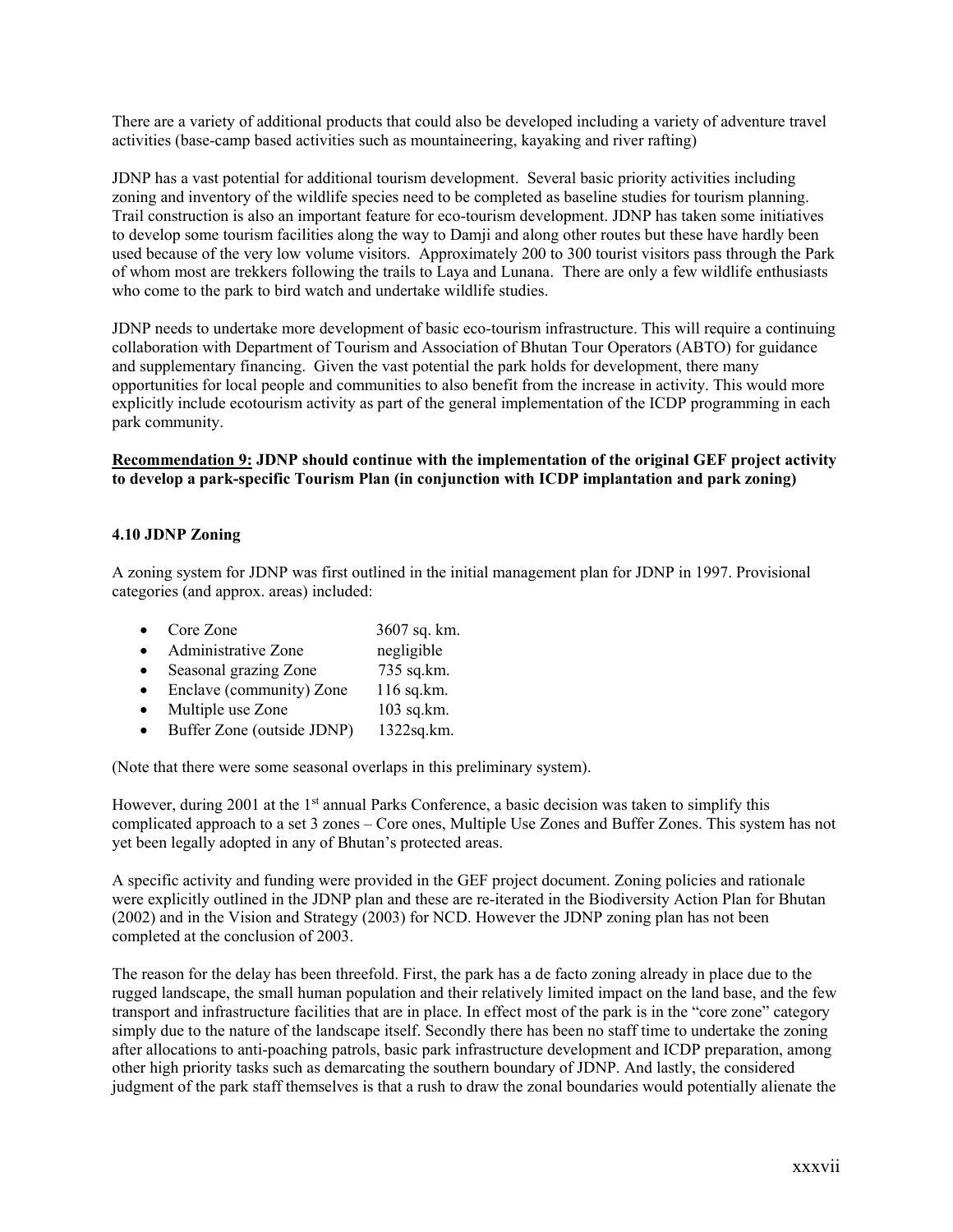local communities and grazing rights holders who may perceive the exercise as a loss of community or individual rights to use park resources for traditional activities.

Thus the implementation of the zoning system has been delayed – in part to await the implementation of the ICDPs – a system in which participatory activities should allow both the establishment of trust relationships among staff and community residents (which has been improving steadily in any event) and where the detailed local data that is needed for zoning around the individual communities may be collected in a cooperative manner.

The logic of deferring JDNP zoning has been a mix of pragmatism and good judgment to date. However, there are ranges of other development pressures, which are gathering that argue for at least a partial zoning of the park in the near future. These range from the proposed increase in tourism in the park, the incremental completion of the road to Damji, development proposals at the Tsachu hot springs and others. An open discussion of the park-zoning plan would provide an ideal context for an integrated discussion of various proposals – and obviously there would be a degree of control over the location and feasibility of future development proposals as they emerge.

**Recommendation 10: JDNP should undertake the park zoning activities in two phases during the first three years of the next phase of the park implementation. Phase One would include a provisional zoning of the all areas with the exception of the area in the immediate vicinity of the established villages. Phase Two would complete the detailed community (multiple use zoning process within the participatory process used for each Geog ICDP.**

#### **4.11 Integration of Dzongkhag and JDNP Planning**

The combination of park administration and civil government with some overlapping responsibilities complicates the management of JDNP. This is a significant matter to be resolved during the next phase of management implementation. It is further complicated by the lack of a zoning system for the park and some of the other needed subsidiary plans in place, such as an ecotourism model and development plan.

There are several basic co-ordination issues that could be easily resolved such improving communications, better involvement in GYT and DYT annual planning cycles by the park administration, and more involvement of the Dzongkhag staff in park management planning activities.

A more fundamental issue is rationalizing both parties involvement in the Geog ICDP implementation activities. In theory the ICDPs are the most comprehensive and most participatory examples of development planning currently available in each Geog. However there are always staff changes, changes in local priorities, and delays in ICDP implementation that will result in potentially varying priorities. Resources and funds are always limited and senior government officials' project concepts may vary from year to year.

The mission does not have a solution to this set of issues – a local solution is needed. However there are considerable transaction costs to both administrations if there are continuing differences in priorities being worked on at the Geog level. Overall park management plan implementation will be slowed if attention is not afforded to the issue.

**Recommendation 11: A local Task Force should be established to streamline and co-ordinate the annual planning GYT and DYT processes with the park management planning, zoning, ecotourism planning and research activities.**

#### **4.12 Alternative Approaches to Sustainable Use of Wild Species**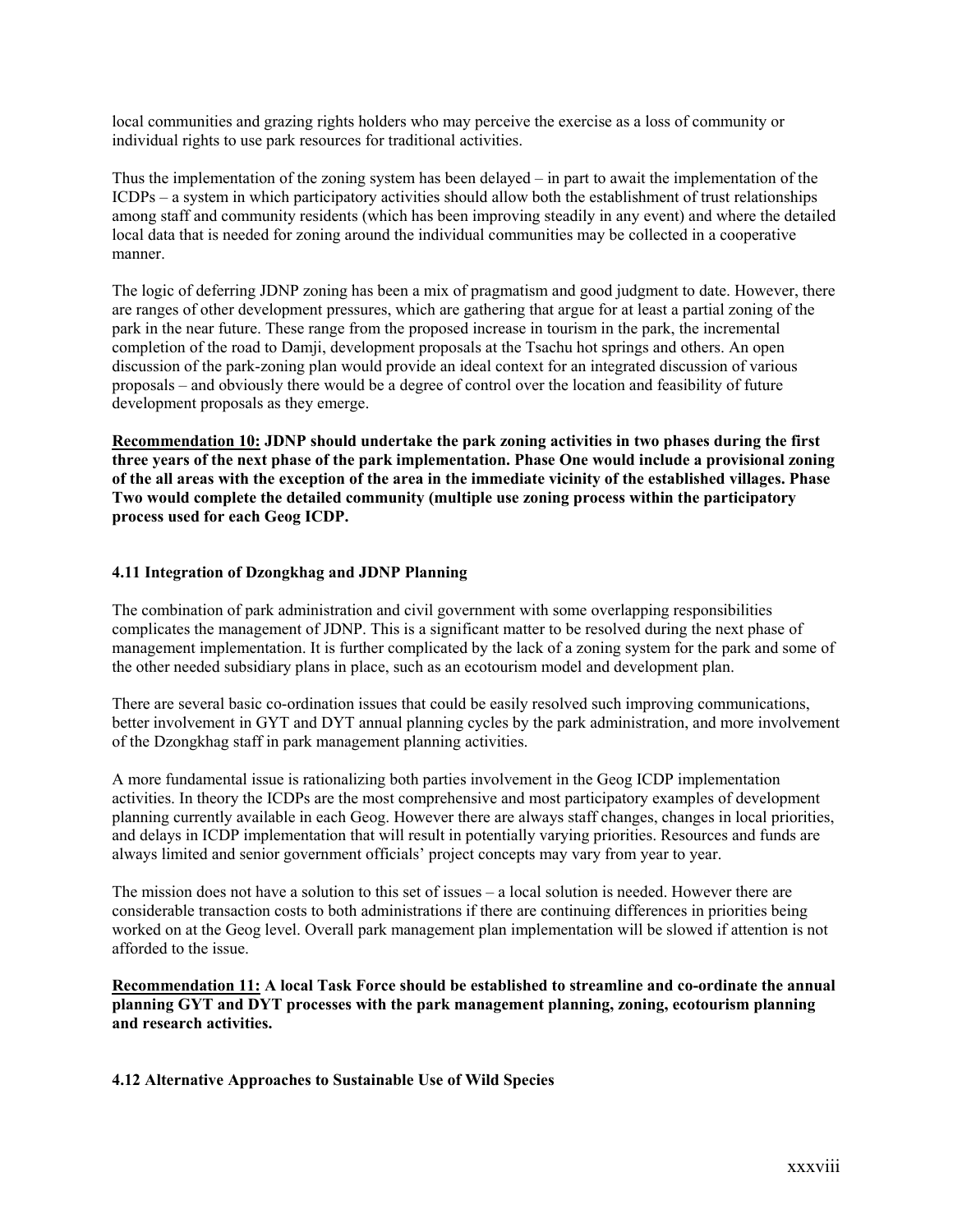In recent years there has been a dramatic expansion of experiments (worldwide) related to the sustainable use of wild species. In essence these projects involve determining a mechanism by which a local community is provided the opportunity to benefit economically from the use of a species – thereby inducing an incentive to locally conserve and sustainably manage the species. This is now being tried in JDNP.

The legalization of cordyceps sinensis harvesting in Lunana on a pilot basis is likely to give greater community participation in its management and protection. If found successful will be replicated to other cordyceps producing areas such as Laya where people are already looking forward to similar opportunities. However the experimental approach does face certain difficulties.

Monitoring of anti-poaching especially on cordyceps has been weak. Although poaching activities in the Park has reduced with monitoring from JDNP, it has remained ineffective due to thinly spread Park guards. There has been cases where anti-poaching team with poor arms been threatened by large group poachers coming across the boarder. According to reports from the staff at JDNP, only 30 to 40% of the poachers are apprehended.

A further significant difficulty at the moment is lack of data on cordyceps. Not much is known about the life cycle and its regeneration process. JDNP has this immediate task of developing guidelines and recommendations for monitoring of cordyceps harvest, which cannot be delayed any further. People have to be made aware of the sustainability issue and that by adopting certain techniques be able to harvest year after year. The biggest challenge here for JDNP monitoring the cordyceps harvest.

### **Recommendation 12: The cordyceps harvest experiment should be carefully monitored and reported widely. Additional sustainable use of traditional medicine projects should be designed.**

### **4.13 Wildlife Predation and Compensation**

Bhutan has 72% of its geographical area under forest cover, which holds a rich diversity of wild animal species, many of them endangered. Recognizing its potential in terms of rich genetic biodiversity that this country can offer to the world, the Royal Government imposed strong regulations to protect those animals by declaring at least 33% of the area as parks, sanctuaries and biological corridors. Anecdotally (and subject to more research), the population of the wild animals is believed to have increased in these areas.

In the case of JDNP as the wild predators have increased, predation on domestic animals and crops have intensified resulting in substantial losses to private property. During the Terminal Evaluation Mission to Laya, there were several complaints from the people of predation on mules, horses, yaks, etc. RNR statistics 2000 suggest losses as high 20-25% on an average reduction in crop harvest as result of losses to wild animal depredation at the national level.

While management plans have been drawn up for the parks, none of them as yet included compensation schemes for the loss of property, which directly or indirectly have been affected by conservation scheme. This is a critical issue especially in the context of Bhutan where park management continues to allow inhabitants occupy their ancestral places within the park. Experiences elsewhere in the world have proven that Parks are destined to fail if local population fails to support conservation programmes. Several people during the field mission have expressed resentment over the loss of their animals to predation.

**Recommendation 13: The mission strongly supports replication or revision of livestock depredation compensation scheme in JDNP being implemented under Tiger Conservation Trust Fund Compensation Program for livestock depredation in the kingdom.** 

#### **4.14 Strategic Staffing Increases**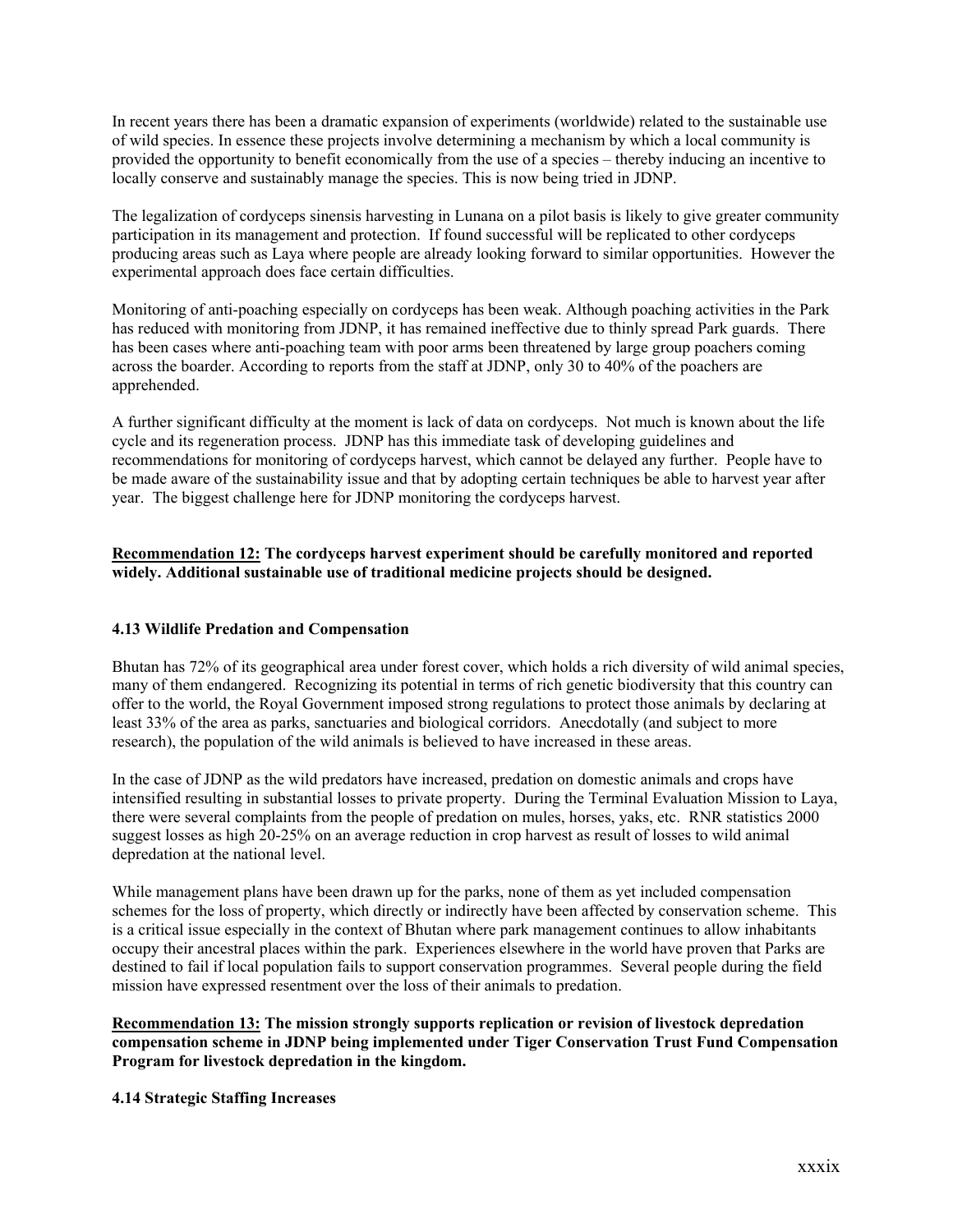Staffing limitations are understood to have limited the successful completion of many of the GEF project activities. This resulted from a lack of qualified candidates for park positions during the early phases of the project and later the RGoB limited the number of staff in each National Park to 32. At present JDNP has the 32 staff in place, plus 4 retired army personnel in guard posts plus 9 individual risups.

However with the large size of JDNP and the upcoming completion of the new park entrance and warden post at Rimchu there will need to be an additional warden and guard staff hired in order to ensure that basic patrol and enforcement staff are available, at a minimum. A special exception to the staff limitation will be required if JDNP is to function properly.

Even if these positions are filled it will still not allow many of the core professional research and ICDP activities to be undertaken and the limitations on the implementation of the management plans will continue to be a problem. Professional staff will quite likely still be required to undertake basic patrol and anti-poaching tasks that detract directly from the ICDP implementation, REMO, tourism planning and other high priority management plan activities.

So a new staffing approach or model is needed.

Again with the concurrence of the RGoB, and possibly with external funding, three new warden-level dedicated park headquarters positions should be established (perhaps for an initial 5-year term). Each position would be assigned to a high priority management plan implementation task. For example the three new staff could be assigned exclusively to three of the following:

- Muletrack construction, upgrading and maintenance
- Ecological and biological research (for REMO)
- ICDP Implementation
- Zoning and community grazing lands research
- Tourism/Ecotourism Planning

This approach to achieving the additional staff time needed to move forward with the implementation of the Phase II management will also release some of the regional warden staff time that is presently allocated to more specialist tasks.

#### **Recommendation 14a: The limitation to additional staff hiring should be re-considered by the RGoB.**

### **Recommendation 14b: JDNP should allocate dedicated staff to high priority management plan implementation tasks (whom are not subsequently assigned to patrolling and ant-poaching activities.**

#### **4.15 Gender Equity Issues**

JDNP has no female employees at the present time (although there have been some in the past) and it is the general perception of the existing park staff that the remote locations, difficult field conditions and lack of separate facilities in most locations make the recruitment and effective integration of women a very difficult if not impossible task. In strictly practical terms this assessment is accurate. The park has barely had time to complete its most basic infrastructure – and these have been designed without provision of gender-specific facilities.

Nevertheless, this is a situation that has been faced in the past in almost every new protected areas system anywhere in the world. The only technique available to provide opportunities to women at all levels in the PA system is to simply decide to do so. For example, new infrastructure developments should provide separate bath and sleeping facilities by design, whether or not there are presently any female employees at present. This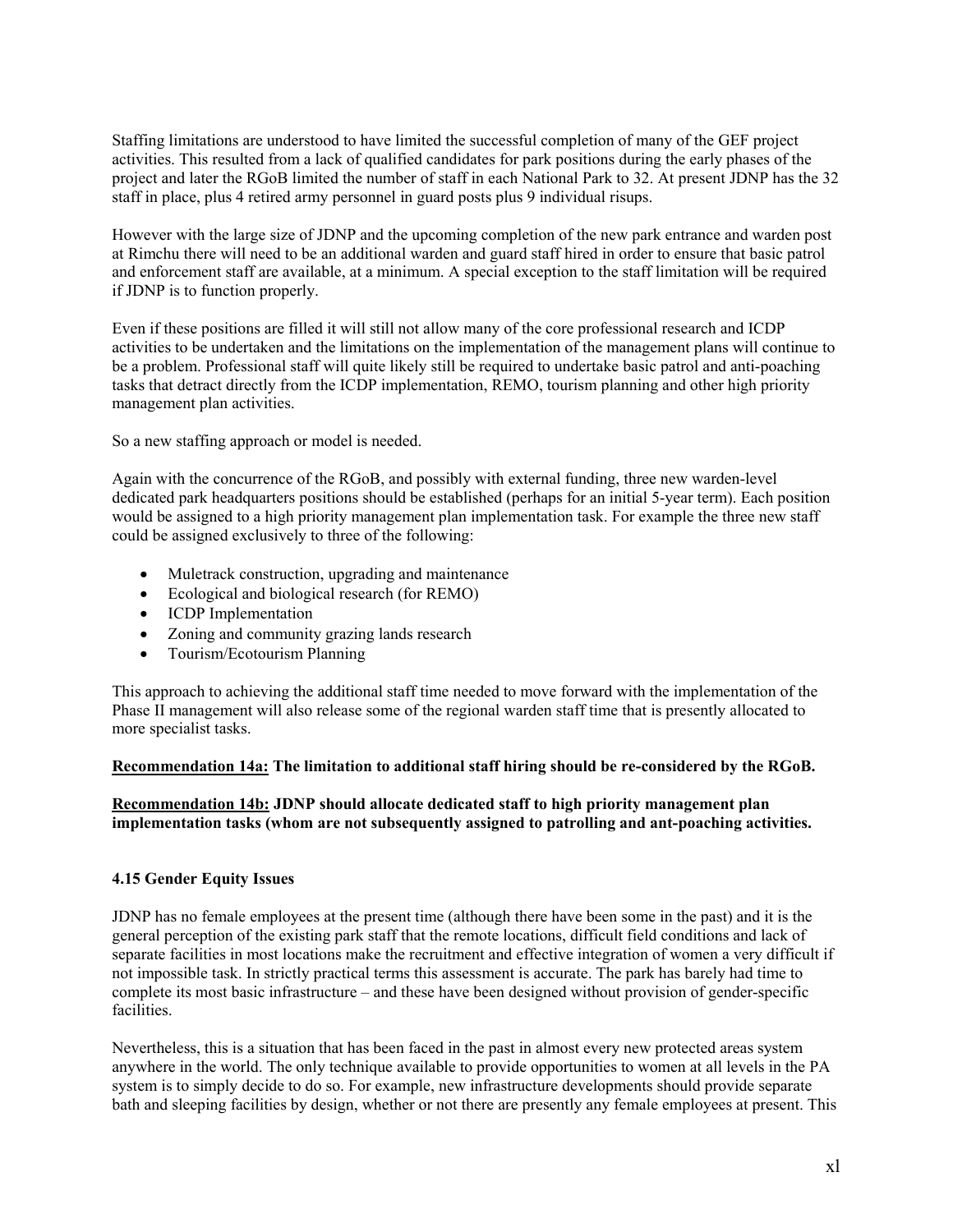will certainly be useful in the event that there are shared facilities used by eco-tourists, research staff or visitors from central agencies or abroad. Reducing any structural impediments for female staff or guests is a very basic step that can begin the process of gender equity.

While the government approach to gender issue has never been discriminatory a more active, evolutionary approach to encourage women into the park service is needed. This is possible with a small additional investment by creating basic gender specific facilities in the park for women to live comfortably. There are many examples of such planning available from other park area management agencies that may be used as models for such a program.

**Recommendation 15: NCD and JDNP should develop a gender equity program that endeavors to develop opportunities for new female employees within the park management structure during the next 5 year planning cycle.**

### **4.16 Quality of Working Life**

A significant portion of the discussion with JDNP officials focused on the practical day-to-day problems faced by the park managers, wardens, guards and risups. This discussion arose nearly spontaneously on every day of the field mission due to the tough monsoon field conditions which were faced and because JDNP is a difficult field environment in which to work at the best of times.

It is apparent that additional attention must be given to easing the existing difficulties of the JDNP staff, particularly for the remote locations in the park and for staff while on basic and during anti-poaching patrols. There are safety issues to be considered and the prospect of an overall reduction in staff morale and job performance if basic quality of working life issues are not addressed and solved.

This requires the expenditure of funds or providing allowances for the purchase of better field equipment including the highest quality footwear, raingear and sleeping systems. Provision must also be made for proper support for patrolling activities such as portering services, stoves, gas and adequate food. Further it requires the purchase or acquisition of better quality equipment for use on enforcement patrols ranging from cameras to handguns. An additional vehicle is required to improve the efficiency of staff and material movements among warden post and NCD Headquarters in Thimphu.

Another drawback on the monitoring of the poaching has been the low remunerations offered to Risups appointed by the Park. The remunerations of Nu.1000 provided per person per month appear to have little incentive value. An increase in remuneration at least up to Nu.3000 per month (minimum national wage limit) is recommended.

**Recommendation 16a: A full and comprehensive assessment of the additional equipment needs should be undertaken for each post and individual within the park and a priority should be placed on procuring new and additional equipment within the first year of the new JDNP Phase II project.**

**Recommendation 16b: One additional FWD vehicles should be purchased and allocated to JDNP headquarters to ensure more timely delivery of materials, supplies and staff.**

#### **4.17 Replication and Partnerships within the Protected Areas System**

The replication of the lessons learned from the JDNP GEF Project (designated as a pilot project by the RGoB) has been the expressed intention of all of the principal actors in the programme – including NCD, UNDP, GEF, RSPN and WWF among others. Several small initiatives have already taken place and there is an expressed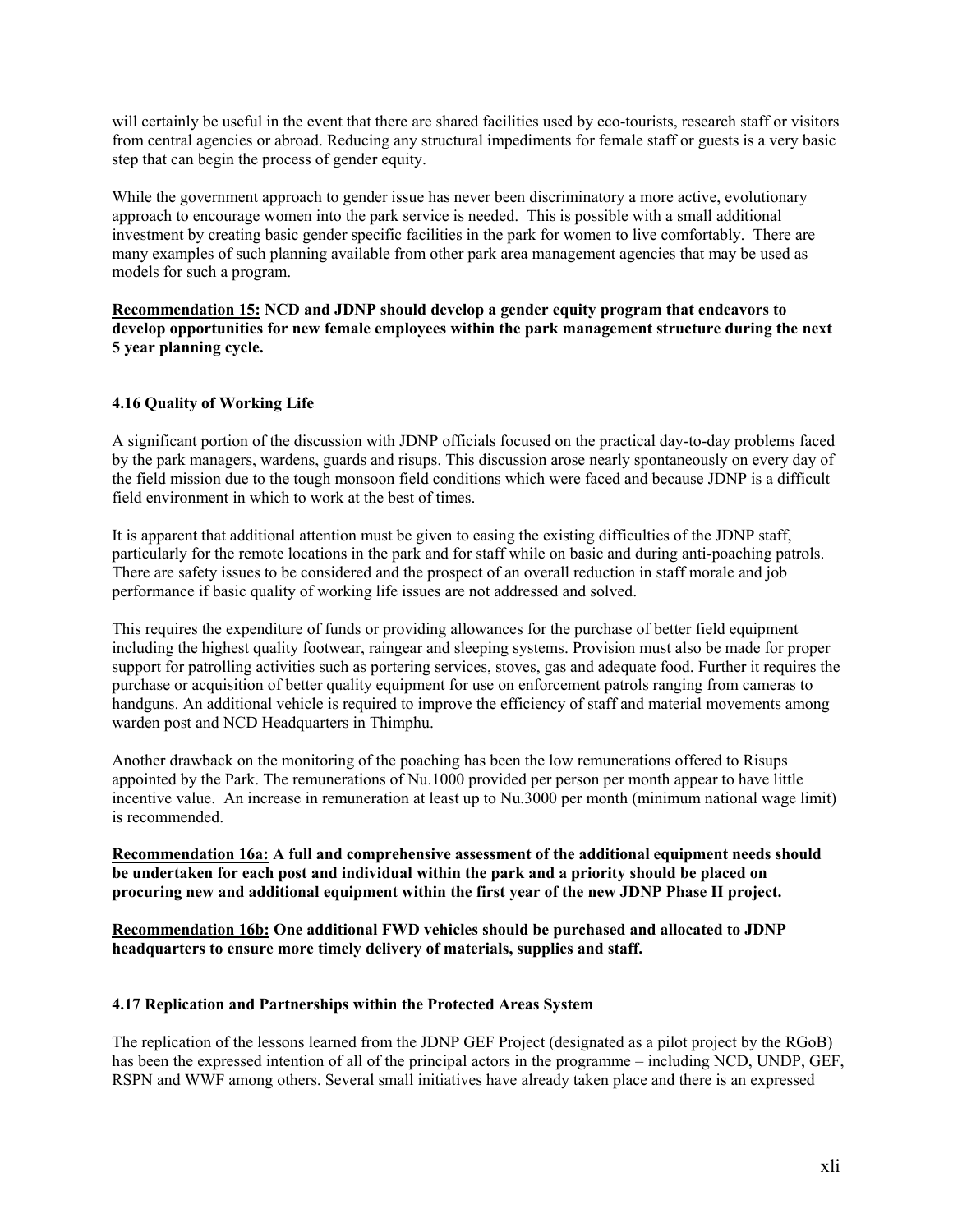willingness to continue these as time and resources permit. Many joint workshops on a range of subjects have occurred in the past.

During 2001 an initial "annual" parks conference took place which was intended to be repeated each year. It has not been repeated at this point.

However the fledgling efforts to date do not take full advantage of the spirit and potential of the full idea of replication as it is understood at the national and international level within protected areas systems. The Bhutan PA system must be seen as an integrated whole – with a biodiversity conservation objective at its core. Thus the replication of the lessons learned in JDNP must be designed as more than a set of technical training subjects (as useful as these may be) but must continue to reinforce the integrity of the entire "biodiversity conservation complex" in Bhutan.

**Recommendation 17: A formalized process for staff interchanges and semi-annual or annual conferences on issues of mutual concern will be of new benefit to the protected areas system in Bhutan. These meetings should examine the overall biodiversity objectives of each protected areas in addition to technical topics. It may be useful for such conferences to be organized and hosted by either WWF or RSPN or both.**

#### **4.18 Strategic Partnerships (external to JDNP and NCD; within and outside Bhutan)**

Initial baseline research projects, field extension activities, environmental awareness programmes and some enforcement activities have all engaged a variety of other government agencies and NGOs within Bhutan. These include groups involved in research on traditional medicines, grassland and grazing management, agricultural improvement, social forestry, species surveys and anti-poaching. Many organizations such as NITM, RNRRC, RSPN, ICIMOD and WWF already have had a significant formal involvement in the work program of JDNP. This trend should be encouraged and expanded as much as possible.

There are also new linkages which could be fostered with additional international partners including:

- IUCN the World Conservation Union (particularly the World Commission on Protected Areas
- The Mountain Forum
- Additional International NGOs
- Additional Philanthropic Foundations

It should also be possible for Bhutan to become engaged in the development of WSSD Type II partnerships following up upon the Mountain Sustainable Development theme which is being actively developed under the auspices of the UN CSD.

It will be ideal if these relationships are continued and expanded. Additional partnerships should be encouraged both inside and outside of Bhutan, particularly with respect to long-term research and monitoring activities.

#### **Recommendation 18: Partnerships with Bhutanese and international agencies should be continued and expanded.**

#### **4.19 Maintaining an ongoing relationship with UNDP and GEF**

With the conclusion of the GEF project and the initiation of a new donor-financed Phase II project in JDNP the linkage between JDNP and UNDP will be weakened. However with the principal objectives of the two groups still in basic agreement and congruence it will be very useful for co-operation to continue. UNDP will be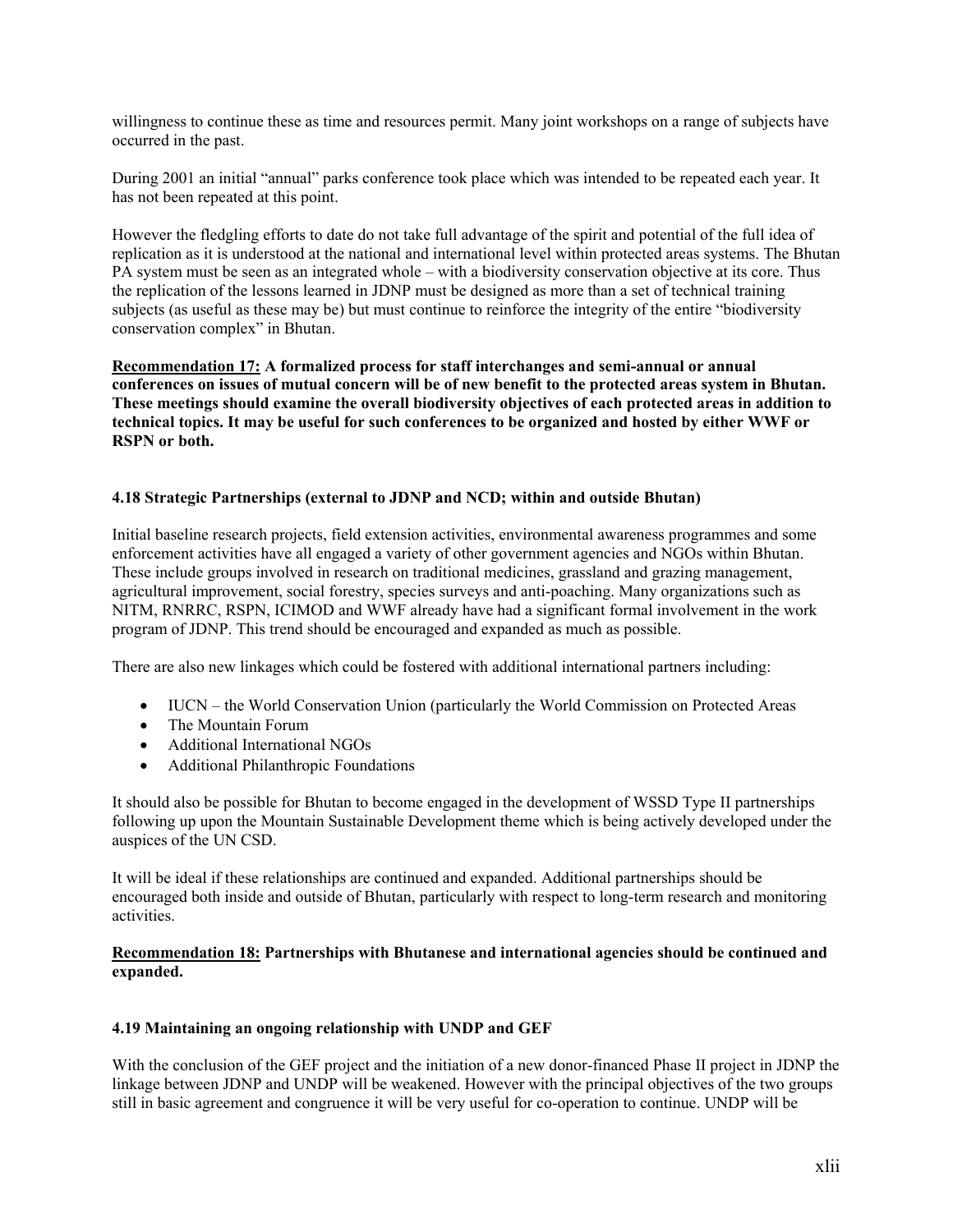undertaking support for RGoB decentralization policies within the Geogs inside the park and there will continue to be opportunities for UNDP small grants initiatives at various times and places.

Similarly it will be important for UNDP to remain aware of the policies and plans that have been adopted by NCD and JDNP and to foster an atmosphere of policy coherence within the respective planning bodies of RGoB such as the GYT and DYT. In particular, the Biodiversity Action Plan II, the NCD "Strategy and Vision" and the overall progress towards the implementation of both will be critical to the success of UNDP programme implementation.

The co-operation of UNDP in assisting NCD and JDNP with donor co-ordination and accessing future funding opportunities (e.g. GEF) will no doubt be important as well.

#### **Recommendation 19: An ongoing policy dialogue among UNDP, GEF, NCD, JDNP and other Bhutan protected areas should remain a high priority.**

### **4.20 Monitoring and Evaluation**

There has been consistent and satisfactory level of monitoring in the form of visits, meetings, workshops and timely progress reporting. It has served the purpose in guiding the project direction and progress of the work. Besides the Park's constant field visits, other agencies such as UNDP/GEF has also been making at least biannual visits to the Park. Such visits to the field has not only kept implementation on track but served as a morale boost for the field staff working in remote and harsh terrains. An independent external mid-term review has also been fielded in March-April 2000, which highlighted important recommendations for direction and improvement.

# **5.0 Lessons Learned**

With the implementation of the first phase of the Jigme Dorji National Park project drawing to a close, it is vital to draw on those positive experiences and lessons learned for improvements in future planning and strategy developments. Here are some of the observations made and lessons learned during the mission's field trip in JDNP.

### **5.1 Project Flexibility and Adaptability**

In many respects one of the strongest lessons learned from the UNDP/GEF project in JDNP is the value of **maintaining a flexible and adaptive approach to project design and implementation.** Given that the project was formulated relatively early in the existence of the GEF system, that the designers intended to be progressive as possible, that a "people and parks" model was in use for one of the first times in Bhutan and that many of the logistical difficulties could not be fully anticipated (by the short mission) it would have been very easy for the project to fail if the original programme had been rigidly adhered to.

#### **5.2 Strong Country Ownership**

**Conservation and protection of nature has always been a priority goal of the Royal Government of Bhutan**. His Majesty has always been a driving force and an architect of all the achievements made in so far as conservation in Bhutan is concerned. Therefore, there is a strong political will and commitment from the government and the King to conserve the country's biological diversity.

Although project-specific funds are still met from external sources, staff salaries including operation and maintenance costs are all being met from internal resources. Over the time as the Park is able to generate enough resources from tourism, BTF, and other internal resources, dependency on external financing will be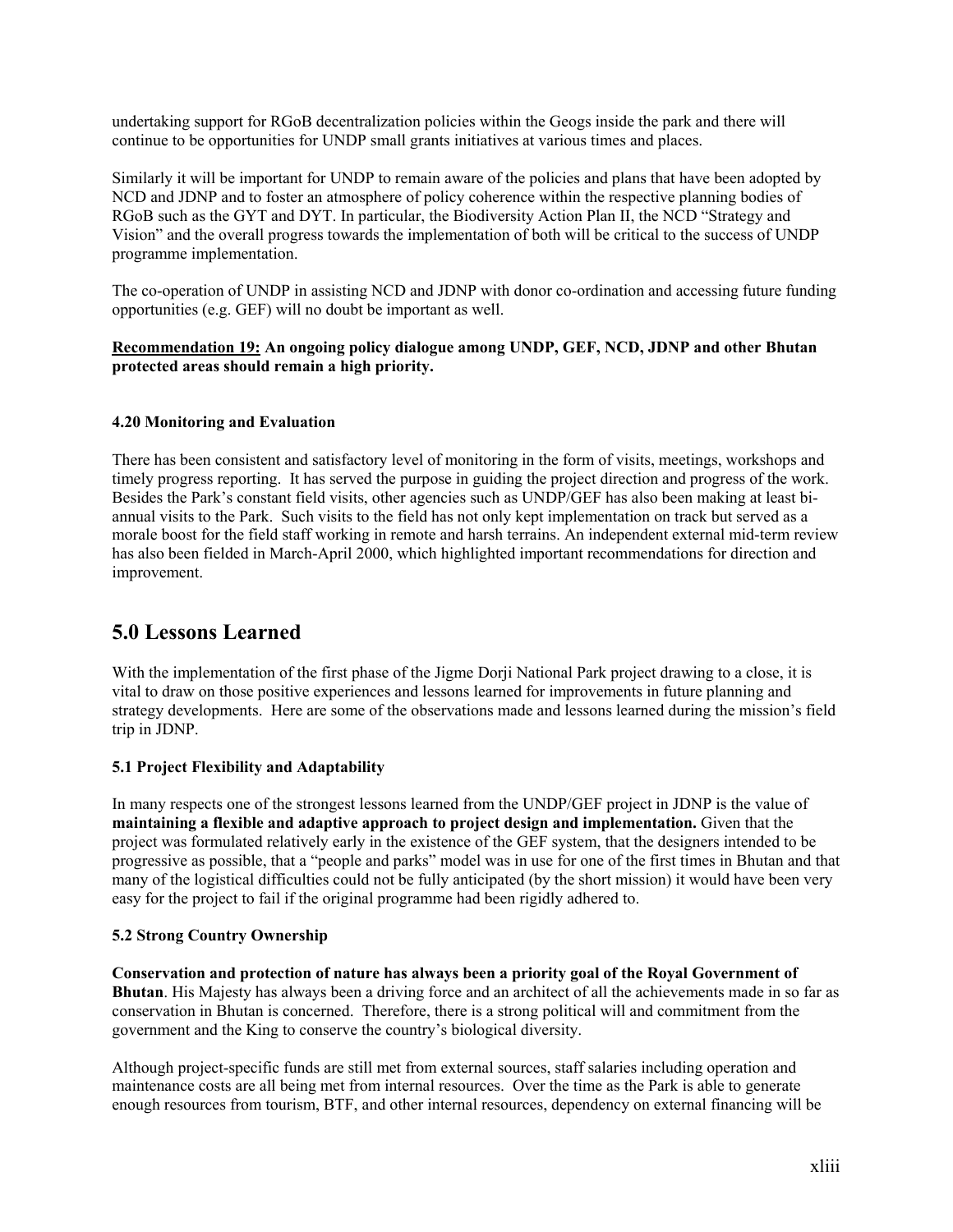reduced. It is an important consideration that realistic targets are set in commensurate with actual staff strength and adequate remunerations provided for effective service.

### **5.3. Sustainability**

Parks in Bhutan have been explicitly designed to accommodate local inhabitants whose aspirations to attain for a better life is no different from others. **Bhutan's experience in this park development model (IUCN Category V) proves that both people and the park can exist harmoniously**. Local inhabitants needs are being met through the relatively benign development of minimal infrastructure such as mule tracks, bridges, power, etc. Although these services have to be supported by external donor agencies, potentials exist within the park to be able to meet its own end in the longer run.

There is already a general awareness among the people of the value of protecting nature, the mountains and the forests and their keenness to continue living in an environment that has sustained them for generations. The practice of shifting cultivation (tseri) in many parts of Gasa have reduced and forests been regenerated. Forests felling have also been reduced in the community vicinity partly to JDNP patrolling. According to people in Laya, animals such as leopards, tigers, bears and deer have reappeared in the last two years as a result of wild animal habitats been restored.

## **5.4. Stakeholder Participation**

JDNP has utilized an integrated participatory programme from the beginning of the project. A**ll stakeholders are actively participating in planning and implementation of conservation and development activities**. There is already a sense of responsibility and ownership in the minds of the people that they have ownership of the results of the conservation and development programme. People are beginning to realize that conservation and development can co-exist.

While it has been very successful in the development of integrated community plans, the success of implementation process is yet to be seen. The project is indeed going through a critical stage.

## **5.5 The Privilege of Commitment**

One of the most striking features of the JDNP project is **the personal and professional commitment to nature conservation,** which is exhibited at all levels within the project and among the NCD and park staff. This is both a cultural trait within Bhutan and it is clear that there is a strong sense of national pride in the biodiversity "gift to the world" which is a core government policy.

## **6.0 Conclusion**

The landscapes of Bhutan are an internationally recognized biodiversity "hotspot" of considerable global significance. As such, Bhutan has qualified for important investments by the Global Environment Facility and the project in Jigme Dorji National Park was one of the early GEF initiatives in the Himalayas. The project was facilitated by UNDP which also invested additional funds in recognition of the human development objectives which were complementary to the biodiversity conservation programming.

This evaluation has determined that the GEF and UNDP investments were utilized largely as the project was originally designed. Component 1 was successfully implemented, while Component 2 was less successful. The mid-term review resulted in some adjustments to the original design and the project was extended for an additional year to allow some of the funds from Component 2 to be used for the successful element of Component 1. The reasons for the programming changes and deferments were all properly explained and justified and have been included in Section 3 of this report. Therefore it is concluded that the GEF project objectives, as amended were successfully achieved in this work.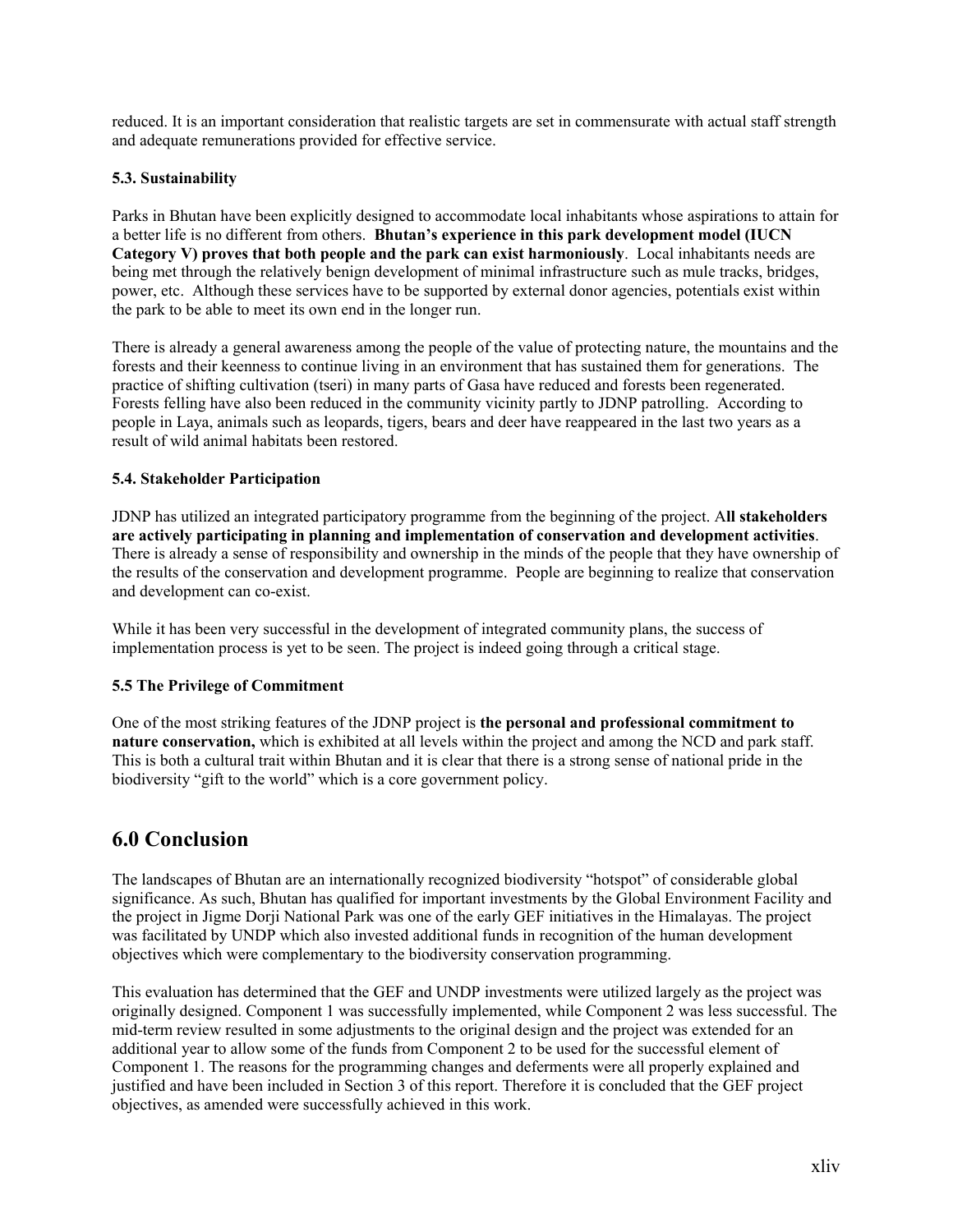As an additional result it is clear that the project has demonstrated significant benefits to the target human populations within the protected areas (in addition to the overall biodiversity conservation objectives). The trail construction activity in particular has dramatically improved the quality of human life. Additional projects such as the construction of livestock, forestry and agricultural extension activities (along with experimental vegetable and medicinal plant demonstrations), and the construction of community schools have contributed extra benefits.

The broader objectives of the UNDP investments in this project were appropriately advanced by the project. The JDNP project has successfully implemented a variety of social development projects, such as the provision of basic services in remote villages. These activities are directly in line with UNDP objectives related to poverty reduction and economic development, as well as the advancement of good governance. In doing so, the park activities that serve to help people then directly reduce the human population stress on the natural environment.

The question remains however – "Have the GEF and UNDP interventions achieved the longer term biodiversity conservation objectives that are the basis for the Convention on Biological Diversity and the GEF?"

Well, in reality we do not yet know the answer to this question! (yet) The first phase of JDNP has indeed made significant progress towards the establishment of a well-functioning National Park. And Bhutan has an admirable road map in place for conserving its overall biological legacy of which JDNP is a pilot project and significant overall element. However the status and population dynamics and trends of many of the keystone species that JDNP protects is not yet well understood. This understanding may take many more years to achieve!

What we do know is that the overall forest cover of Bhutan is increasing, that natural habitats are fully protected in well over 30% of the country (and probably more) and that vast areas of parks such as JDNP are almost unaltered by human activity. Thus it is very likely that the biodiversity values remain essentially intact.

Clearly there is both the time and commitment to continue the complex work of measuring the success of biodiversity conservation programming in Bhutan.